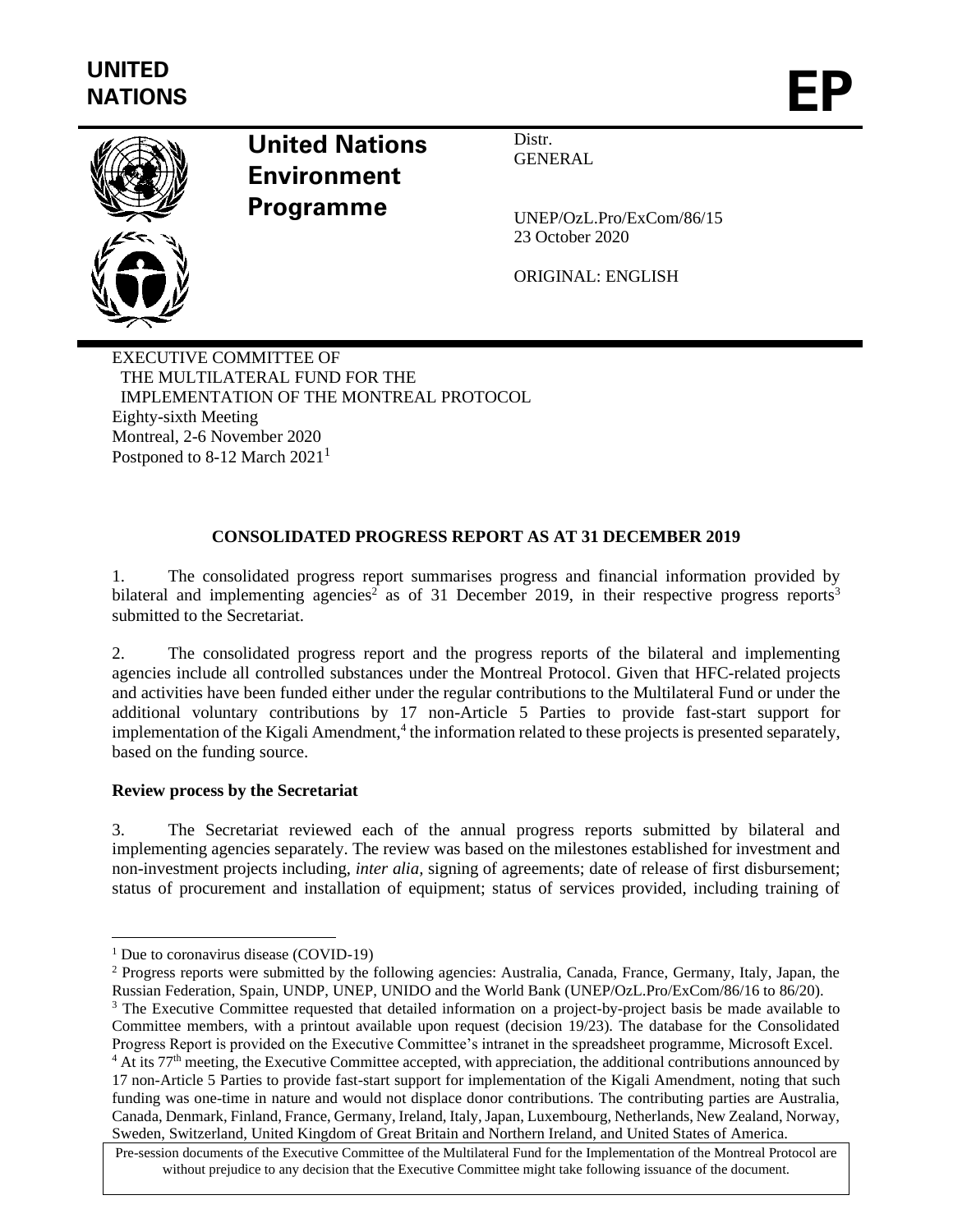refrigeration technicians and customs officers; level of disbursement of approved funds; the operational and financial completion of the project; and the return of fund balances.

4. During the review process, potential issues were identified, *inter alia,* cases where agreements had not been signed; instances where a national ozone officer was not in place; lack of financial progress reports; delayed procurement process; lack of availability of alternative technologies in local markets; and security-related issues at the country level. All projects with outstanding issues had either low disbursement rates of approved funds or/and required an extension of planned completion dates.

5. The Secretariat also had several exchanges with each bilateral and implementing agencies on projects and activities with outstanding issues, where several of the issues were satisfactorily resolved. For those projects where the issues could not be resolved, the proposed recommendations for consideration by the Executive Committee were discussed and agreed with the relevant bilateral or implementing agencies. The projects for cancellation, projects for which extension of the completion dates has been requested, and institutional strengthening (IS) projects with overlapping phases, are considered in the main documents, while the lists of projects<sup>5</sup> with outstanding issues are contained in Annex I of each progress report of bilateral and implementing agencies. The recommendations will be considered during the discussions of each agency progress report at the  $86<sup>th</sup>$  meeting.

# Recent decisions related to progress reports

6. At its 84th meeting, the Executive Committee considered document UNEP/OzL.Pro/ExCom/84/16, Consolidated progress report as at 31 December 2018. Subsequent to a discussion, the Committee took the following decisions related to the progress reports submitted to the  $86<sup>th</sup>$  meeting:

- (a) Measurement of tonnage for HFC projects (decision  $84/12(a)(iv)$ );
- (b) Report on HFC projects and activities funded using the additional contributions (decision  $84/12(b)$  and (c)); and
- (c) Cancellation of multi-year agreement  $(MYA)$  components (decision 84/45(c)).

# *Measurement of tonnage for HFC projects (decision 84/12(a)(iv))*

7. The Consolidated progress report as at 31 December 2018 submitted to the 84th meeting noted that, prior to the Kigali Amendment, all controlled substances under the Montreal Protocol were ozone-depleting substances, and their control targets were measured in ODP tonnes; however, the controlled substances under the Kigali Amendment are not ozone-depleting substances, and their control targets are measured in mt  $CO<sub>2</sub>$ -eq.<sup>6</sup> Notwithstanding the two different measurements for reporting controlled substances, the progress reports submitted to the 84<sup>th</sup> meeting were based on ODP tonnes for all controlled substances. To address this issue, the Secretariat proposed to revise the format to allow for reporting in both metrics (e.g., "ODP tonnes and mt  $CO_2$ -eq.") from the progress report as at 31 December 2019.

8. Subsequent to a discussion, the Executive Committee noted that the Secretariat, in cooperation with the bilateral and implementing agencies, would revise the progress report database by incorporating a CO2-equivalent metric tonne measurement for Annex F substances, and to report those values in the progress reports submitted at the  $88<sup>th</sup>$  meeting and in all future progress reports (decision  $84/12(a)(iv)$ ).

<sup>&</sup>lt;sup>5</sup> Excluding those that are considered in the relevant project proposal documents, under reports on projects with specific reporting requirements (UNEP/OzL.Pro/ExCom/86/21 and Add.1), or under tranche submission delays (UNEP/OzL.Pro/ExCom/86/24).

<sup>6</sup> Consumption in metric tonnes (mt) multiplied by the global-warming potential (GWP) of the substance.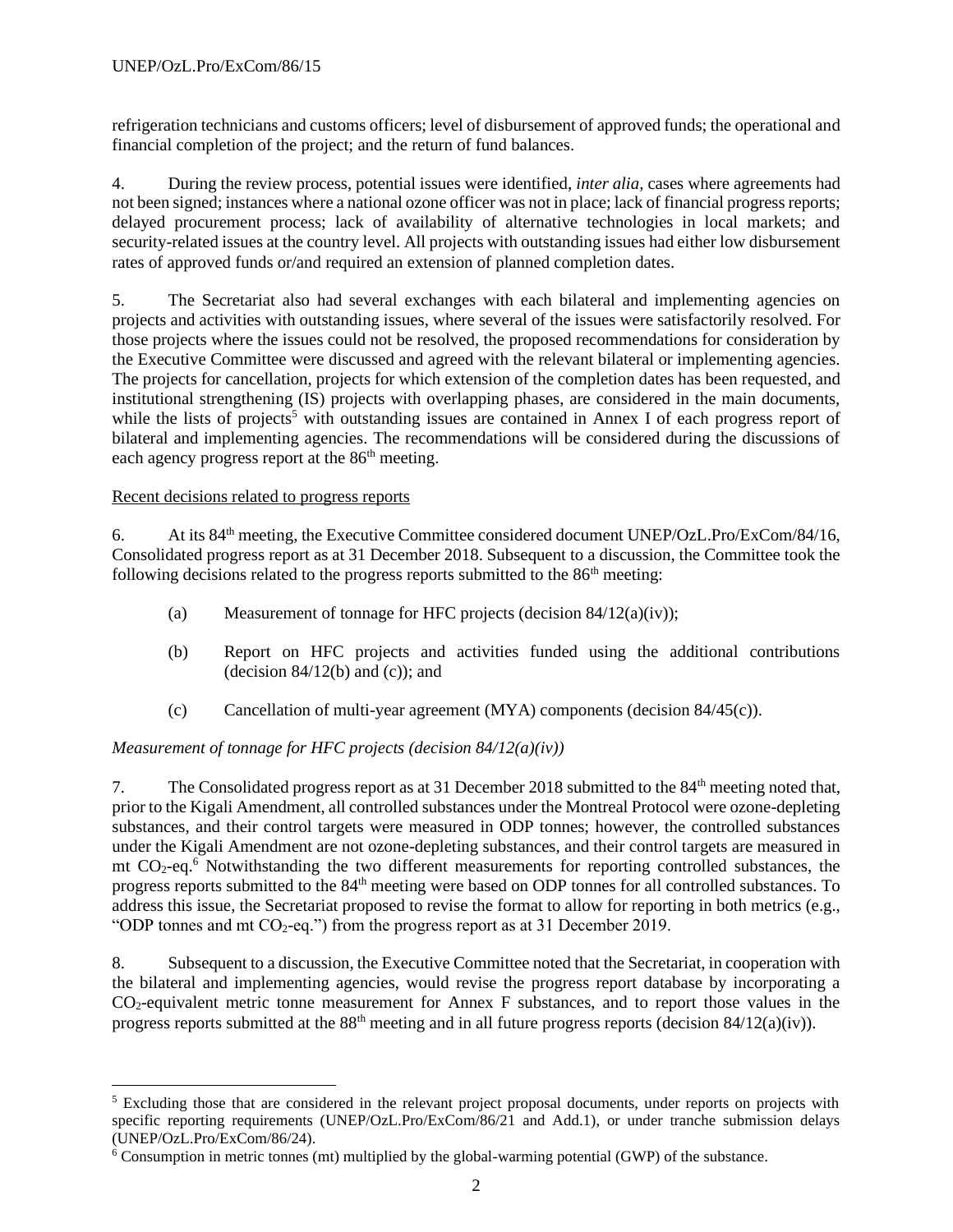9. In light of decision 84/12(a)(iv), the consolidated progress report and the progress reports of bilateral and implementing agencies as at 31 December 2019 submitted to the  $86<sup>th</sup>$  meeting are based on ODP tonnes for all controlled substances.

# *Report on HFC projects and activities funded using the additional contributions (decision 84/12(b) and (c))*

10. At its 84th meeting, the Executive Committee *inter alia* requested the Secretariat to submit, at the 85th meeting, an additional report on the HFC-related investment projects and enabling activities funded using the additional contributions by a group of 17 non-Article 5 Parties, identifying the countries for which the projects had been approved and providing an overview of the objectives, status of implementation, key findings and lessons learned, the amounts of HFC phased out where applicable, the level of funds approved and disbursed, and potential challenges in completing the projects and activities, on the understanding that the information would be provided on an individual basis for the HFC-related investment projects and on an aggregated basis for the HFC enabling activities (decision 84/12(b)).

11. In response to decision 84/12(b), the Secretariat submitted the report on HFC-related activities as Part V of document UNEP/OzL.Pro/ExCom/85/9, Status reports and reports on projects with specific reporting requirements, which was considered by the Executive Committee at the intersessional approval process (IAP) for the 85<sup>th</sup> meeting.<sup>7</sup> The Executive Committee subsequently took note of the information on HFC-related investment projects and enabling activities, submitted by bilateral and implementing agencies in line with decision  $84/12(b)$ .<sup>8</sup>

12. At its 84<sup>th</sup> meeting, the Executive Committee also requested the Secretariat and the bilateral and implementing agencies to include the information on the HFC-related investment projects and enabling activities funded using the additional contributions in all future consolidated progress reports and individual progress reports, respectively, until all the HFC-related investment projects and enabling activities had been completed (decision 84/12(c)).

13. In response to decision 84/12(c), a detailed report on the status of implementation of each individual HFC-related investment project and an aggregated report on all the HFC enabling activities, has been included under the present document. Information on these HFC projects and activities has also been included in the progress reports of the bilateral and implementing agencies, separately from the projects and activities funded under the Multilateral Fund.

# *Cancellation of MYA components (decision 84/45(c))*

14. At its 84<sup>th</sup> meeting, the Executive Committee established a policy and associated procedures for the cancellation of MYA components (decision 84/45(c)).

<sup>&</sup>lt;sup>7</sup> In light of the COVID-19 pandemic, the Executive Committee agreed to postpone its  $85<sup>th</sup>$  meeting, originally scheduled from 25 to 29 May 2020, and to hold it back-to-back with the 86<sup>th</sup> meeting in November 2020. In order to ensure continuity of compliance-related activities in Article 5 countries, and to reduce its workload when convened, the Executive Committee decided to implement an intersessional approval process for projects and activities that were to be submitted to the 85<sup>th</sup> meeting; agenda items that were not considered intersessionally would be included in the agenda of the 86<sup>th</sup> meeting. Given the evolution of the pandemic, the Executive Committee further deferred both meetings to March 2021, leading to a 15-month period between the 84<sup>th</sup> and 86<sup>th</sup> meetings. The IAP for the 85th meeting commenced on 4 May 2020 and concluded on 8 June 2020; through this process the Committee considered 42 meeting documents, namely, the Reports on projects with specific reporting requirements, the Overview of issues identified during project review; project proposals submitted under bilateral cooperation and under the 2020 work programmes of UNDP, UNEP and UNIDO; and project proposals in 35 Article 5 countries and the 12 Pacific Island Countries (the report on the process is contained in document UNEP/OzL.Pro/ExCom/85/IAP/3).  $8$  The decision will be included in the Report of the  $85<sup>th</sup>$  meeting.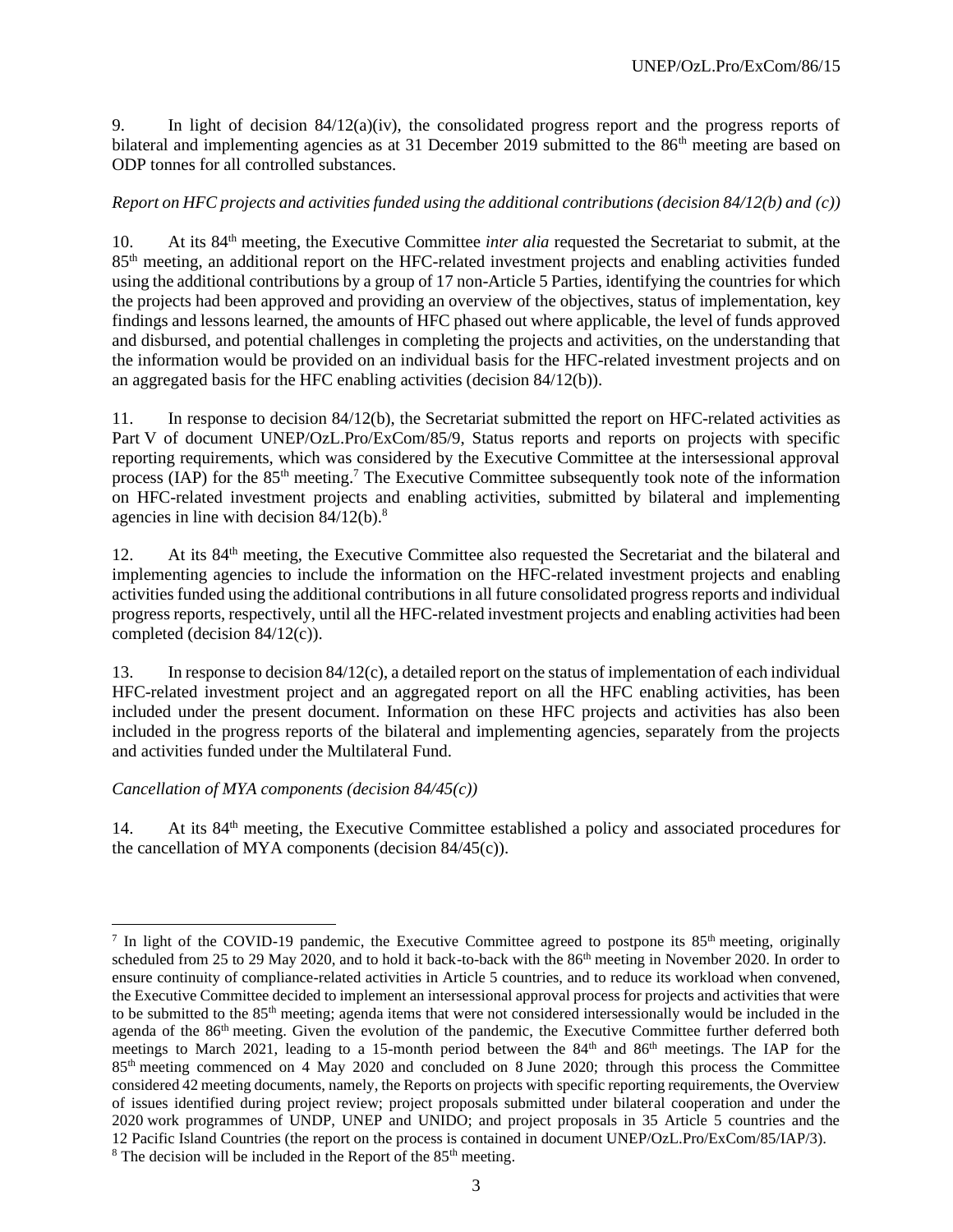15. In line with decision 84/45(c), the Secretariat identified all the MYA components with implementation delays and informed the relevant bilateral and implementing agencies. The Secretariat's recommendations are contained in Annex I of each progress report of the bilateral and implementing agencies.

# Scope of the document

- 16. The present document consists of the following parts:
	- Part I: Projects approved under the regular contributions to the Multilateral Fund. It presents a summary of progress in the implementation of projects for 2019 and cumulatively since 1991 addressing all controlled substances under the Montreal Protocol, including Annex F substances (HFCs); it contains a review of the status of implementation of each ongoing<sup>9</sup> project at the country level; and it identifies projects with implementation delays and the potential impact on the phase-out of controlled substances, as well as projects with outstanding issues for consideration by the Executive Committee.
	- Part II: Projects approved under the additional voluntary contributions for fast-start support for HFC phase-down. It provides a summary on the status of implementation of HFC phase-down projects funded under the voluntary contributions.

# Recommendation

- 17. The document also contains the following annexes:
	- Annex I An overview of HFC-related projects and activities, which provides an overview of all HFC-related projects and activities under the Multilateral Fund, irrespective of the source of funding, at the country level, indicating the status of ratification of the Kigali Amendment and the status of the HFC licensing system.
	- Annex II An analysis of the consolidated progress report, which provides aggregated information since the inception of the Multilateral Fund up to 31 December 2019, divided into two parts: Part I, Projects approved under the regular contributions to the Multilateral Fund; and Part II, Projects approved under the additional voluntary contributions for fast-start support for HFC phase-down.
	- Annex III A report on the HFC-related investment projects and enabling activities funded using the additional contributions by a group of 17 non-Article 5 Parties, which provides a comprehensive progress report on HFC activities funded using the additional contributions, in line with decision 84/12(b) and (c).

18. The progress reports of bilateral or implementing agencies did not include any policy issue for consideration by the Executive Committee. Also, no policy issues were identified during the Secretariat's review of the progress reports.

<sup>9</sup> Ongoing projects are all projects that were under implementation as at 31 December 2019. Key indicators of progress include: percentage of funds disbursed and percentage of projects that have begun disbursing funds; funding expected to be disbursed by the end of the year as a percentage of the approved funding; the average length of projected delay in implementation; and information provided in the remarks column in the progress report database.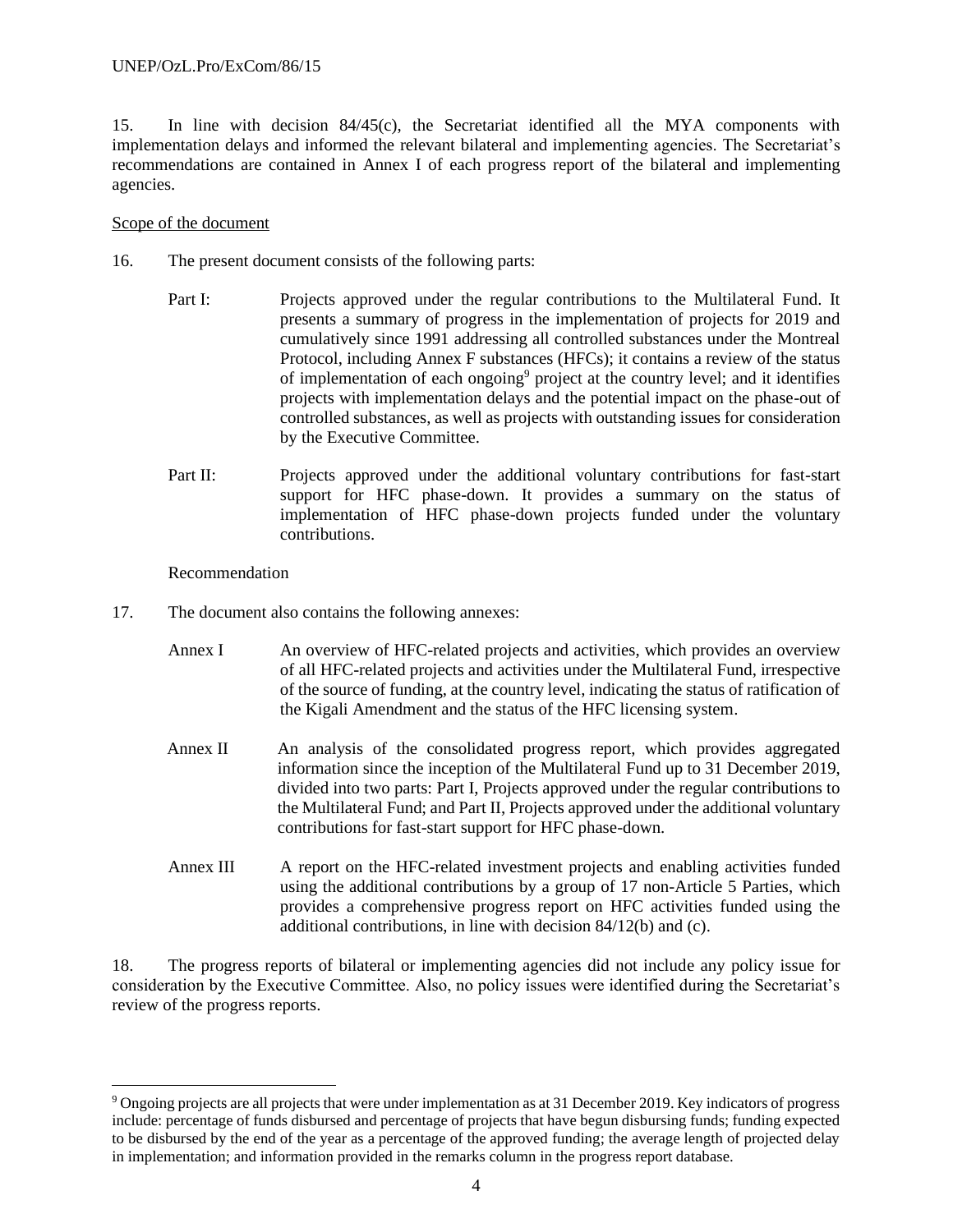# **PART I: PROJECTS APPROVED UNDER THE REGULAR CONTRIBUTIONS TO THE MULTILATERAL FUND**

# **Summary of progress in implementation of projects for 2019 and cumulative**

19. Implementation of projects and activities by bilateral and implementing agencies for 2019 and cumulative since 1991 up to 31 December 2019, is summarized as follows:

- (a) **Phase-out:**<sup>10</sup> In 2019, 2,680.5 ODP tonnes of consumption of controlled substances were phased out and an additional 401 ODP tonnes of consumption of controlled substances were approved for phase-out. Since 1991, 288,028 ODP tonnes of consumption and 205,377 ODP tonnes of production of controlled substances had been phased out, of an expected total of 467,583 ODP tonnes from projects approved (excluding cancelled and transferred projects);
- (b) **Disbursements/approvals:** In 2019, US \$78.96 million was disbursed and US \$76.13 million was planned for disbursement based on the 2018 progress report, representing a rate of disbursement of 104 per cent of that planned. Cumulatively, US \$3.08 billion had been disbursed out of the total US \$3.32 billion approved for disbursement (excluding agency support costs), representing a rate of disbursement of 93 per cent. In 2019, US \$54.29 million was approved for implementation;
- (c) **Cost-effectiveness (in ODP):**<sup>11</sup> Since 1991, the average cost-effectiveness of investment projects approved leading to a permanent reduction in consumption was US \$8.31/kg. The cost-effectiveness for the production sector was US \$4.62/kg. The average cost-effectiveness of investment projects per ODP tonne was US \$4.77/kg for completed projects and US  $$57.94$ /kg for ongoing projects;<sup>12</sup>
- (d) **Number of projects completed:** In 2019, 202 projects were completed. Since 1991, 7,636 projects of the 8,406 projects (excluding closed or transferred projects) financed by the Multilateral Fund were completed, representing a completion rate of 91 per cent;
- (e) **Speed of delivery – investment projects:** Projects that were completed in 2019 were completed on average 55 months after their approval. Since 1991, the average time for completion of investment projects has been 37 months after their approval. First disbursements under these projects occurred, on average, 14 months after they had been approved;
- (f) **Speed of delivery – non-investment projects:** Projects that were completed in 2019 were completed on average 40 months after their approval. Since 1991, the average time for completion of non-investment projects has been 38 months after their approval. First disbursements under these projects occurred, on average, 12 months after they had been approved;

<sup>&</sup>lt;sup>10</sup> The phase-out includes approvals for HFC investment projects of 335.5 mt (521,709 mt CO<sub>2</sub>-eq.).

<sup>&</sup>lt;sup>11</sup> Including 335.5 mt of HFC investment projects.

<sup>&</sup>lt;sup>12</sup> The higher value of the cost-effectiveness for ongoing projects is largely due to the lower ODP values of HCFCs but also due to the means of assigning phase-out by agencies. The cost-effectiveness for MYAs of HCFC phase-out management plan (HPMP) is US \$81.53/kg ODP and for stage I of HCFC production phase-out management plan is US \$23.93/kg ODP.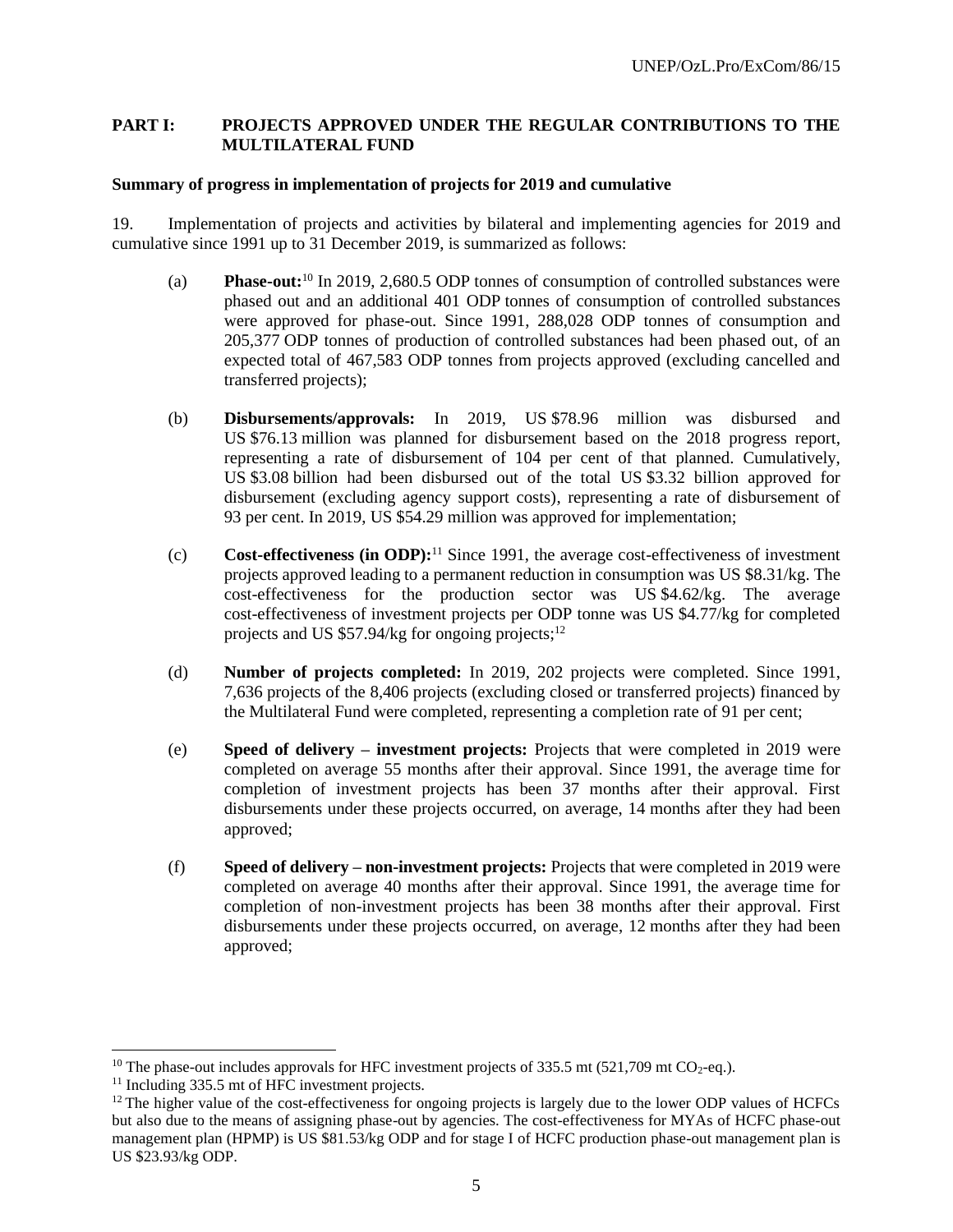- (g) **Project preparation:** Of the 1,727 project preparation activities approved by the end of 2019, 1,593 have been completed, leaving 134 ongoing activities. In 2019, 60 project preparation activities were approved and four were completed;
- (h) **Implementation delays:** A total of 770 projects were under implementation at the end of 2019, experiencing, on average, a delay of 22 months. Ninety-four of these projects are classified as "projects with implementation delays"<sup>13</sup> that are subject to the procedures of project cancellation (as demonstration projects, project preparation and IS are not subject to those procedures); and
- (i) **MYAs**: In 2019, one MYA for ODS phase-out plan, one MYA for methyl bromide (MB) production and 152 MYAs for HPMPs were under implementation. Since 1991, 361 MYAs have been approved and 207 MYAs have been completed, representing a completion rate of 57 per cent.

# **Project implementation progress in 2019**

20. Based on planned completion dates reported in the 2018 progress report, and the results reported in the 2019 progress reports, bilateral and implementing agencies completed 57 per cent of the projects they had planned to complete in 2019 and achieved 9 per cent of the total phase-out target. Given that 189 of the 476 ongoing projects (excluding IS and project preparation) have been delayed since the 2018 progress report, additional reports have been requested to address all impediments that caused the delays.

21. Bilateral and implementing agencies achieved an overall rate of disbursement of 104 per cent in 2019. On a country/region basis, 69 countries (including regions) had a disbursement rate of over 85 per cent while 32 countries had a disbursement rate of below 50 per cent.

22. In total, bilateral and implementing agencies are requested to report, at the  $87<sup>th</sup>$  meeting, on 94 ongoing projects with implementation delays and 55 ongoing projects or tranches of MYAs recommended for status reports.

23. Appendix I to Annex II provides information on project implementation on a country basis in 2019, and Appendix II to Annex II summarizes the total funding approved and disbursed for HPMP activities at the country level.

# **PART II: PROJECTS APPROVED UNDER THE ADDITIONAL VOLUNTARY CONTRIBUTIONS FOR FAST-START SUPPORT FOR HFC PHASE-DOWN**

24. As of 31 December 2019, the Executive Committee had approved 144 HFC-related projects under the additional voluntary contributions amounting to US \$23.94 million (excluding agency support costs). A summary of the status of these projects is presented in Table 1.

|                          | Number of projects |           |               | Funding $(US \$ )^* |           |                |                 |
|--------------------------|--------------------|-----------|---------------|---------------------|-----------|----------------|-----------------|
| <b>Type</b>              | Approved           | Completed | $\frac{0}{0}$ | Approved            | Disbursed | <b>Balance</b> | $\frac{0}{0}$   |
|                          |                    |           | completed     |                     |           |                | disbursed       |
| Investment <sup>**</sup> |                    |           |               | 8.502.860           | 5.667.780 | 2,835,080      |                 |
| Project preparation      | 10                 |           | 90            | 273.821             | 201.718   | 72,103         | 74 <sub>1</sub> |

**Table 1. Status of approved HFC-related projects as of the end of 2019**

<sup>&</sup>lt;sup>13</sup> Projects approved over 18 months with disbursement less than 1 per cent, or projects that had not been completed 12 months after the proposed completion date in the progress report (decision 22/61) (as demonstration projects, project preparation, and IS are not subject to those procedures). Pursuant to decision 84/45(c), MYA components are subjected to procedure for cancellation.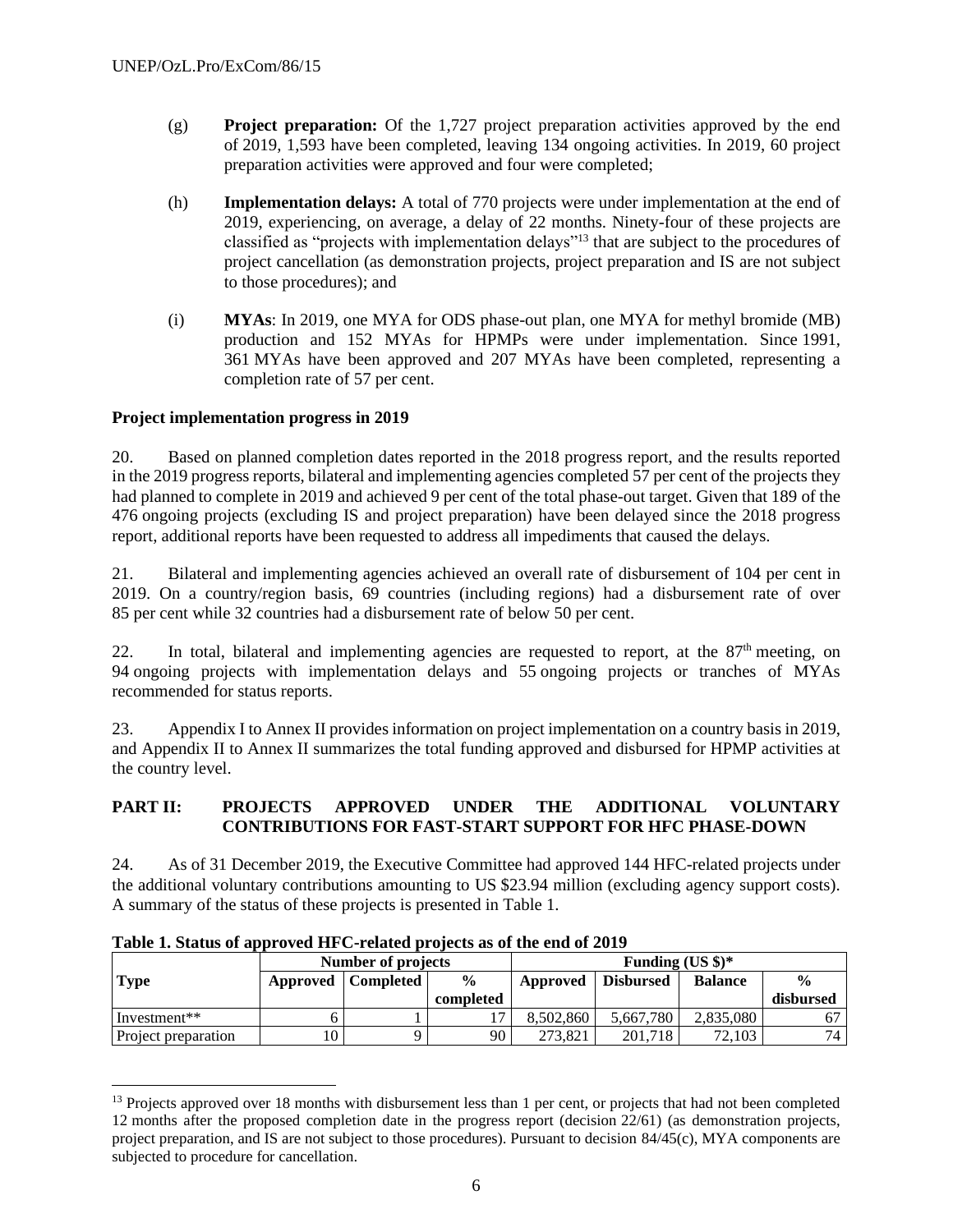|                            | <b>Number of projects</b> |                      |               | Funding $(US \$ )^*                       |           |                |                 |
|----------------------------|---------------------------|----------------------|---------------|-------------------------------------------|-----------|----------------|-----------------|
| <b>Type</b>                |                           | Approved   Completed | $\frac{0}{0}$ | Approved                                  | Disbursed | <b>Balance</b> | $\frac{0}{0}$   |
|                            |                           |                      | completed     |                                           |           |                | disbursed       |
| - Technical assistance     | 128                       | 12                   |               | 9 15.160.943                              | 5,981,581 | 9,179,362      | 39 <sup> </sup> |
| <b>Enabling activities</b> |                           |                      |               |                                           |           |                |                 |
| <b>Total</b>               | 144                       | 22                   |               | 15   23,937,624   11,851,079   12,086,545 |           |                | 50              |

\*Excludes agency support costs.

\*\*Phase-out of 754.5 mt  $(1,108,442 \text{ mt } CO_2\text{-eq.})$  of HFCs.

25. Of the 144 projects approved by the end of 2019, one investment, nine preparation of project proposals and 12 enabling activities have been completed. Extension of the completion dates for 113 out of 116 ongoing enabling activities was approved at the 83<sup>rd</sup> meeting (54 projects), at the 84<sup>th</sup> meeting (54 projects) and at the 85th meeting (five projects). The ongoing enabling activities are at various stages of implementation and are expected to be completed between 2020 and 2021.

26. The remaining five ongoing investment projects are expected to be completed in 2020 and 2021 and the remaining ongoing project preparation is expected to be completed in 2020. Cumulatively, US \$11,851,079 had been disbursed out of the total US \$23,937,624 approved for disbursement (excluding agency support costs), representing a disbursement rate of 50 per cent.

#### **Secretariat comments**

27. The Secretariat noted that in some of the HPMPs, activities are implemented beyond the project completion dates specified in the Agreement between the Government concerned and the Executive Committee, and/or completion dates as decided by the Executive Committee, and reminded bilateral and implementing agencies that any request for an extension would have to be submitted for approval by the Committee in advance of the project completion date, noting that no new commitments should be made before the extension is approved, in line with decision 82/11(b).

28. Accordingly, implementing agencies requested extension of the planned dates of completion for projects related to the phase-out of HCFCs for China (UNIDO), Egypt (UNIDO), Iraq (UNEP and UNIDO), Maldives (UNEP), Qatar (submitted to the 86<sup>th</sup> meeting),<sup>14</sup> Serbia (UNEP and UNIDO), and Syrian Arab Republic (UNIDO), and for a metered-dose inhaler project in Egypt (UNIDO), two projects related to the phase-out of ODS in Iraq (UNIDO), and the Argentina component of a global chiller replacement project (UNIDO). The recommendations for extension of the completion dates requests for these projects are addressed, as applicable, in the progress reports of the respective implementing agencies, in the document on reports on projects with specific reporting requirements,<sup>15</sup> in the document on tranche submission  $\text{delays}^{16}$  or in the respective project proposal documents.

29. Stage I of the HPMP for Saudi Arabia is subject to cancellation in light of decision 84/45(b); the Secretariat had detailed discussions with UNIDO (lead implementing agency) and UNEP (cooperating implementing agency) on the implementation status and agreed to continue implementation of some of the components which were at advanced stages of completion and/or planned for implementation in 2020 but could not be completed due to the COVID-19 pandemic, while cancelling the other components. Details of the discussions and the recommendations for these project components are presented in the progress reports of  $\mathrm{UNEP}^{17}$  and  $\mathrm{UNIDO}^{18}$ .

<sup>14</sup> UNEP/OzL.Pro/ExCom/86/70

<sup>15</sup> UNEP/OzL.Pro/ExCom/86/21 and Add.1

<sup>16</sup> UNEP/OzL.Pro/ExCom/86/24

<sup>17</sup> UNEP/OzL.Pro/ExCom/86/18

<sup>18</sup> UNEP/OzL.Pro/ExCom/86/19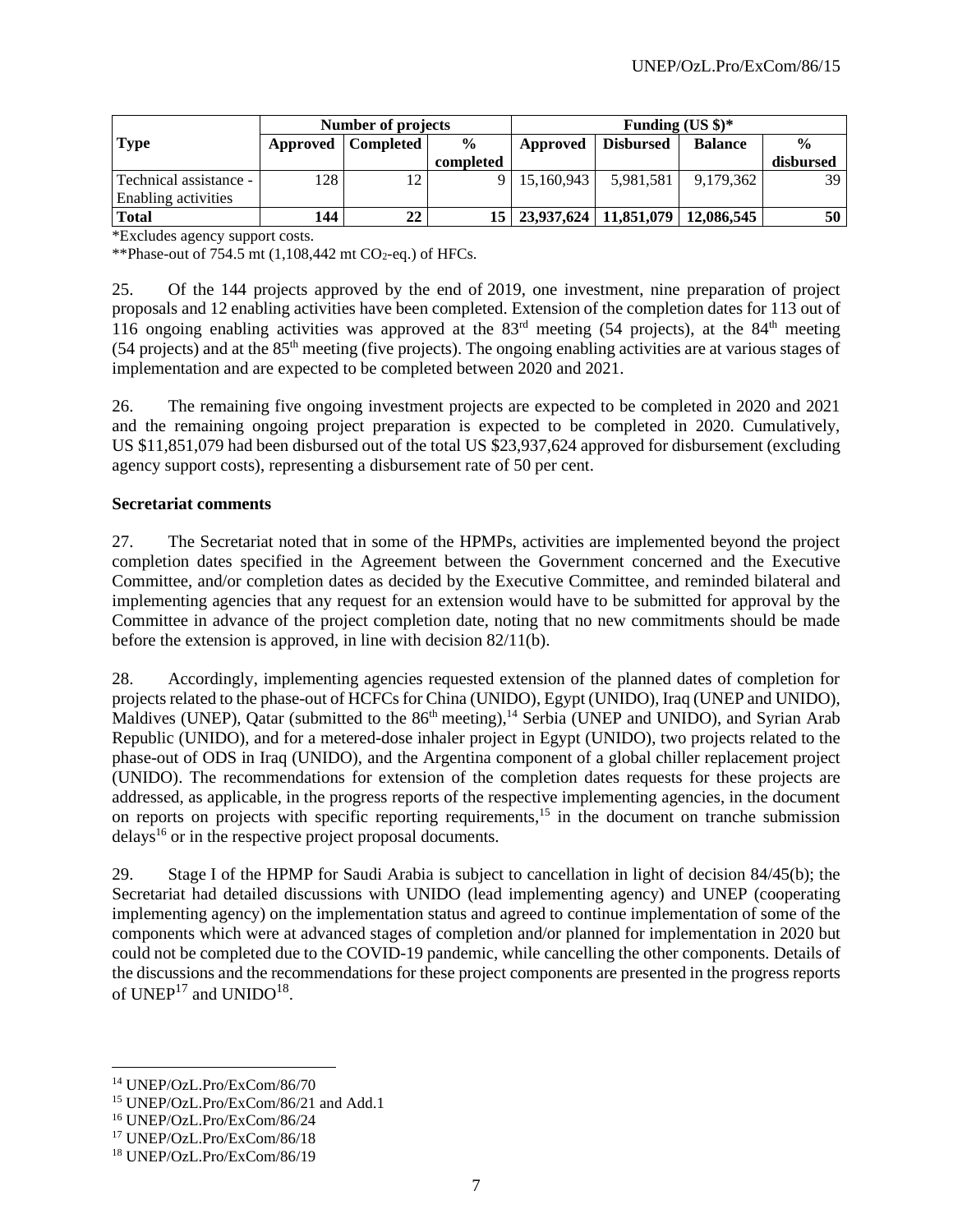30. In addition, the Secretariat noted that the previous phase of the IS project in Dominica was concurrently ongoing with the current phase approved in 2017. In line with decision 82/11(c)(i), UNEP has informed that the previous phase has been closed and the funding balance would be returned to the 86th meeting. Details of the discussion and the recommendation for the IS project are presented in the progress reports of UNEP.<sup>19</sup>

# **RECOMMENDATION**

- 31. The Executive Committee may wish to note:
	- (a) The consolidated progress report of the Multilateral Fund as at 31 December 2019 contained in document UNEP/OzL.Pro/ExCom/86/15;
	- (b) With appreciation, the efforts undertaken by bilateral and implementing agencies in reporting their 2019 activities; and
	- $(c)$  That the bilateral and implementing agencies would report, at the  $87<sup>th</sup>$  meeting, on 94 projects with implementation delays and 55 ongoing projects or tranches of multi-year agreements recommended for additional status reports, as contained in Annex I of each individual progress report of bilateral and implementing agencies.

<sup>19</sup> UNEP/OzL.Pro/ExCom/86/18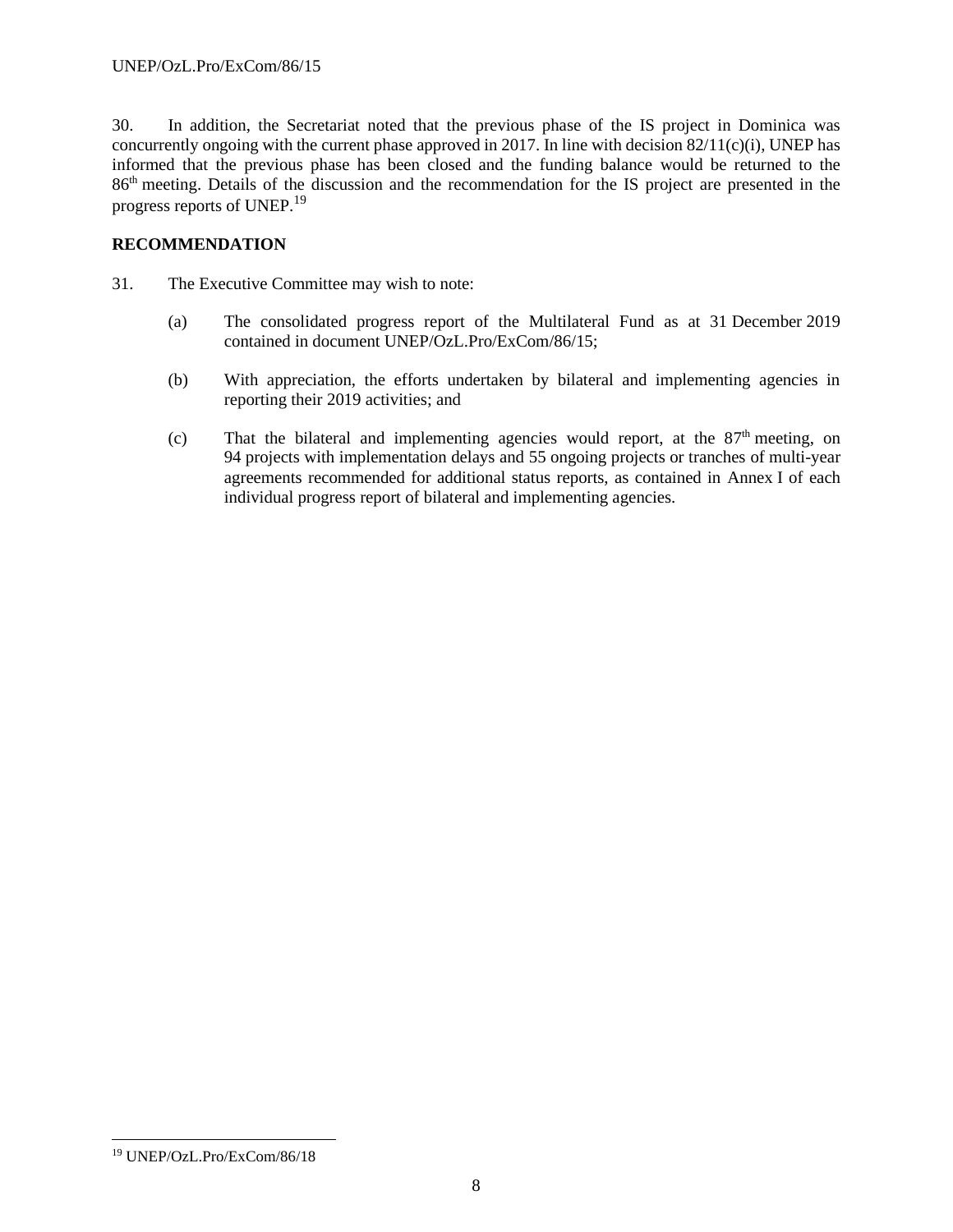#### **Annex I**

#### **AN OVERVIEW OF HFC-RELATED PROJECTS AND ACTIVITIES**

1. Since its 80<sup>th</sup> meeting, the Executive Committee has approved funding for the implementation of HFC investment projects (decisions 78/3(g) and 79/45), and enabling activities to help national ozone units fulfil their initial obligations with regard to HFC phase-down in line with the Kigali Amendment (decision 79/46).

2. As of 31 December 2019, the Executive Committee has approved 177 HFC-related projects and activities in 133 countries, consisting of 12 requests for project preparation, 13 investment projects and 152 enabling activities, amounting to US \$31.86 million (excluding support costs).

3. Table 1 presents an overview of all HFC-related projects and activities under the Multilateral Fund, irrespective of their source of funding, at the country level, indicating the status of ratification of the Kigali Amendment and the status of the HFC licensing system.

|                          |                |                  | <b>Ratification Implementation</b> |                 | Funds approved for (US \$) |                    |
|--------------------------|----------------|------------------|------------------------------------|-----------------|----------------------------|--------------------|
| Country                  | Group          | of Kigali        | of licensing                       | <b>Enabling</b> | <b>Investment</b>          | <b>Preparation</b> |
|                          |                | <b>Amendment</b> | system                             | activities      | projects                   | projects           |
| Afghanistan              | 1              |                  |                                    | 150,000         |                            |                    |
| Albania                  | 1              | Yes              | Pending                            | 94,978          |                            |                    |
| Algeria                  |                |                  |                                    | 150,000         |                            |                    |
| Angola                   | $\mathbf{1}$   |                  |                                    | 150,000         |                            |                    |
| Antigua and Barbuda      | $\mathbf{1}$   |                  |                                    |                 |                            |                    |
| Argentina                | $\mathbf{1}$   | Yes              | Yes                                | 250,000         | 1,840,755                  | 75,000             |
| Armenia                  | $\mathbf{1}$   | Yes              | Pending                            | 150,000         |                            |                    |
| Bahamas (the)            | $\mathbf{1}$   |                  |                                    | 95,000          |                            |                    |
| Bahrain                  | $\overline{c}$ |                  |                                    | 150,000         |                            |                    |
| Bangladesh               | $\mathbf{1}$   | Yes              | Pending                            | 150,000         | 3,131,610                  |                    |
| <b>Barbados</b>          | $\mathbf{1}$   | Yes              | Pending                            |                 |                            |                    |
| <b>Belize</b>            | $\mathbf{1}$   |                  |                                    |                 |                            |                    |
| Benin                    | 1              | Yes              | Yes                                | 150,000         |                            |                    |
| Bhutan                   | $\mathbf{1}$   | Yes              | Pending                            | 50,000          |                            |                    |
| Bolivia (Plurinational   | $\mathbf{1}$   |                  |                                    | 150,000         |                            |                    |
| State of)                |                |                  |                                    |                 |                            |                    |
| Bosnia and Herzegovina   | $\mathbf{1}$   |                  |                                    | 95,000          |                            |                    |
| <b>Botswana</b>          | $\mathbf{1}$   |                  |                                    | 150,000         |                            |                    |
| <b>Brazil</b>            | $\mathbf{1}$   |                  |                                    |                 |                            |                    |
| Brunei Darussalam        | $\mathbf{1}$   |                  |                                    | 150,000         |                            |                    |
| <b>Burkina Faso</b>      | 1              | Yes              | Yes                                | 150,000         |                            |                    |
| Burundi                  | 1              |                  |                                    |                 |                            |                    |
| Cabo Verde               | $\mathbf{1}$   |                  |                                    | 95,000          |                            |                    |
| Cambodia                 | $\mathbf{1}$   |                  |                                    | 150,000         |                            |                    |
| Cameroon                 | $\mathbf{1}$   |                  |                                    | 150,000         |                            |                    |
| Central African Republic | $\mathbf{1}$   |                  |                                    |                 |                            |                    |
| (the)                    |                |                  |                                    |                 |                            |                    |
| Chad                     | $\mathbf{1}$   | Yes              | Yes                                | 150,000         |                            |                    |
| Chile                    | 1              | Yes              | Pending                            | 150,000         |                            |                    |
| China                    | 1              |                  |                                    | 250,000         | 1,275,000                  | 64,066             |
| Colombia                 | 1              |                  |                                    | 250,000         |                            |                    |
| Comoros (the)            | $\mathbf{1}$   | Yes              | Pending                            | 50,000          |                            |                    |
| Congo (the)              | 1              |                  |                                    | 150,000         |                            |                    |
| Cook Islands (the)       | $\mathbf{1}$   | Yes              | Pending                            | 50,000          |                            |                    |

**Table 1. Overview of all HFC-related projects and activities under the Multilateral Fund**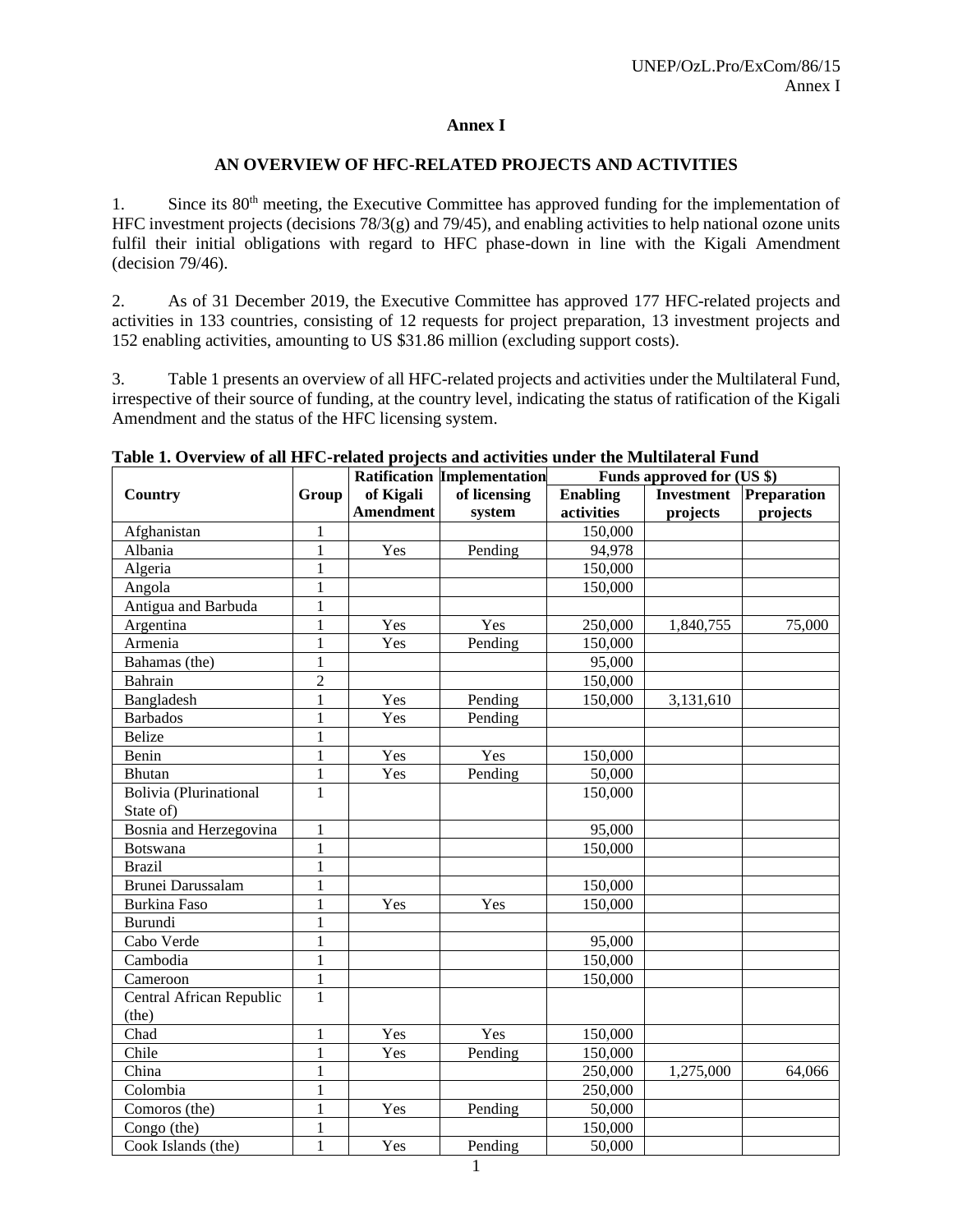# UNEP/OzL.Pro/ExCom/86/15 Annex I

|                            |                |                  | Ratification Implementation | Funds approved for (US \$) |                   |             |  |
|----------------------------|----------------|------------------|-----------------------------|----------------------------|-------------------|-------------|--|
| Country                    | Group          | of Kigali        | of licensing                | <b>Enabling</b>            | <b>Investment</b> | Preparation |  |
|                            |                | <b>Amendment</b> | system                      | activities                 | projects          | projects    |  |
| Costa Rica                 | 1              | Yes              | Pending                     | 150,000                    |                   |             |  |
| Cote d'Ivoire              | 1              | Yes              | Pending                     | 150,000                    |                   |             |  |
| Cuba                       | 1              | Yes              | Pending                     | 150,000                    |                   |             |  |
| Democratic People's        | $\overline{1}$ | Yes              | Pending                     |                            |                   |             |  |
| Republic of Korea (the)    |                |                  |                             |                            |                   |             |  |
| Democratic Republic of     | $\mathbf{1}$   |                  |                             | 150,000                    |                   |             |  |
| the Congo (the)            |                |                  |                             |                            |                   |             |  |
| Djibouti                   | 1              |                  |                             | 50,000                     |                   |             |  |
| Dominica                   | 1              |                  |                             | 50,000                     |                   |             |  |
| Dominican Republic (the)   | 1              |                  |                             | 150,000                    | 129,825           | 30,000      |  |
| Ecuador                    | 1              | Yes              | Yes                         | 150,000                    |                   | 29,937      |  |
| Egypt                      | 1              |                  |                             | 250,000                    |                   | 30,000      |  |
| El Salvador                | 1              |                  |                             | 150,000                    |                   |             |  |
| <b>Equatorial Guinea</b>   | $\mathbf{1}$   |                  |                             | 150,000                    |                   |             |  |
| Eritrea                    | 1              |                  |                             | 95,000                     |                   |             |  |
| Eswatini                   | 1              |                  |                             | 95,000                     |                   |             |  |
| Ethiopia                   | 1              | Yes              | Pending                     | 95,000                     |                   |             |  |
| Fiji                       | 1              | Yes              | Pending                     | 150,000                    |                   |             |  |
| Gabon                      | 1              | Yes              | Pending                     | 150,000                    |                   |             |  |
| Gambia (the)               | 1              |                  |                             | 95,000                     |                   |             |  |
| Georgia                    | 1              |                  |                             | 95,000                     |                   |             |  |
| Ghana                      | 1              | Yes              | Pending                     | 150,000                    |                   |             |  |
| Grenada                    | 1              | Yes              | Yes                         | 50,000                     |                   |             |  |
| Guatemala                  | 1              |                  |                             | 150,000                    |                   |             |  |
| Guinea                     | 1              | Yes              | Pending                     |                            |                   |             |  |
| Guinea-Bissau              | 1              | Yes              | Pending                     | 95,000                     |                   |             |  |
| Guyana                     | 1              |                  |                             | 95,000                     |                   |             |  |
| Haiti                      | 1              |                  |                             | 95,000                     |                   |             |  |
| Honduras                   | 1              | Yes              | Pending                     | 150,000                    |                   |             |  |
| India                      | $\overline{c}$ |                  |                             |                            |                   |             |  |
| Indonesia                  | 1              |                  |                             | 250,000                    |                   |             |  |
| Iran (Islamic Republic of) | $\overline{2}$ |                  |                             | $\overline{250,000}$       |                   |             |  |
| Iraq                       | $\overline{2}$ |                  |                             | 250,000                    |                   |             |  |
| Jamaica                    | $\mathbf{1}$   |                  |                             | 150,000                    |                   |             |  |
| Jordan                     | $\mathbf{1}$   | Yes              | Pending                     | 150,000                    | 1,637,610         |             |  |
| Kenya                      | 1              |                  |                             | 150,000                    |                   |             |  |
| Kiribati                   | 1              | Yes              | Pending                     | 50,000                     |                   |             |  |
| Kuwait                     | $\overline{c}$ |                  |                             | 250,000                    |                   |             |  |
| Kyrgyzstan                 | $\mathbf{1}$   |                  |                             | 95,000                     |                   |             |  |
| Lao People's Democratic    | $\mathbf{1}$   | Yes              | Pending                     | 95,000                     |                   |             |  |
| Republic (the)             |                |                  |                             |                            |                   |             |  |
| Lebanon                    | 1              | Yes              | Pending                     | 150,000                    | 1,053,858         | 30,000      |  |
| Lesotho                    | $\mathbf{1}$   | Yes              | Pending                     | 95,000                     |                   |             |  |
| Liberia                    | 1              | Yes              | Pending                     | 95,000                     |                   |             |  |
| Libya                      | 1              |                  |                             | 150,000                    |                   |             |  |
| Madagascar                 | 1              |                  |                             | 150,000                    |                   |             |  |
| Malawi                     | 1              | Yes              | Pending                     | 150,000                    |                   |             |  |
| Malaysia                   | 1              |                  |                             | 250,000                    |                   |             |  |
| Maldives                   | $\mathbf{1}$   | Yes              | Yes                         | 95,000                     |                   |             |  |
| Mali                       | 1              | Yes              | Pending                     | 150,000                    |                   |             |  |
| Marshall Islands (the)     | $\mathbf{1}$   | Yes              | Pending                     | 50,000                     |                   |             |  |
| Mauritania                 | 1              |                  |                             | 150,000                    |                   |             |  |
|                            | $\mathbf{1}$   |                  |                             | 150,000                    |                   |             |  |
| Mauritius                  |                | Yes              | Pending                     |                            |                   |             |  |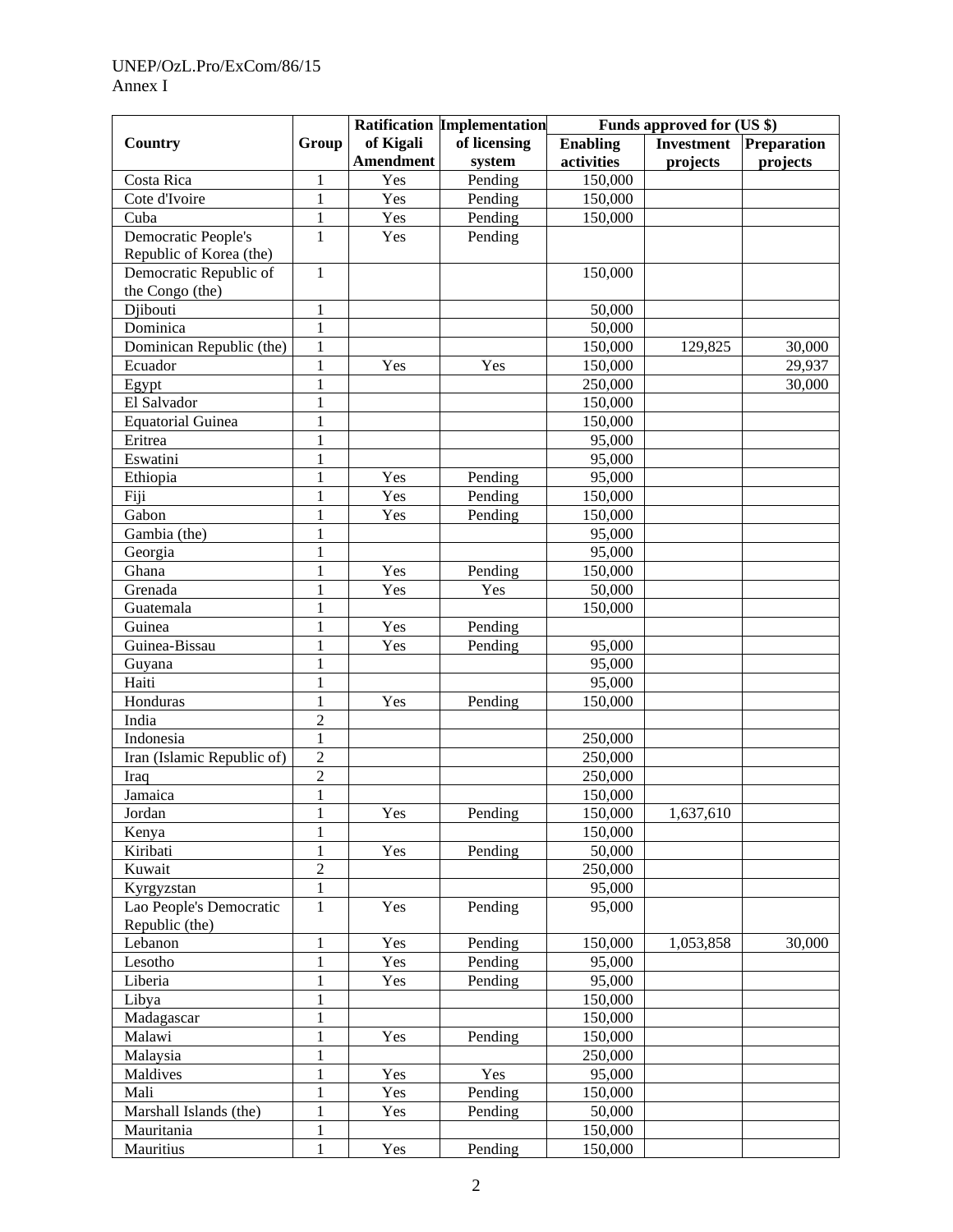|                           |                |                  | Ratification Implementation | Funds approved for (US \$) |                   |             |  |
|---------------------------|----------------|------------------|-----------------------------|----------------------------|-------------------|-------------|--|
| Country                   | Group          | of Kigali        | of licensing                | <b>Enabling</b>            | <b>Investment</b> | Preparation |  |
|                           |                | <b>Amendment</b> | system                      | activities                 | projects          | projects    |  |
| Mexico                    | $\mathbf{1}$   | Yes              | Yes                         | 250,000                    | 3,718,123         | 84,818      |  |
| Micronesia (Federated     | $\overline{1}$ | Yes              | Pending                     | 50,000                     |                   |             |  |
| States of)                |                |                  |                             |                            |                   |             |  |
| Mongolia                  | $\mathbf{1}$   |                  |                             | 95,000                     |                   |             |  |
| Montenegro                | $\mathbf{1}$   | Yes              | Yes                         | 49,973                     |                   |             |  |
| Morocco                   | 1              |                  |                             | 150,000                    |                   |             |  |
| Mozambique                | 1              | Yes              | Pending                     | 150,000                    |                   |             |  |
| Myanmar                   | 1              |                  |                             | 95,000                     |                   |             |  |
| Namibia                   | 1              | Yes              | Pending                     | 150,000                    |                   |             |  |
| Nauru                     | 1              |                  |                             | 50,000                     |                   |             |  |
| Nepal                     | 1              |                  |                             | 95,000                     |                   |             |  |
| Nicaragua                 | 1              |                  |                             | 150,000                    |                   |             |  |
| Niger (the)               | 1              | Yes              | Pending                     | 150,000                    |                   |             |  |
| Nigeria                   | 1              | Yes              | Pending                     | 250,000                    |                   |             |  |
| Niue                      | 1              | Yes              | Pending                     | 50,000                     |                   |             |  |
| North Macedonia           | 1              | Yes              | Pending                     | 95,000                     |                   |             |  |
| Oman                      | $\overline{2}$ |                  |                             | 150,000                    |                   |             |  |
| Pakistan                  | $\overline{2}$ |                  |                             | 250,000                    |                   |             |  |
| Palau                     | 1              | Yes              | Yes                         | 50,000                     |                   |             |  |
| Panama                    | 1              | Yes              | Yes                         | 150,000                    |                   |             |  |
| Papua New Guinea          | 1              |                  |                             | 95,000                     |                   |             |  |
| Paraguay                  | 1              | Yes              | Yes                         | 150,000                    |                   |             |  |
| Peru                      | 1              | Yes              | Pending                     | 150,000                    |                   |             |  |
| Philippines (the)         | $\mathbf{1}$   |                  |                             | 225,992                    |                   |             |  |
| Qatar                     | $\overline{2}$ |                  |                             | 150,000                    |                   |             |  |
| Republic of Moldova (the) | $\mathbf{1}$   |                  |                             |                            |                   |             |  |
| Rwanda                    | $\mathbf{1}$   | Yes              | Pending                     | 95,000                     |                   |             |  |
| Saint Kitts and Nevis     | $\mathbf{1}$   |                  |                             | 50,000                     |                   |             |  |
| Saint Lucia               | $\mathbf{1}$   |                  |                             | 95,000                     |                   |             |  |
| Saint Vincent and the     | $\mathbf{1}$   |                  |                             | 50,000                     |                   |             |  |
| Grenadines                |                |                  |                             |                            |                   |             |  |
| Samoa                     | 1              | Yes              | Pending                     | 50,000                     |                   |             |  |
| Sao Tome and Principe     | 1              | Yes              | Pending                     | 95,000                     |                   |             |  |
| Saudi Arabia              | $\mathfrak{2}$ |                  |                             | 250,000                    |                   |             |  |
| Senegal                   | $\mathbbm{1}$  | Yes              | Pending                     | 150,000                    |                   |             |  |
| Serbia                    |                |                  |                             | 150,000                    |                   |             |  |
| Seychelles                | 1              | Yes              | Pending                     | 95,000                     |                   |             |  |
| Sierra Leone              | 1              | Yes              | Pending                     | 95,000                     |                   |             |  |
| Solomon Islands           | 1              |                  |                             | 95,000                     |                   |             |  |
| Somalia                   | 1              | Yes              | Pending                     | 150,000                    |                   |             |  |
| South Africa              | 1              | Yes              | Pending                     | 240,000                    |                   |             |  |
| South Sudan               | 1              |                  |                             | 95,000                     |                   |             |  |
| Sri Lanka                 | 1              | Yes              | Pending                     | 150,000                    |                   |             |  |
| Sudan (the)               | 1              |                  |                             | 150,000                    |                   |             |  |
|                           | 1              |                  |                             |                            |                   |             |  |
| Suriname                  |                |                  |                             | 95,000                     |                   |             |  |
| Syrian Arab Republic      | 1              |                  |                             | 250,000                    |                   |             |  |
| Thailand                  | 1              |                  |                             | 250,000                    | 183,514           | 30,000      |  |
| Timor-Leste               | 1              |                  |                             | 50,000                     |                   |             |  |
| Togo                      | $\mathbf{1}$   | Yes              | Pending                     | 150,000                    |                   |             |  |
| Tonga                     | 1              | Yes              | Pending                     | 50,000                     |                   |             |  |
| Trinidad and Tobago       | $\mathbf{1}$   | Yes              | Yes                         | 150,000                    |                   |             |  |
| Tunisia                   | 1              |                  |                             | 150,000                    |                   |             |  |
| Turkey                    | $\mathbf{1}$   |                  |                             | 250,000                    |                   |             |  |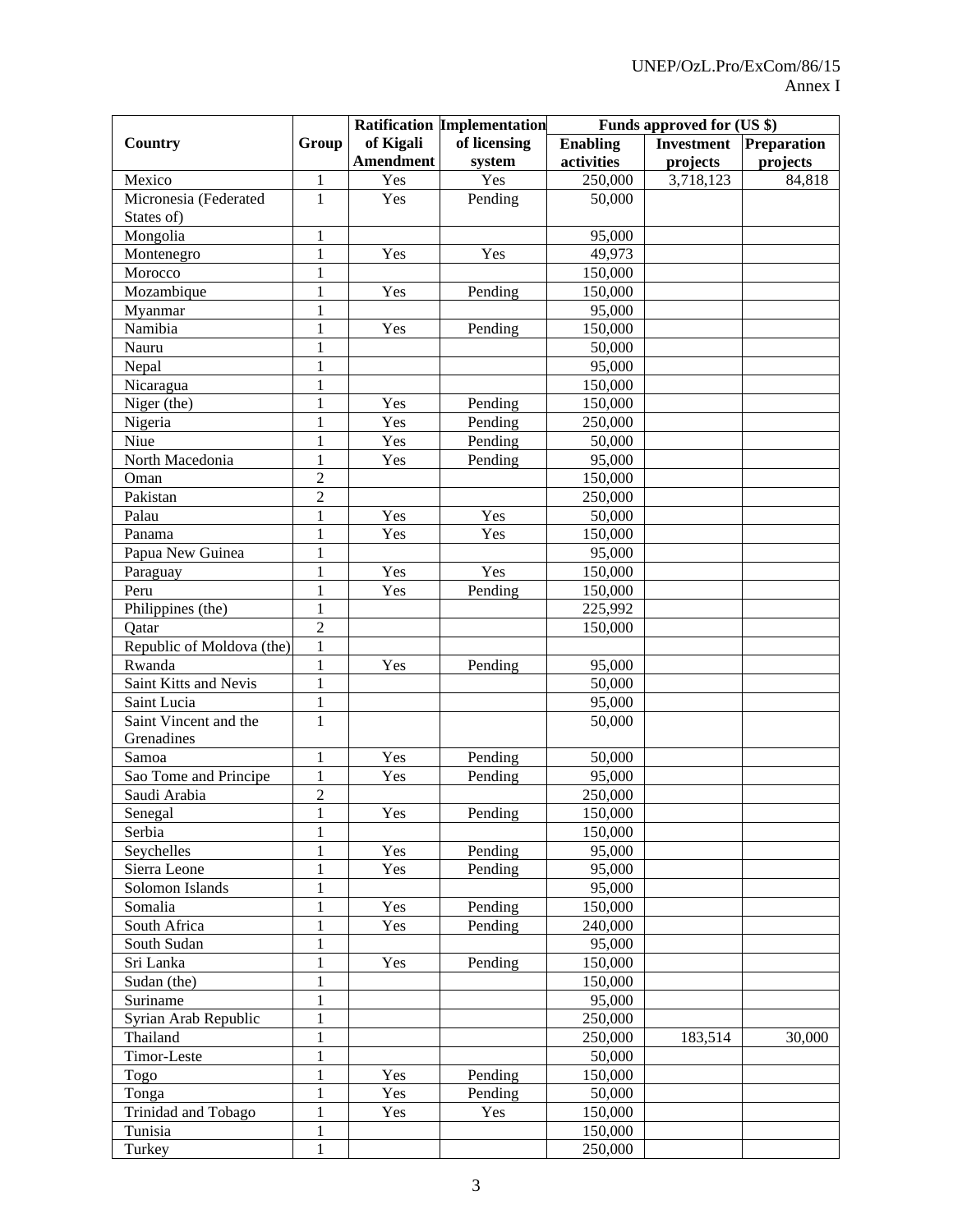# UNEP/OzL.Pro/ExCom/86/15 Annex I

|                       |       |            | <b>Ratification Implementation</b> |                 | Funds approved for (US \$) |                    |
|-----------------------|-------|------------|------------------------------------|-----------------|----------------------------|--------------------|
| Country               | Group | of Kigali  | of licensing                       | <b>Enabling</b> | <b>Investment</b>          | <b>Preparation</b> |
|                       |       | Amendment  | system                             | activities      | projects                   | projects           |
| Turkmenistan          |       | Yes        | Pending                            | 150,000         |                            |                    |
| Tuvalu                |       | Yes        | Pending                            | 50,000          |                            |                    |
| Uganda                |       | <b>Yes</b> | Pending                            | 50,000          |                            |                    |
| United Republic of    |       |            |                                    | 95,000          |                            |                    |
| Tanzania (the)        |       |            |                                    |                 |                            |                    |
| Uruguay               |       | Yes        | <b>Yes</b>                         | 150,000         |                            |                    |
| Vanuatu               |       | Yes        | Yes                                | 50,000          |                            |                    |
| Venezuela (Bolivarian |       |            |                                    | 250,000         |                            |                    |
| Republic of)          |       |            |                                    |                 |                            |                    |
| Viet Nam              |       | Yes        | Yes                                | 250,000         |                            |                    |
| Yemen                 |       |            |                                    |                 |                            |                    |
| Zambia                |       |            |                                    | 95,000          |                            |                    |
| Zimbabwe              |       |            |                                    | 150.000         | 426,954                    | 30,000             |
| <b>Total</b>          |       |            |                                    | 18,055,943      | 13,397,249                 | 403,821            |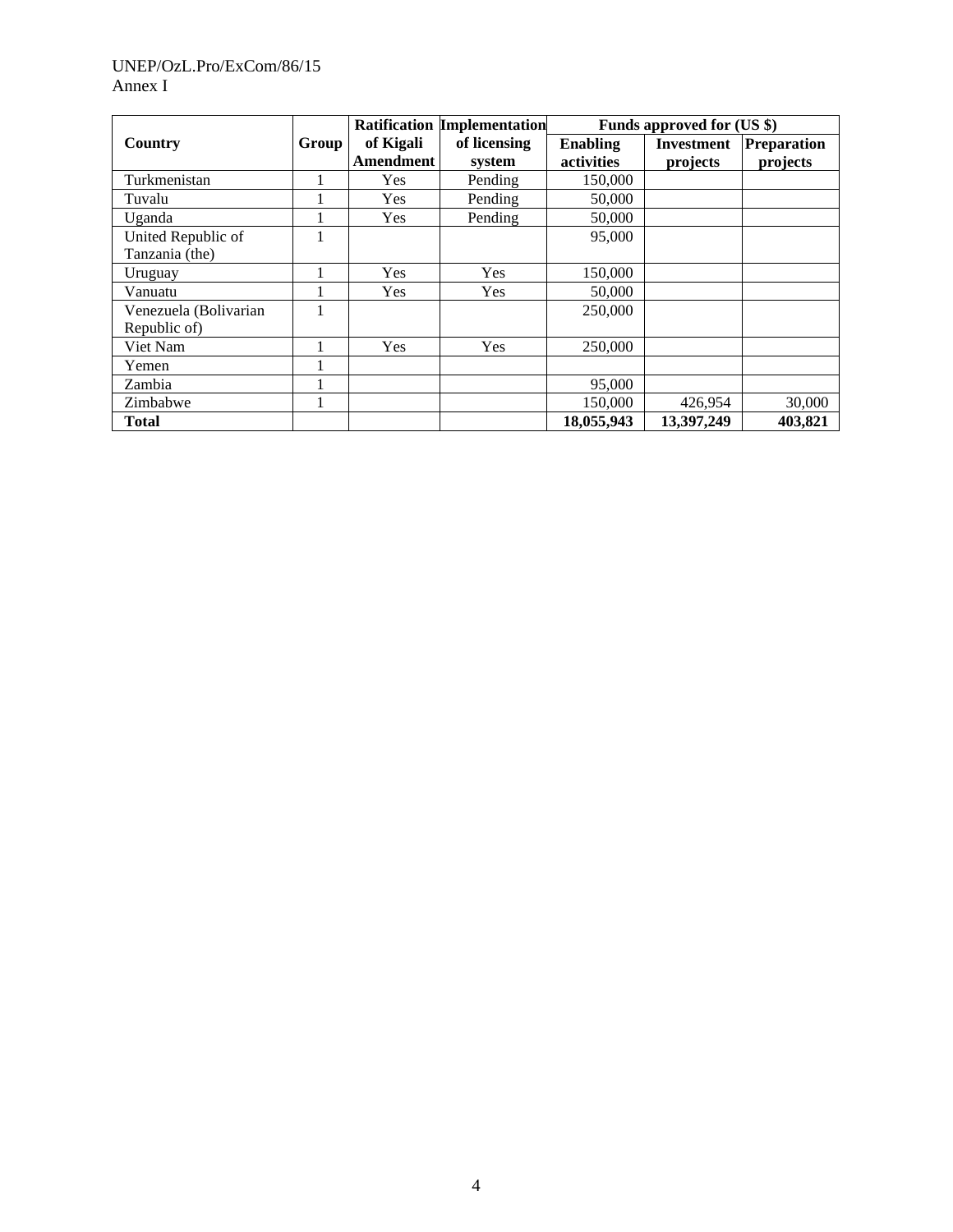# **Annex II**

# **ANALYSIS OF THE CONSOLIDATED PROGRESS REPORT OF THE MULTILATERAL FUND AS AT 31 DECEMBER 2019**

1. This Annex consists of the following two parts:

- Part I: Projects approved under the regular contributions to the Multilateral Fund.
- Part II: Projects approved under the additional voluntary contributions for fast-start support for HFC phase-down.

#### **PART I: PROJECTS APPROVED UNDER THE REGULAR CONTRIBUTIONS TO THE MULTILATERAL FUND**

2. As of 31 December 2019, the Executive Committee had approved US \$3.7 billion<sup>1</sup> to bilateral and implementing agencies as shown in Table 1. In 2019, 227 new projects and activities were approved. This level of funding is expected to result in the phase-out of 467,583 ODP tonnes of ODS consumption and production.

|                      |               |             | Table 1. Approved funding by sector and agency as at 51 December 2012 (Ob $\psi$ ) |                   |                  |                           |  |  |
|----------------------|---------------|-------------|------------------------------------------------------------------------------------|-------------------|------------------|---------------------------|--|--|
| <b>Sector</b>        | <b>UNDP</b>   | <b>UNEP</b> | <b>UNIDO</b>                                                                       | <b>World Bank</b> | <b>Bilateral</b> | Total                     |  |  |
| Aerosol              | 26,054,837    | 882,689     | 34,413,701                                                                         | 22,984,030        | 2,051,914        | 86,387,171                |  |  |
| Destruction          | 3,606,279     | 190,040     | 3,813,216                                                                          | 400,000           | 1,526,282        | 9,535,817                 |  |  |
| Fire fighting        | 2,170         |             |                                                                                    |                   |                  | 2,170                     |  |  |
| Foam                 | 173,331,969   |             | 89,362,746                                                                         | 136,339,172       | 8,093,856        | 407,127,743               |  |  |
| Halon                | 4,996,973     | 767,640     | 1,780,369                                                                          | 70,221,038        | 6,147,361        | 83,913,381                |  |  |
| Fumigants            | 20,081,241    | 2,614,366   | 78,028,741                                                                         | 5,837,887         | 18,226,925       | 124,789,159               |  |  |
| Multiple sectors     |               |             | 139,440                                                                            | 2,341,168         |                  | 2,480,608                 |  |  |
| Other                |               | O           | 11,317,246                                                                         | 5,059,360         | $\theta$         | 16,376,606                |  |  |
| Phase-out plan       | 333, 872, 234 | 58,031,670  | 340,083,408                                                                        | 200,687,026       | 64,115,519       | 996,789,857               |  |  |
| Process agent        | 1,286,923     |             | 6,337,359                                                                          | 114,342,497       |                  | 121,966,779               |  |  |
| Production           | 1,056,000     | 0           | 50,645,327                                                                         | 378,930,190       | 10,000,000       | 440,631,517               |  |  |
| Refrigeration        | 139,612,399   | 13,872,913  | 182,330,122                                                                        | 180,259,970       | 40,910,116       | 556,985,520               |  |  |
| Several              | 63,877,595    | 252,917,172 | 18,165,654                                                                         | 28,969,731        | 4,719,718        | 368,649,869               |  |  |
| Solvents             | 63,699,997    | 198,860     | 23, 247, 443                                                                       | 10,237,394        | 2,512,738        | 99,896,432                |  |  |
| Sterilant            | 417,628       |             |                                                                                    | 661,227           |                  | 1,078,855                 |  |  |
| Sub-total            | 831,896,245   | 329,475,350 | 839,664,771                                                                        | 1,157,270,690     | 158,304,429      | 3,316,611,485             |  |  |
| Agency support costs | 113,444,224   | 27,234,741  | 109,857,585                                                                        | 118,391,340       | 15,090,052       | 384,017,942               |  |  |
| <b>Total</b>         | 945,340,469   | 356,710,091 | 949,522,356                                                                        | 1,275,662,030     |                  | 173,394,482 3,700,629,427 |  |  |

Table 1. Approved funding by sector and agency as at 31 December 2010 (US  $\hat{\bf{x}}$ )

3. A summary of the status of projects implemented, by category, is presented in Table 2.

|                                     |       | Number of projects*       |                            | Funding $(US \text{ } $)\text{**}$ |                  |                |                            |  |
|-------------------------------------|-------|---------------------------|----------------------------|------------------------------------|------------------|----------------|----------------------------|--|
| <b>Type</b>                         |       | <b>Approved</b> Completed | $\frac{0}{0}$<br>completed | Approved                           | <b>Disbursed</b> | <b>Balance</b> | $\frac{0}{0}$<br>disbursed |  |
| Country programme                   | 165   | 165                       | 100                        | 7,266,559                          | 7,266,559        |                | 100                        |  |
| Demonstration                       | 134   | 130                       | 97                         | 61,795,620                         | 59,653,642       | 2,141,978      | 97.                        |  |
| Institutional<br>strengthening (IS) | 1,255 | 1,095                     | 87                         | 146,820,509                        | 127,339,761      | 19,480,748     | 87                         |  |

**Table 2. Status of project implementation by category**

<sup>&</sup>lt;sup>1</sup> An additional US \$134.70 million has been approved for the meetings of the Executive Committee, the operation of the Secretariat, and the Treasurer fees.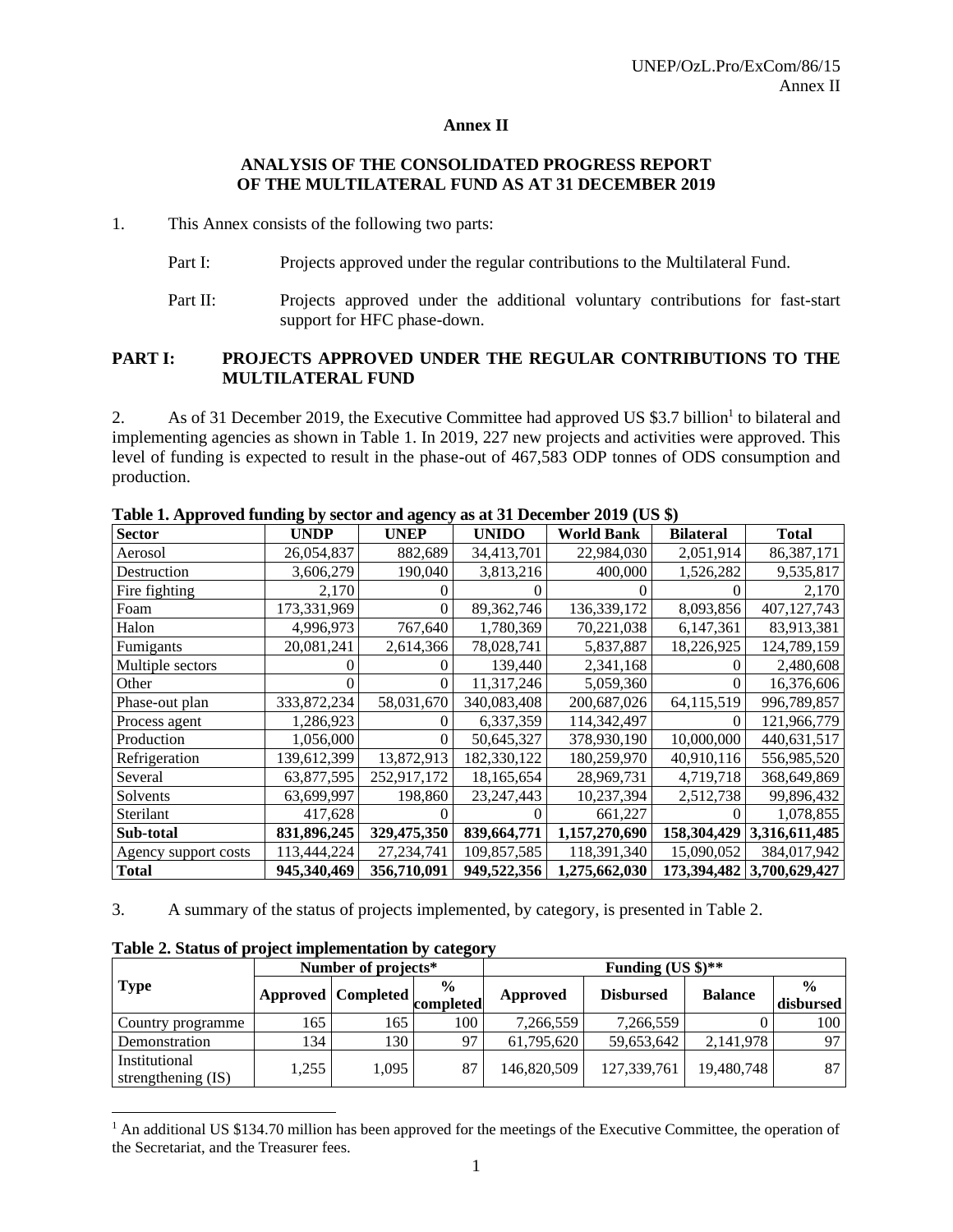|                      |       | Number of projects*          |               | Funding (US $\frac{1}{2}$ )**      |                  |                |               |  |
|----------------------|-------|------------------------------|---------------|------------------------------------|------------------|----------------|---------------|--|
| <b>Type</b>          |       |                              | $\frac{6}{9}$ | Approved                           | <b>Disbursed</b> | <b>Balance</b> | $\frac{0}{0}$ |  |
|                      |       | Approved Completed completed |               |                                    |                  |                | disbursed     |  |
| Investment           | 3.046 | 2.820                        |               | 93   2,640,657,455   2,477,044,964 |                  | 163,612,491    | 94            |  |
| Project preparation  | .727  | 1.593                        | 92            | 86,939,116                         | 83,064,330       | 3,874,786      | 96            |  |
| Technical assistance | 1,755 | 1,509                        | 86            | 347,325,462                        | 297,897,781      | 49.427.681     | 86            |  |
| Training projects    | 324   | 324                          | 100           | 25,806,763                         | 25,806,763       |                | 100           |  |
| <b>Total</b>         | 8,406 | 7,636                        |               | 91 3,316,611,485 3,078,073,801     |                  | 238,537,684    | 93            |  |

\*Excludes closed and transferred projects.

\*\* Excludes agency support costs.

4. Table 3 presents an overview of the status of project implementation by year.<sup>2</sup> Of the US \$3.32 billion approved, US \$3.08 billion has been disbursed (including US \$78.96 million disbursed in 2019). All projects and activities approved between 1991 and 2005, and 2007 have now been completed. Approved projects (investment and non-investment) have resulted in the phase-out of 493,405 ODP<sup>3</sup> tonnes of consumption and production of controlled substances. As of 31 December 2019, investment projects representing around US \$2.27 billion have been completed, resulting in the permanent phase-out of 474,830 ODP tonnes of controlled substances with an overall cost-effectiveness of US \$4.77/kg ODP phased out.

| Year |                 | Number of projects* |                        | Funding (US \$)** |                  |                  |             |  |  |  |
|------|-----------------|---------------------|------------------------|-------------------|------------------|------------------|-------------|--|--|--|
|      | <b>Approved</b> |                     | Completed  % completed | <b>Approved</b>   | <b>Disbursed</b> | <b>Balance</b>   | % disbursed |  |  |  |
| 1991 | 68              | 68                  | 100                    | 7,950,771         | 7,950,771        | 0                | 100         |  |  |  |
| 1992 | 176             | 176                 | 100                    | 41,261,376        | 41,261,376       | 0                | 100         |  |  |  |
| 1993 | 217             | 217                 | 100                    | 73,198,586        | 73,198,586       | $\boldsymbol{0}$ | 100         |  |  |  |
| 1994 | 379             | 379                 | 100                    | 128,630,290       | 128,630,290      | $\boldsymbol{0}$ | 100         |  |  |  |
| 1995 | 355             | 355                 | 100                    | 111,188,309       | 111,188,309      | 0                | 100         |  |  |  |
| 1996 | 257             | 257                 | 100                    | 83,813,027        | 83,813,027       | $\overline{0}$   | 100         |  |  |  |
| 1997 | 532             | 532                 | 100                    | 154,314,938       | 154,314,941      | $-2$             | 100         |  |  |  |
| 1998 | 422             | 422                 | 100                    | 99,680,368        | 99,680,367       |                  | 100         |  |  |  |
| 1999 | 546             | 546                 | 100                    | 152,710,736       | 152,710,736      | $\boldsymbol{0}$ | 100         |  |  |  |
| 2000 | 426             | 426                 | 100                    | 109,540,523       | 109,540,523      |                  | 100         |  |  |  |
| 2001 | 427             | 427                 | 100                    | 130,139,750       | 130,139,751      | $-1$             | 100         |  |  |  |
| 2002 | 358             | 358                 | 100                    | 162,045,816       | 162,045,816      | $\mathbf{1}$     | 100         |  |  |  |
| 2003 | 247             | 247                 | 100                    | 157,043,468       | 157,043,468      | $\boldsymbol{0}$ | 100         |  |  |  |
| 2004 | 271             | 271                 | 100                    | 162,388,007       | 162,388,007      | 0                | 100         |  |  |  |
| 2005 | 255             | 255                 | 100                    | 180,276,023       | 180,276,022      |                  | 100         |  |  |  |
| 2006 | 261             | 260                 | 100                    | 120,848,004       | 120,729,668      | 118,336          | 100         |  |  |  |
| 2007 | 213             | 213                 | 100                    | 120, 144, 867     | 120,084,047      | 60,821           | 100         |  |  |  |
| 2008 | 354             | 352                 | 99                     | 121,900,010       | 121,598,284      | 301,726          | 100         |  |  |  |
| 2009 | 320             | 318                 | 99                     | 73,793,821        | 73,051,122       | 742,699          | 99          |  |  |  |
| 2010 | 227             | 223                 | 98                     | 84,697,247        | 82,746,128       | 1,951,119        | 98          |  |  |  |
| 2011 | 264             | 257                 | 97                     | 202,086,773       | 198,026,586      | 4,060,187        | 98          |  |  |  |
| 2012 | 182             | 163                 | 90                     | 101,151,368       | 96,885,098       | 4,266,270        | 96          |  |  |  |
| 2013 | 184             | 177                 | 96                     | 125,807,625       | 123,885,672      | 1,921,954        | 98          |  |  |  |
| 2014 | 223             | 196                 | 88                     | 92,977,837        | 88,961,503       | 4,016,334        | 96          |  |  |  |

**Table 3. Status of project implementation by year**

<sup>3</sup> Total phase-out for the Fund includes 474,830 ODP tonnes of controlled substances from completed investment projects, 14,411 ODP tonnes from completed non-investment projects and 4,164 ODP tonnes from ongoing projects.

<sup>&</sup>lt;sup>2</sup> The data is presented according to the year when a project was approved by the Executive Committee. It treats all approvals (investment and non-investment projects) equally (i.e., an investment project or annual funding tranche of an MYA of US \$1 million is considered one project as is a country programme preparation of US \$30,000). Key indicators from the annual summary are: the percentage of projects completed, ODP phased out, and percentage of funds disbursed. There are three types of disbursements: during implementation, after implementation and for retroactively-financed projects.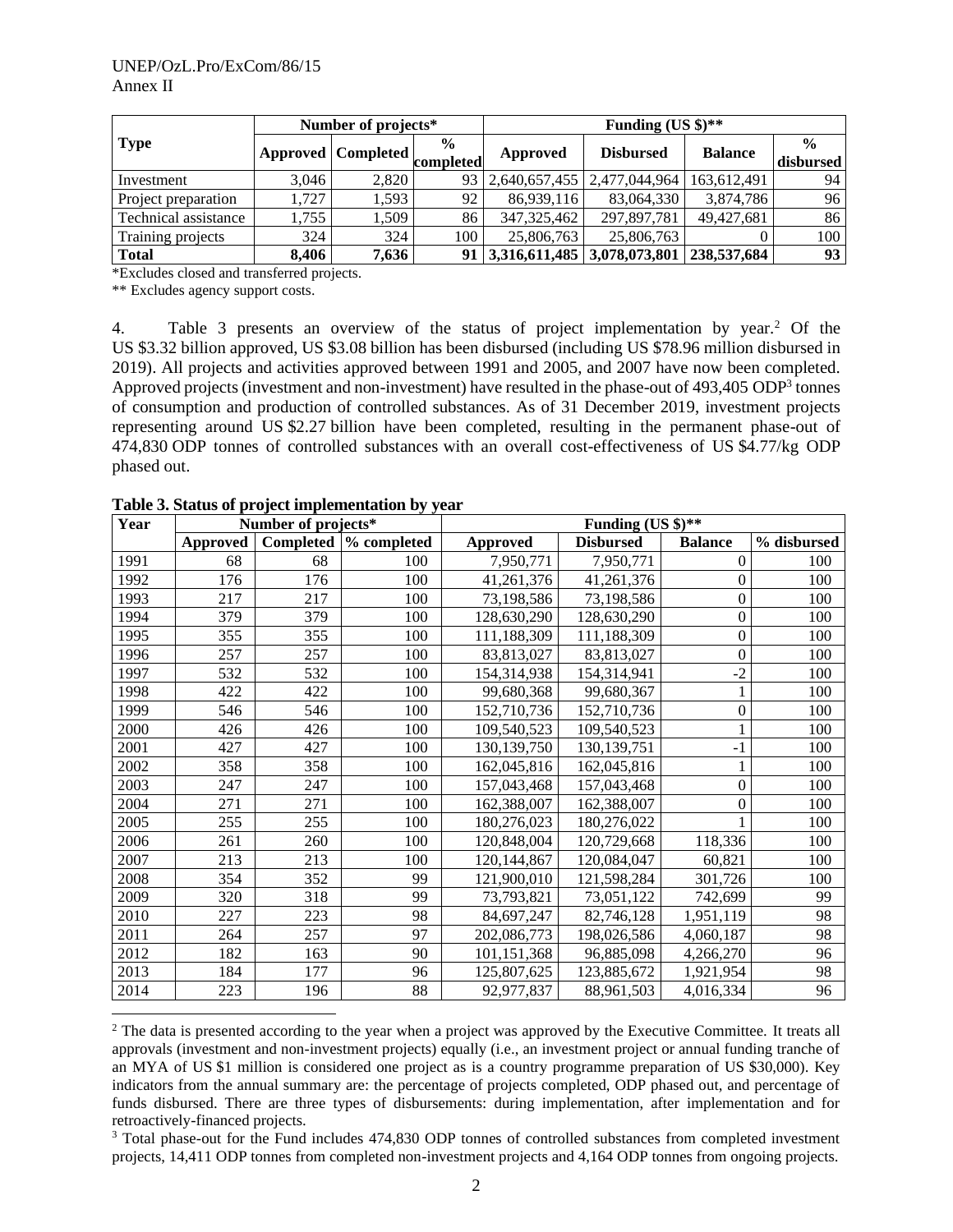| Year         |          | Number of projects* |                        | Funding $(US \text{ } $)\text{**}$ |                               |                |             |  |
|--------------|----------|---------------------|------------------------|------------------------------------|-------------------------------|----------------|-------------|--|
|              | Approved |                     | Completed  % completed | Approved                           | <b>Disbursed</b>              | <b>Balance</b> | % disbursed |  |
| 2015         | 379      | 328                 | 87                     | 160,521,930                        | 136,658,684                   | 23,863,246     | 85          |  |
| 2016         | 240      | 148                 | 62                     | 116,244,679                        | 80,858,764                    | 35,385,915     | 70          |  |
| 2017         | 125      | 57                  | 46                     | 64,366,109                         | 52,225,009                    | 12,141,100     | 81          |  |
| 2018         | 271      |                     |                        | 123,597,665                        | 27,629,301                    | 95,968,364     | 22          |  |
| 2019         | 227      |                     |                        | 54.291.561                         | 551.947                       | 53,739,614     |             |  |
| <b>Total</b> | 8.406    | 7,636               | 91                     |                                    | 3,316,611,485   3,078,073,801 | 238,537,684    | 93          |  |

\* Excludes closed and transferred projects.

\*\* Excludes agency support costs.

# **COMPLETED PROJECTS<sup>4</sup>**

5. Overall, 99.7 per cent of the funds approved for completed investment projects have been disbursed.<sup>5</sup>

#### **Completed investment projects**

6. Table 4 presents information on investment projects that have been completed since 1991. The table presents the data in total, followed by data according to region, sector, implementation characteristics, and disbursement method.

| <b>Item</b>      | Number<br>of<br>projects | Approved<br>funds plus<br>adjustment<br>(US \$) | funds<br>disbursed | Per cent of Consumption Production<br>$out*$ | (ODP phased (ODP phased<br>$out*$ | Average<br>number<br>of months from<br>approval to<br>first<br>disbursement | Average<br>number of<br>months from<br>approval to<br>completion | <b>Overall cost-</b><br>effectiveness<br>to the Fund<br>$(US \frac{6}{5}kg)$ |  |  |  |
|------------------|--------------------------|-------------------------------------------------|--------------------|----------------------------------------------|-----------------------------------|-----------------------------------------------------------------------------|------------------------------------------------------------------|------------------------------------------------------------------------------|--|--|--|
| <b>TOTAL</b>     | 2,820                    | 2,266,555,817                                   | 100                | 270,641                                      | 204,189                           | 14                                                                          | 37                                                               | 4.77                                                                         |  |  |  |
| <b>Region</b>    |                          |                                                 |                    |                                              |                                   |                                                                             |                                                                  |                                                                              |  |  |  |
| Africa           | 478                      | 156,820,669                                     | 99                 | 18,124                                       | $\Omega$                          | 12                                                                          | 38                                                               | 8.65                                                                         |  |  |  |
| Asia and Pacific | 1,508                    | 1,641,273,933                                   | 100                | 210,069                                      | 184,239                           | 16                                                                          | 37                                                               | 4.16                                                                         |  |  |  |
| Europe           | 146                      | 71,401,527                                      | 100                | 8,045                                        | 175                               | 10                                                                          | 34                                                               | 8.69                                                                         |  |  |  |
| Latin America    | 688                      | 397,059,688                                     | 99                 | 34,404                                       | 19,775                            | 14                                                                          | 37                                                               | 7.33                                                                         |  |  |  |
| and Caribbean    |                          |                                                 |                    |                                              |                                   |                                                                             |                                                                  |                                                                              |  |  |  |
| Global           | n/a                      | $\mathbf{0}$                                    | $\mathbf{0}$       | $\theta$                                     | $\overline{0}$                    | n/a                                                                         | n/a                                                              | n/a                                                                          |  |  |  |
| <b>Sector</b>    |                          |                                                 |                    |                                              |                                   |                                                                             |                                                                  |                                                                              |  |  |  |
| Aerosol          | 125                      | 63,118,299                                      | 100                | 26,967                                       | $\mathbf{0}$                      | 16                                                                          | 41                                                               | 2.34                                                                         |  |  |  |
| Destruction      | $\theta$                 | $\Omega$                                        | $\overline{0}$     | $\Omega$                                     | $\theta$                          | n/a                                                                         | n/a                                                              | n/a                                                                          |  |  |  |
| Fire fighting    | $\theta$                 | $\Omega$                                        | $\theta$           | $\Omega$                                     | $\theta$                          | n/a                                                                         | n/a                                                              | n/a                                                                          |  |  |  |
| Foam             | 1,003                    | 376,083,357                                     | 100                | 69,420                                       | $\theta$                          | 15                                                                          | 34                                                               | 5.42                                                                         |  |  |  |
| Fumigants        | 123                      | 99,900,005                                      | 100                | 7,993                                        | $\theta$                          | 10                                                                          | 49                                                               | 12.50                                                                        |  |  |  |
| Halon            | 39                       | 71,476,177                                      | 100                | 42,111                                       | 41,958                            | 17                                                                          | 30                                                               | 0.85                                                                         |  |  |  |
| Multiple sectors | 4                        | 2,287,376                                       | 100                | 419                                          | $\theta$                          | 28                                                                          | 78                                                               | 5.46                                                                         |  |  |  |
| Other            | 8                        | 16,059,360                                      | 100                | 1,574                                        | $\Omega$                          | 12                                                                          | 20                                                               | 10.20                                                                        |  |  |  |
| Phase-out plan   | 684                      | 571,925,373                                     | 99                 | 51,081                                       | 10,988                            | 12                                                                          | 40                                                               | 9.21                                                                         |  |  |  |
| Process agent    | 30                       | 120,252,627                                     | 100                | 19,573                                       | 52,162                            | 10                                                                          | 27                                                               | 1.68                                                                         |  |  |  |

#### **Table 4. Cumulative completed investment projects**

<sup>4</sup> Completed projects/activities are defined in decisions 17/22 and 19/23 as projects that have been commissioned and where the ODS addressed has been phased out. A further decision (decision 28/2) extends the definition to cover situations where no further use of CFCs in the sectors covered is in evidence, where an alternative product is being produced (and/or production has begun), and where the equipment using CFCs has been destroyed/dismantled/rendered unusable with respect to ODSs. Work programme activities without an ODS phase-out are considered completed when the activity is finished (e.g., for a workshop, when it has been conducted). This definition has been applied for HCFC-related projects.

<sup>&</sup>lt;sup>5</sup> The reason that 100 per cent of funds have not been disbursed for completed projects is that it may take from six months to one year to finalise accounting records.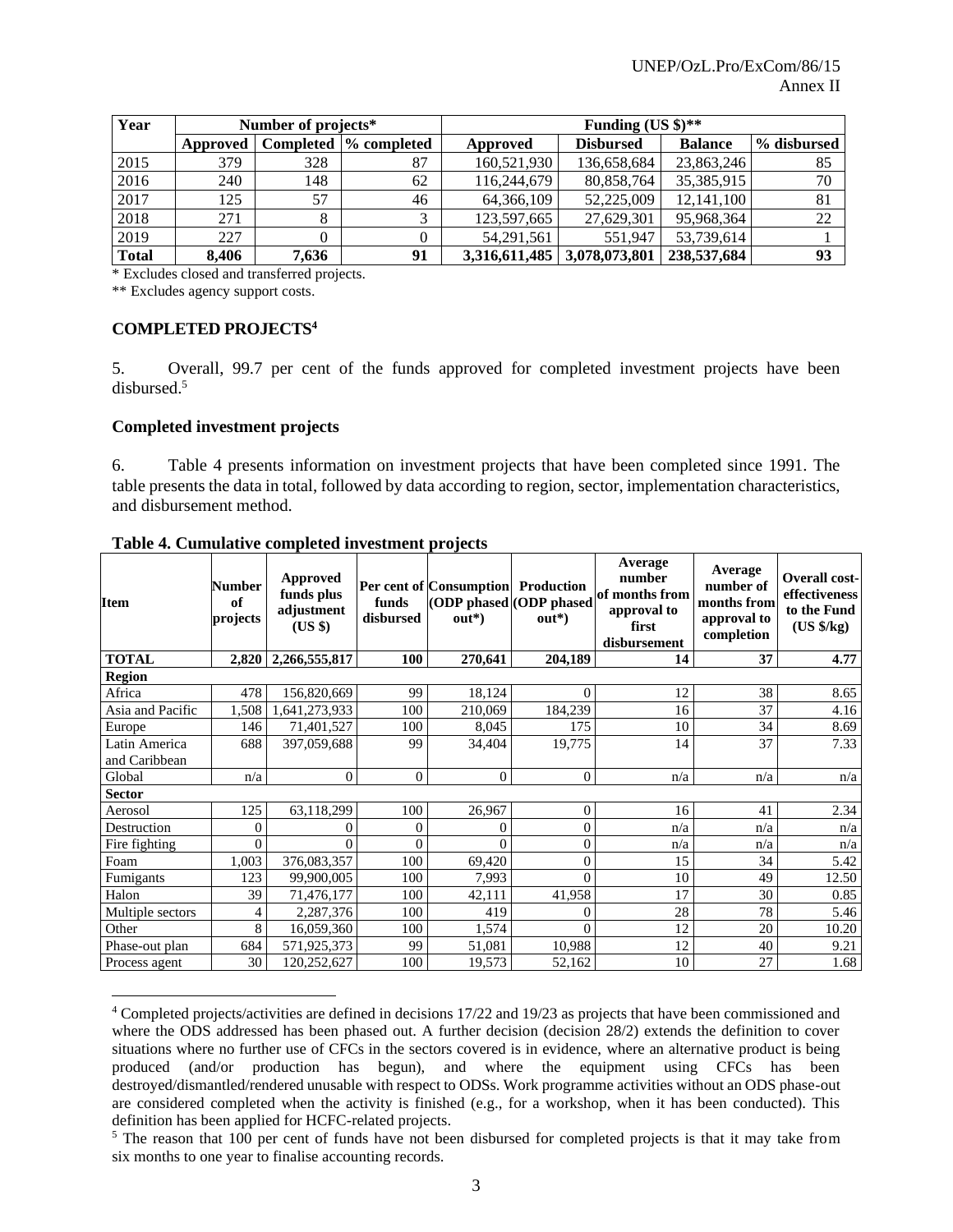| <b>Item</b>                           | <b>Number</b><br>of<br>projects | Approved<br>funds plus<br>adjustment<br>(US \$) | funds<br>disbursed | Per cent of Consumption Production<br>$out*$ | (ODP phased ODP phased<br>$out*$ | Average<br>number<br>of months from<br>approval to<br>first<br>disbursement | Average<br>number of<br>months from<br>approval to<br>completion | <b>Overall cost-</b><br>effectiveness<br>to the Fund<br>$(US \frac{6}{5}kg)$ |
|---------------------------------------|---------------------------------|-------------------------------------------------|--------------------|----------------------------------------------|----------------------------------|-----------------------------------------------------------------------------|------------------------------------------------------------------|------------------------------------------------------------------------------|
| Production                            | 61                              | 414,398,882                                     | 100                | $\Omega$                                     | 99,081                           | 9                                                                           | 19                                                               | 4.18                                                                         |
| Refrigeration                         | 612                             | 435,628,704                                     | 100                | 44,159                                       | $\Omega$                         | 16                                                                          | 39                                                               | 9.87                                                                         |
| Solvents                              | 128                             | 94,351,804                                      | 100                | 7,285                                        | $\overline{0}$                   | 19                                                                          | 32                                                               | 12.95                                                                        |
| Sterilant                             | 3                               | 1,073,855                                       | 100                | 60                                           | $\overline{0}$                   | 15                                                                          | 34                                                               | 17.78                                                                        |
| <b>Implementation characteristics</b> |                                 |                                                 |                    |                                              |                                  |                                                                             |                                                                  |                                                                              |
| Agency                                | 1,750                           | 803,349,958                                     | 100                | 93,564                                       | 17,381                           | 11                                                                          | 35                                                               | 7.24                                                                         |
| implementation                        |                                 |                                                 |                    |                                              |                                  |                                                                             |                                                                  |                                                                              |
| National                              | 1,070                           | 1,463,205,859                                   | 100                | 177,077                                      | 186,808                          | 20                                                                          | 40                                                               | 4.02                                                                         |
| implementation                        |                                 |                                                 |                    |                                              |                                  |                                                                             |                                                                  |                                                                              |
| <b>Disbursement method</b>            |                                 |                                                 |                    |                                              |                                  |                                                                             |                                                                  |                                                                              |
| During                                | 2,711                           | 1,958,407,716                                   | 100                | 263,809                                      | 199,719                          | 14                                                                          | 37                                                               | 4.23                                                                         |
| implementation                        |                                 |                                                 |                    |                                              |                                  |                                                                             |                                                                  |                                                                              |
| After                                 | 50                              | 17,166,608                                      | 100                | 2,512                                        | $\Omega$                         | 23                                                                          | 25                                                               | 6.83                                                                         |
| implementation                        |                                 |                                                 |                    |                                              |                                  |                                                                             |                                                                  |                                                                              |
| Retroactive                           | 37                              | 14,635,851                                      | 100                | 2,100                                        | 500                              | 15                                                                          | 11                                                               | 5.63                                                                         |
| funding                               |                                 |                                                 |                    |                                              |                                  |                                                                             |                                                                  |                                                                              |
| Country to final                      | 22                              | 276,345,642                                     | 100                | 2,220                                        | 3,970                            | 9                                                                           | 52                                                               | 44.64                                                                        |
| beneficiaries                         |                                 |                                                 |                    |                                              |                                  |                                                                             |                                                                  |                                                                              |

\*Excludes closed and transferred projects.

# **Completed non-investment projects**

7. Table 5 presents data on cumulative completed non-investment projects. Since 1991, 3,223 non-investment projects have been completed at a total value of US \$509.78 million.

| Table 5. Cumulative completed non-investment projects |  |  |
|-------------------------------------------------------|--|--|
|                                                       |  |  |

| <b>Item</b>                           | Number of<br>projects | <b>Approved funds</b><br>plus adjustment<br>(US \$) | Per cent of<br>funds<br>disbursed | of months from<br>disbursement | Average number   Average number<br>of months<br>approval to first from approval to<br>completion |
|---------------------------------------|-----------------------|-----------------------------------------------------|-----------------------------------|--------------------------------|--------------------------------------------------------------------------------------------------|
| <b>TOTAL</b>                          | 3,223                 | 509,781,577                                         | 99                                | 12                             | 38                                                                                               |
| <b>Region</b>                         |                       |                                                     |                                   |                                |                                                                                                  |
| Africa                                | 973                   | 84,802,688                                          | 100                               | 11                             | 39                                                                                               |
| Asia and Pacific                      | 966                   | 146, 143, 642                                       | 99                                | 13                             | 39                                                                                               |
| Europe                                | 212                   | 20,347,540                                          | 100                               | 9                              | 34                                                                                               |
| Latin America and Caribbean           | 766                   | 92,187,204                                          | 99                                | 13                             | 41                                                                                               |
| Global                                | 306                   | 166,300,505                                         | 98                                | 6                              | $\overline{23}$                                                                                  |
| <b>Sector</b>                         |                       |                                                     |                                   |                                |                                                                                                  |
| Aerosol                               | 31                    | 2,461,265                                           | 100                               | 11                             | 36                                                                                               |
| Destruction                           | 15                    | 7,089,466                                           | 100                               | 11                             | 62                                                                                               |
| Fire fighting                         | $\theta$              | $\Omega$                                            | $\theta$                          | n/a                            | n/a                                                                                              |
| Foam                                  | 34                    | 10,738,897                                          | 97                                | 14                             | 36                                                                                               |
| Fumigants                             | 137                   | 21,224,434                                          | 100                               | 9                              | 39                                                                                               |
| Halon                                 | 82                    | 11,238,156                                          | 100                               | 17                             | 44                                                                                               |
| Multiple sectors                      |                       | 53,792                                              | 100                               | 56                             | 58                                                                                               |
| Other                                 |                       | 76,499                                              | 100                               | 7                              | 38                                                                                               |
| Phase-out plan                        | 491                   | 51,518,567                                          | 99                                | 13                             | 41                                                                                               |
| Process agent                         | $\theta$              | $\Omega$                                            | $\theta$                          | n/a                            | n/a                                                                                              |
| Production                            |                       | 40,000                                              | 100                               | 4                              | $\overline{4}$                                                                                   |
| Refrigeration                         | 637                   | 90,921,520                                          | 99                                | 16                             | 50                                                                                               |
| Several                               | 1,759                 | 311,020,199                                         | 99                                | 10                             | $\overline{32}$                                                                                  |
| Solvents                              | 34                    | 3,398,782                                           | 100                               | 11                             | 27                                                                                               |
| Sterilant                             | $\mathbf{0}$          | $\mathbf{0}$                                        | $\theta$                          | n/a                            | n/a                                                                                              |
| <b>Implementation characteristics</b> |                       |                                                     |                                   |                                |                                                                                                  |
| Agency implementation                 | 2,619                 | 382,492,177                                         | 99                                | 11                             | 37                                                                                               |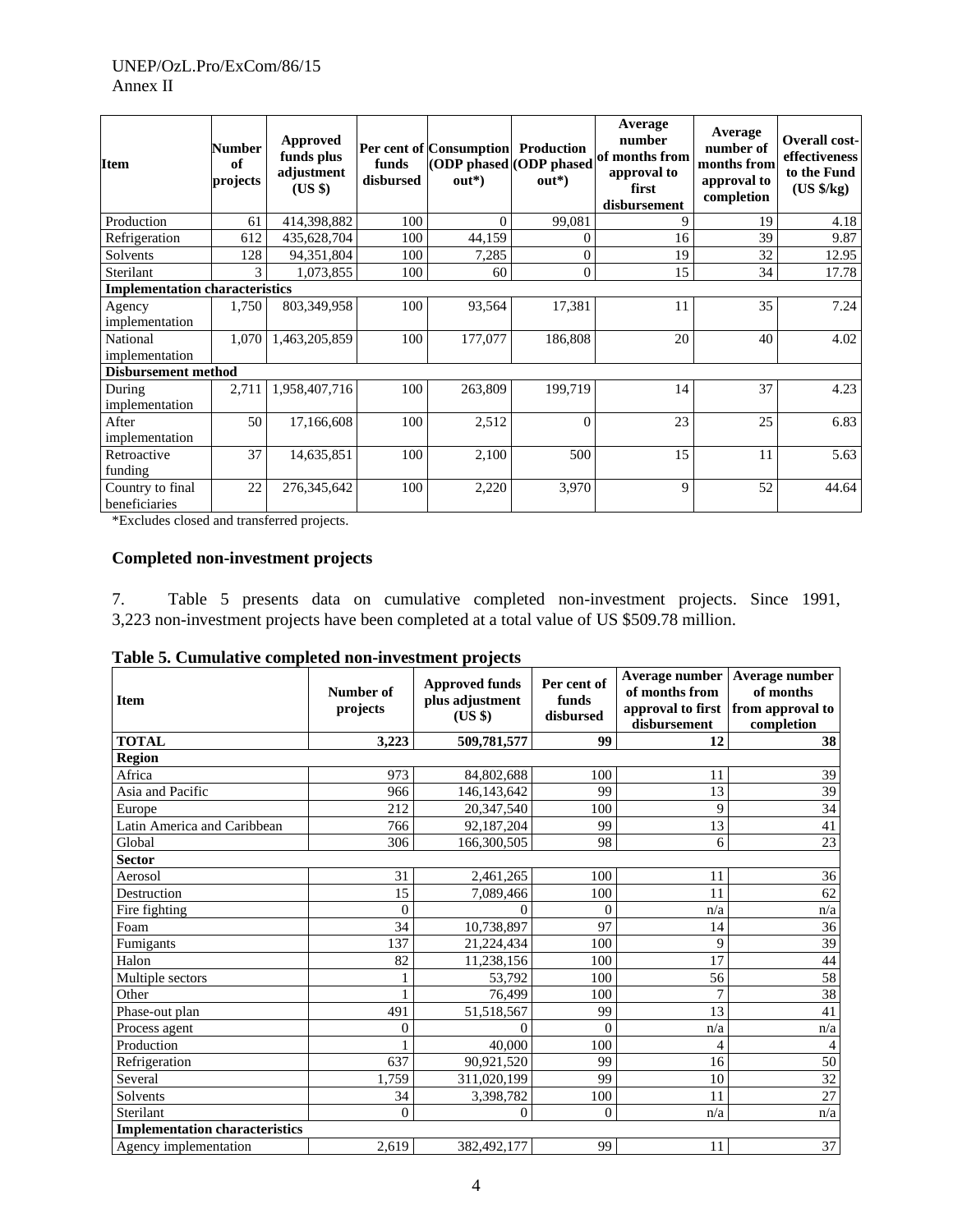| <b>Item</b>                    | Number of<br>projects | <b>Approved funds</b><br>plus adjustment<br>(US \$) | Per cent of<br>funds<br>disbursed | Average number   Average number<br>of months from<br>disbursement | of months<br>approval to first from approval to<br>completion |
|--------------------------------|-----------------------|-----------------------------------------------------|-----------------------------------|-------------------------------------------------------------------|---------------------------------------------------------------|
| National implementation        | 604                   | 127,289,400                                         | 99                                | 15                                                                |                                                               |
| Disbursement method            |                       |                                                     |                                   |                                                                   |                                                               |
| During implementation          | 3.189                 | 497,875,380                                         | 99                                | 12                                                                | 38                                                            |
| After implementation           | 26                    | 2,325,462                                           | 100                               | 14                                                                | 21                                                            |
| Retroactive funding            |                       | 146,698                                             | 100                               |                                                                   | 83                                                            |
| Country to final beneficiaries |                       | 9,434,037                                           | 100                               | -                                                                 | 38 <sup>1</sup>                                               |

8. The average time from approval to first disbursement for non-investment projects is 12 months. Non-investment projects have been completed, on average, 38 months after they were approved. This figure is influenced by the large number of projects (1,759 of 3,223) in the sector called "several", which had an average time from approval to completion of 32 months. Non-investment projects in the other sectors were completed between four and 62 months after they had been approved.

9. Almost all projects were implemented by the agency concerned rather than through national implementation. Agency implementation of non-investment projects normally does not require legal agreements, which may explain the shorter period of time (37 months) compared with nationally-implemented non-investment projects (41 months).

# **ONGOING PROJECTS**

# **Ongoing investment projects**

10. Table 6 presents information on the status of investment projects under implementation by region, sector, and implementation characteristics.

| <b>Item</b>                    | <b>Number</b><br>of<br>projects | $\frac{1}{2}$<br><b>Approved</b><br>funds plus<br>adjustment<br>$(US \$ | funds<br>disbursed | Per cent of Number of Per cent of<br>projects | projects<br>disbursing disbursing | Average<br>number of<br>months from<br>approval to<br>first<br>disbursement | Average<br>number of<br>months from<br>approval to<br>planned<br>completion | Average<br>length of<br>delay in<br>project<br>planned<br>completion | <b>Overall cost-</b><br>effectiveness<br>to the Fund<br>$(US\$/kg.)*$ |
|--------------------------------|---------------------------------|-------------------------------------------------------------------------|--------------------|-----------------------------------------------|-----------------------------------|-----------------------------------------------------------------------------|-----------------------------------------------------------------------------|----------------------------------------------------------------------|-----------------------------------------------------------------------|
| <b>TOTAL</b>                   | 226                             | 357,473,945                                                             | 56                 | 167                                           | 74                                | 10                                                                          | 55                                                                          | 27                                                                   | 57.94                                                                 |
| <b>Region</b>                  |                                 |                                                                         |                    |                                               |                                   |                                                                             |                                                                             |                                                                      |                                                                       |
| Africa                         | 72                              | 35,403,484                                                              | 38                 | 46                                            | 64                                | 10                                                                          | 56                                                                          | 25                                                                   | 67.23                                                                 |
| Asia and Pacific               | 89                              | 283,739,184                                                             | 62                 | 66                                            | 74                                | 11                                                                          | 61                                                                          | 35                                                                   | 57.92                                                                 |
| Europe                         | 14                              | 4,701,421                                                               | 24                 | 11                                            | 79                                | 9                                                                           | 44                                                                          | 15                                                                   | 75.59                                                                 |
| Latin America and<br>Caribbean | 51                              | 33,629,856                                                              | 35                 | 44                                            | 86                                | 11                                                                          | 46                                                                          | 17                                                                   | 49.30                                                                 |
| Global                         | $\Omega$                        | $\Omega$                                                                | $\Omega$           | $\Omega$                                      | $\Omega$                          | $\Omega$                                                                    | n/a                                                                         | n/a                                                                  | n/a                                                                   |
| <b>Sector</b>                  |                                 |                                                                         |                    |                                               |                                   |                                                                             |                                                                             |                                                                      |                                                                       |
| Aerosol                        | $\overline{2}$                  | 19.399.000                                                              | 98                 | 2                                             | 100                               | 7                                                                           | 158                                                                         | 109                                                                  | 40.25                                                                 |
| Destruction                    | $\mathbf{0}$                    | $\mathbf{0}$                                                            | $\mathbf{0}$       | $\overline{0}$                                | $\overline{0}$                    | n/a                                                                         | n/a                                                                         | n/a                                                                  | n/a                                                                   |
| Fire fighting                  | $\overline{0}$                  | $\Omega$                                                                | $\overline{0}$     | $\overline{0}$                                | $\theta$                          | n/a                                                                         | n/a                                                                         | n/a                                                                  | n/a                                                                   |
| Foam                           | $\overline{3}$                  | 3,573,740                                                               | 67                 | $\overline{c}$                                | 67                                |                                                                             | 86                                                                          | 64                                                                   | 73.53                                                                 |
| Fumigants                      | $\boldsymbol{0}$                | $\mathbf{0}$                                                            | $\overline{0}$     | $\overline{0}$                                | $\Omega$                          | n/a                                                                         | n/a                                                                         | n/a                                                                  | n/a                                                                   |
| Halon                          | $\boldsymbol{0}$                | $\overline{0}$                                                          | $\boldsymbol{0}$   | $\theta$                                      | $\overline{0}$                    | n/a                                                                         | n/a                                                                         | n/a                                                                  | n/a                                                                   |
| Multiple sectors               | $\theta$                        | $\mathbf{0}$                                                            | $\mathbf{0}$       | $\theta$                                      | $\theta$                          | n/a                                                                         | n/a                                                                         | n/a                                                                  | n/a                                                                   |
| Other                          | $\overline{0}$                  | $\Omega$                                                                | $\theta$           | $\theta$                                      | $\theta$                          | n/a                                                                         | n/a                                                                         | n/a                                                                  | n/a                                                                   |
| Phase-out plan                 | 211                             | 301,239,699                                                             | 55                 | 155                                           | 73                                | 11                                                                          | 53                                                                          | 24                                                                   | 59.07                                                                 |
| Process agent                  | $\theta$                        | $\Omega$                                                                | $\overline{0}$     | $\overline{0}$                                | $\Omega$                          | n/a                                                                         | n/a                                                                         | n/a                                                                  | n/a                                                                   |
| Production                     | $\overline{c}$                  | 24,790,000                                                              | 44                 | $\overline{c}$                                | 100                               | 12                                                                          | 70                                                                          | 36                                                                   | n/a                                                                   |
| Refrigeration                  | 8                               | 8,471,506                                                               | 54                 | 6                                             | 75                                | 9                                                                           | 57                                                                          | 43                                                                   | 15.70                                                                 |
| Solvents                       | $\boldsymbol{0}$                | $\boldsymbol{0}$                                                        | $\boldsymbol{0}$   | $\overline{0}$                                | $\boldsymbol{0}$                  | n/a                                                                         | n/a                                                                         | n/a                                                                  | n/a                                                                   |
| Sterilant                      | $\overline{0}$                  | $\mathbf{0}$                                                            | $\overline{0}$     | $\theta$                                      | $\Omega$                          | n/a                                                                         | n/a                                                                         | n/a                                                                  | n/a                                                                   |

#### **Table 6. Cumulative ongoing investment projects**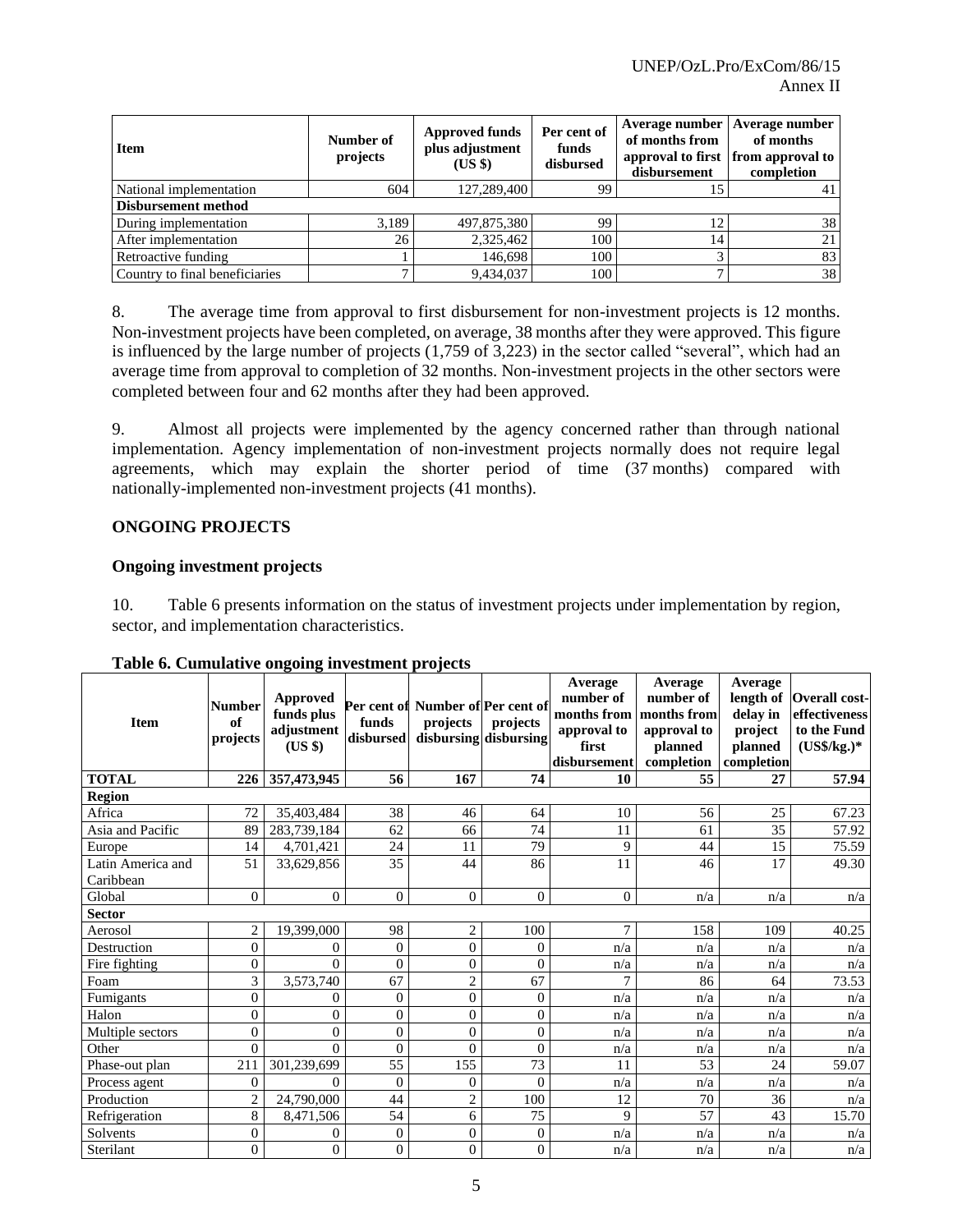| <b>Item</b>                           | <b>Number</b><br>of<br>projects | <b>Approved</b><br>funds plus<br>adjustment<br>$(US \$ | funds<br>disbursed | Per cent of Number of Per cent of<br>projects | projects<br>disbursing disbursing | Average<br>number of<br>months from months from<br>approval to<br>first<br>disbursement | Average<br>number of<br>approval to<br>planned<br>completion | Average<br>delay in<br>project<br>planned<br>completion | length of Overall cost-<br>effectiveness<br>to the Fund<br>$(US\$/kg.)*$ |
|---------------------------------------|---------------------------------|--------------------------------------------------------|--------------------|-----------------------------------------------|-----------------------------------|-----------------------------------------------------------------------------------------|--------------------------------------------------------------|---------------------------------------------------------|--------------------------------------------------------------------------|
| <b>Implementation characteristics</b> |                                 |                                                        |                    |                                               |                                   |                                                                                         |                                                              |                                                         |                                                                          |
| Agency                                | 164                             | 229, 295, 655                                          | 58                 | 128                                           | 78                                | 10                                                                                      | 59                                                           | 29                                                      | 48.71                                                                    |
| implementation                        |                                 |                                                        |                    |                                               |                                   |                                                                                         |                                                              |                                                         |                                                                          |
| National                              | 62                              | 128,178,290                                            | 52                 | 39                                            | 63                                | 13                                                                                      | 42                                                           | 18                                                      | 87.66                                                                    |
| implementation                        |                                 |                                                        |                    |                                               |                                   |                                                                                         |                                                              |                                                         |                                                                          |
| <b>Disbursement method</b>            |                                 |                                                        |                    |                                               |                                   |                                                                                         |                                                              |                                                         |                                                                          |
| During                                | 211                             | 165,542,460                                            | 40                 | 152                                           | 72                                | 10                                                                                      | 54                                                           | 26                                                      | 37.29                                                                    |
| implementation                        |                                 |                                                        |                    |                                               |                                   |                                                                                         |                                                              |                                                         |                                                                          |
| After                                 | $\theta$                        | $\Omega$                                               | $\Omega$           | $\theta$                                      | $\theta$                          | n/a                                                                                     | n/a                                                          | n/a                                                     | n/a                                                                      |
| implementation                        |                                 |                                                        |                    |                                               |                                   |                                                                                         |                                                              |                                                         |                                                                          |
| Retroactive funding                   | $\mathbf{0}$                    | $\Omega$                                               | $\overline{0}$     | $\theta$                                      | $\Omega$                          | n/a                                                                                     | n/a                                                          | n/a                                                     | n/a                                                                      |
| Country to final                      | 15                              | 191,931,485                                            | 70                 | 15                                            | 100                               | 10                                                                                      | 61                                                           | 31                                                      | 110.95                                                                   |
| beneficiaries                         |                                 |                                                        |                    |                                               |                                   |                                                                                         |                                                              |                                                         |                                                                          |

\*Based on the ODS to be phased out according to the proposal.

11. There are currently 226 investment projects under implementation at a total value of over US \$357.47 million. Around 56 per cent of the funds have already been disbursed. The overall average cost-effectiveness of ongoing investment projects is US \$57.94/kg ODP to be phased out. The average number of months from approval to first disbursement is 10 months. The average duration of an ongoing investment project is 55 months. Typically, ongoing investment projects are completed 27 months later than originally planned, which could be considered the average delay.

#### **Ongoing non-investment projects**

12. Table 7 presents information on the status of non-investment projects under implementation by region, sector, and implementation characteristic.

| <b>Item</b>       | <b>Number</b><br>of | <b>Approved</b><br>funds plus              | of funds       | Per cent Number of Per cent<br>projects | of projects    | Average<br>number of | Average number<br>of months from | Average<br>length of |
|-------------------|---------------------|--------------------------------------------|----------------|-----------------------------------------|----------------|----------------------|----------------------------------|----------------------|
|                   | projects            | adjustment disbursed disbursing disbursing |                |                                         |                | months from          | approval to                      | delay in             |
|                   |                     | (US \$)                                    |                |                                         |                | approval to          | planned                          | project              |
|                   |                     |                                            |                |                                         |                | first                | completion                       | planned              |
|                   |                     |                                            |                |                                         |                | disbursement         |                                  | completion           |
| <b>TOTAL</b>      | 410                 | 78,045,289                                 | 16             | 197                                     | 48             | 11                   | 38                               | 10                   |
| <b>Region</b>     |                     |                                            |                |                                         |                |                      |                                  |                      |
| Africa            | 118                 | 12,702,220                                 | 17             | 51                                      | 43             | 9                    | 32                               | 6                    |
| Asia & Pacific    | 156                 | 34,397,009                                 | 16             | 84                                      | 54             | 12                   | 43                               | 12                   |
| Europe            | 22                  | 2,406,242                                  | 30             | 11                                      | 50             | 5                    | 29                               | $\overline{4}$       |
| Latin America and | 109                 | 17,757,380                                 | 23             | 49                                      | 45             | 12                   | 40                               | 12                   |
| Caribbean         |                     |                                            |                |                                         |                |                      |                                  |                      |
| Global            | 5                   | 10,782,438                                 |                | $\mathfrak{2}$                          | 40             | 14                   | 19                               | 6                    |
| <b>Sector</b>     |                     |                                            |                |                                         |                |                      |                                  |                      |
| Aerosol           | $\overline{0}$      | $\Omega$                                   | $\theta$       | $\overline{0}$                          | $\Omega$       | n/a                  | n/a                              | n/a                  |
| Destruction       | $\overline{2}$      | 1,614,075                                  | 85             | $\overline{2}$                          | 100            | 14                   | 85                               | 51                   |
| Fire fighting     | $\overline{0}$      | 0                                          | $\mathbf{0}$   | $\overline{0}$                          | $\overline{0}$ | n/a                  | n/a                              | n/a                  |
| Foam              | $\theta$            | 0                                          | $\theta$       | $\overline{0}$                          | $\theta$       | n/a                  | n/a                              | n/a                  |
| Fumigants         | 0                   | 0                                          | $\overline{0}$ | $\overline{0}$                          | 0              | n/a                  | n/a                              | n/a                  |
| Halon             | $\theta$            | 0                                          | $\overline{0}$ | $\overline{0}$                          | $\overline{0}$ | n/a                  | n/a                              | n/a                  |
| Multiple sectors  | 0                   | 0                                          | $\overline{0}$ | $\overline{0}$                          | $\Omega$       | n/a                  | n/a                              | n/a                  |
| Other             | $\overline{0}$      | $\Omega$                                   | $\theta$       | $\theta$                                | $\theta$       | n/a                  | n/a                              | n/a                  |
| Phase-out plan    | 218                 | 38,881,288                                 | 15             | 111                                     | 51             | 11                   | 42                               | 11                   |
| Process agent     | 0                   | 0                                          | $\overline{0}$ | $\overline{0}$                          | $\overline{0}$ | n/a                  | n/a                              | n/a                  |
| Production        | 0                   | 0                                          | $\theta$       | $\overline{0}$                          | 0              | n/a                  | n/a                              | n/a                  |

**Table 7. Cumulative ongoing non-investment projects**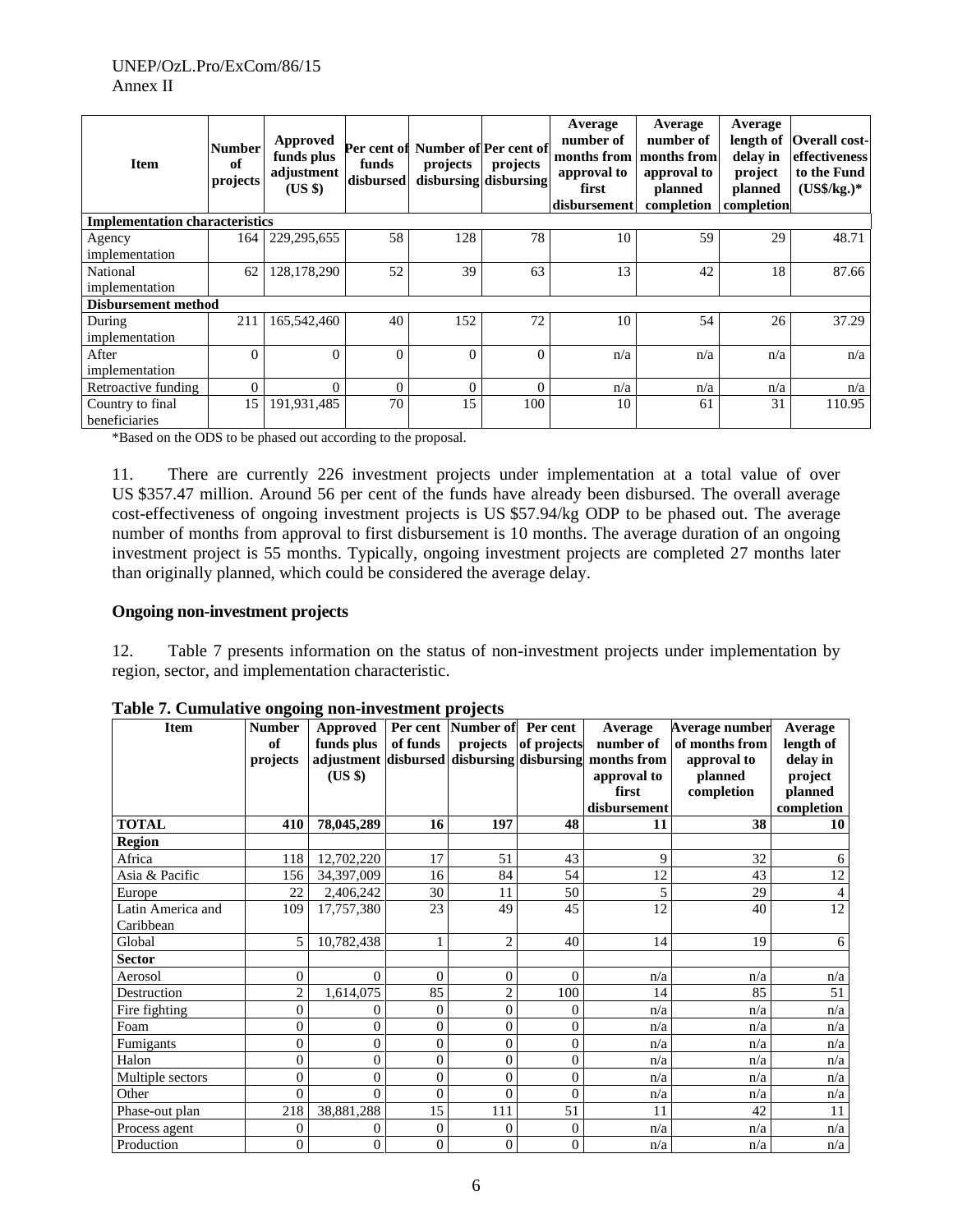| <b>Item</b>                           | <b>Number</b>  | Approved                                   |                  | Per cent Number of | Per cent    | Average      | Average number | Average    |
|---------------------------------------|----------------|--------------------------------------------|------------------|--------------------|-------------|--------------|----------------|------------|
|                                       | of             | funds plus                                 | of funds         | projects           | of projects | number of    | of months from | length of  |
|                                       | projects       | adjustment disbursed disbursing disbursing |                  |                    |             | months from  | approval to    | delay in   |
|                                       |                | (US \$)                                    |                  |                    |             | approval to  | planned        | project    |
|                                       |                |                                            |                  |                    |             | first        | completion     | planned    |
|                                       |                |                                            |                  |                    |             | disbursement |                | completion |
| Refrigeration                         | $\mathfrak{D}$ | 2,108,438                                  | 44               | $\overline{c}$     | 100         | Q            | 50             | 32         |
| Several                               | 188            | 35,441,488                                 | 12               | 82                 | 44          | 10           | 33             | 9          |
| Solvents                              | 0              |                                            | $\boldsymbol{0}$ | $\overline{0}$     | 0           | n/a          | n/a            | n/a        |
| Sterilant                             | $\Omega$       | $\Omega$                                   | $\theta$         | $\Omega$           | $\theta$    | n/a          | n/a            | n/a        |
| <b>Implementation characteristics</b> |                |                                            |                  |                    |             |              |                |            |
| Agency                                | 338            | 56,557,648                                 | 15               | 164                | 49          | 11           | 39             | 11         |
| implementation                        |                |                                            |                  |                    |             |              |                |            |
| National                              | 72             | 21,487,641                                 | 18               | 33                 | 46          | 10           | 34             | 6          |
| implementation                        |                |                                            |                  |                    |             |              |                |            |
| <b>Disbursement</b>                   |                |                                            |                  |                    |             |              |                |            |
| method                                |                |                                            |                  |                    |             |              |                |            |
| During                                | 409            | 77,546,089                                 | 16               | 196                | 48          | 11           | 38             | 10         |
| implementation                        |                |                                            |                  |                    |             |              |                |            |
| After implementation                  | $\mathbf{0}$   | $\theta$                                   | $\overline{0}$   | $\overline{0}$     | $\Omega$    | n/a          | n/a            | n/a        |
| Retroactive funding                   | $\overline{0}$ | $\Omega$                                   | $\theta$         | $\overline{0}$     | 0           | n/a          | n/a            | n/a        |
| Country to final                      |                | 499,200                                    | 78               | 1                  | 100         | 9            | 24             | n/a        |
| beneficiaries                         |                |                                            |                  |                    |             |              |                |            |

13. There are currently 410 non-investment projects under implementation at a total value of US \$78.05 million, with 16 per cent of the funds already disbursed. The average number of months from approval to first disbursement is 11 months. On average, ongoing non-investment projects are completed 38 months from the date of approval, which represents a delay of 10 months.

# **CLOSED PROJECTS**

14. Table 8 presents a summary of closed projects.

| Agency           | <b>Number</b><br>of<br>projects | <b>Approved funding</b><br>plus adjustment<br>(US\$) | <b>Funds</b><br>disbursed<br>(US \$) | <b>Balances</b><br>(US\$) | <b>Consumption</b><br>ODP to be<br>phased out | <b>Consumption</b><br><b>ODP</b> phased<br>out |
|------------------|---------------------------------|------------------------------------------------------|--------------------------------------|---------------------------|-----------------------------------------------|------------------------------------------------|
| <b>UNDP</b>      | 81                              | 6,895,392                                            | 6,895,392                            |                           | 673                                           | 636                                            |
| <b>UNEP</b>      | 14                              | 21,000                                               | 21,000                               |                           | 12                                            | 12                                             |
| <b>UNIDO</b>     | 67                              | 6,605,064                                            | 6,347,806                            | 257,258                   | 1,808                                         | 367                                            |
| World Bank       | 95                              | 1,373,519                                            | 1,373,519                            |                           | 657                                           | 581                                            |
| <b>Bilateral</b> | 17                              | 227,901                                              | 227,901                              |                           | 223                                           |                                                |
| <b>Total</b>     | 274                             | 15,122,876                                           | 14,865,618                           | 257,258                   | 3,373                                         | 1,595                                          |

#### **Table 8. Closed projects summary**

# **HFC-RELATED ACTIVITIES**

15. Table 9 presents a summary of HFC-related projects approved under regular contributions.

| <b>Type</b>            |    | <b>Number of projects</b> |                                                           | Funding $(US \text{ } $)\text{*}$ |           |                |                 |  |
|------------------------|----|---------------------------|-----------------------------------------------------------|-----------------------------------|-----------|----------------|-----------------|--|
|                        |    |                           | Approved   Completed   % completed   Approved   Disbursed |                                   |           | <b>Balance</b> | % disbursed     |  |
| Investment**           |    |                           | 14.                                                       | 4.894.389                         | 2311513.6 | 2,582,875      |                 |  |
| Project preparation    |    |                           | 50                                                        | 130,000                           | 129598.45 | 402            | 1001            |  |
| Technical assistance - | 24 |                           | $\overline{0}$                                            | 2.895,000                         | 335,444   | 2.559.556      | 12              |  |
| Enabling activities    |    |                           |                                                           |                                   |           |                |                 |  |
| <b>Total</b>           | 33 |                           |                                                           | 7,919,389                         | 2,776,557 | 5,142,832      | 35 <sup>1</sup> |  |

# **Table 9. HFC-related projects approved under regular contributions**

\*Excludes agency support costs.

\*\* Phase-out of  $335.\overline{5}$  mt (521,709 mt CO<sub>2</sub>-eq.) of HFCs.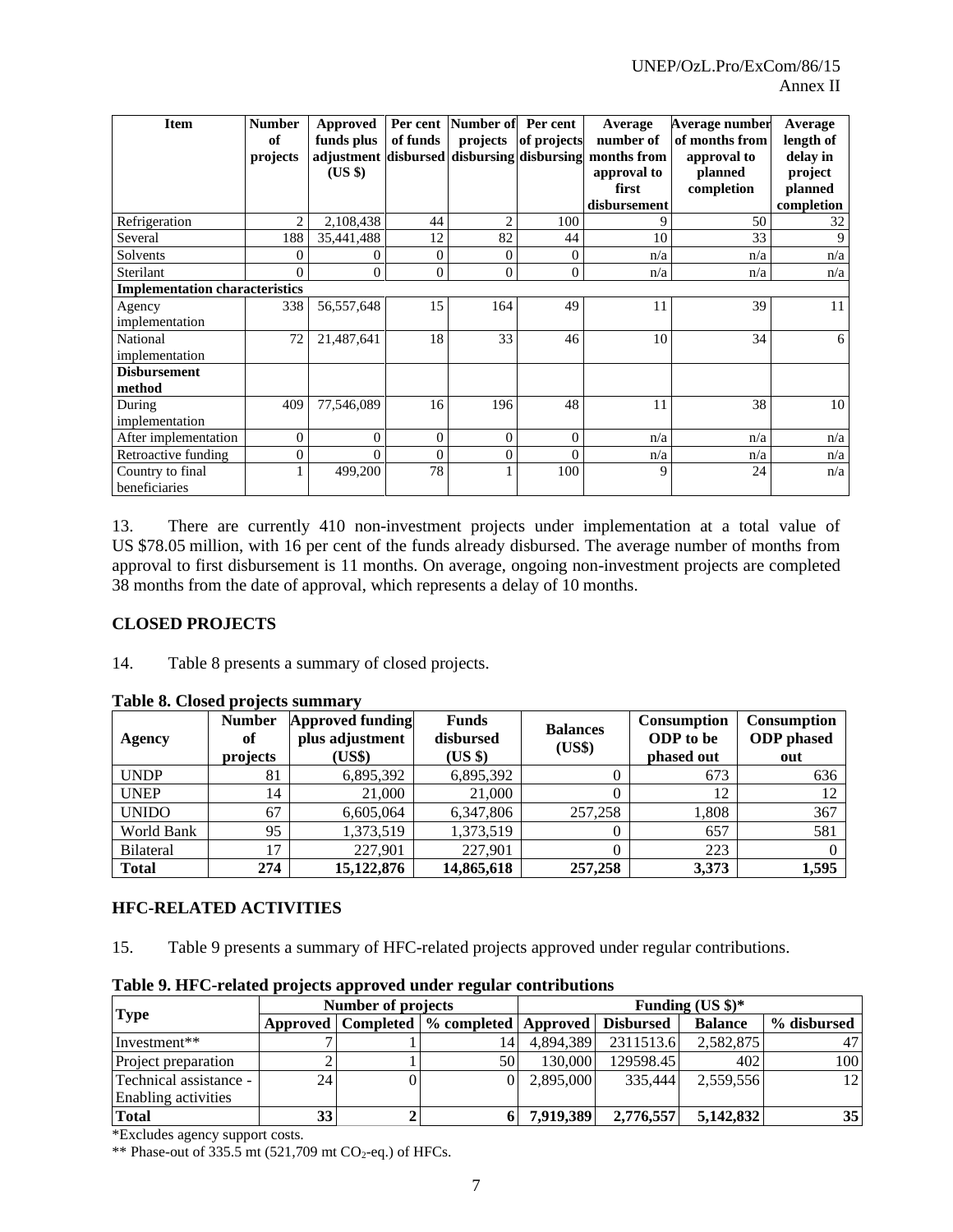16. There are currently 33 HFC-related projects (including seven investment projects, two preparation of project proposals and 24 enabling activities) approved under regular contributions at a total value of US \$7,919,389, with US \$2,776,557 of the funds already disbursed.

17. Of the 33 projects, one investment and one preparation of a project proposal have been completed. Extension of the completion dates for 21 enabling activities was approved at the 84<sup>th</sup> meeting (16 projects) and at the 85th meeting (five projects). The ongoing enabling activities are progressing at various stages of implementation and are expected to be completed in 2020 and 2021. The remaining six ongoing investment projects are expected to be completed between 2020 and 2022 and the remaining ongoing project preparation is expected to be completed in 2020.

# **PART II: PROJECTS APPROVED UNDER THE ADDITIONAL VOLUNTARY CONTRIBUTIONS FOR FAST-START SUPPORT FOR HFC PHASE-DOWN**

18. As of 31 December 2019, the Executive Committee had approved 144 HFC-related projects under the additional voluntary contributions amounting to US \$23.94 million (excluding agency support costs). A summary of the status of these projects is presented in Table 10.

|                                               |              | <b>Number of projects</b> |                            | Funding (US $\frac{1}{2}$ )* |                  |                |                            |  |
|-----------------------------------------------|--------------|---------------------------|----------------------------|------------------------------|------------------|----------------|----------------------------|--|
| <b>Type</b>                                   |              | <b>Approved Completed</b> | $\frac{0}{0}$<br>completed | Approved                     | <b>Disbursed</b> | <b>Balance</b> | $\frac{0}{0}$<br>disbursed |  |
| Investment**                                  | <sub>b</sub> |                           | 17                         | 8,502,860                    | 5,667,780        | 2,835,080      | 67                         |  |
| Project preparation                           | 10           |                           | 90                         | 273,821                      | 201,718          | 72,103         | 74                         |  |
| Technical assistance -<br>Enabling activities | 128          | 12                        |                            | 15,160,943                   | 5,981,581        | 9,179,362      | 39                         |  |
| <b>Total</b>                                  | 144          | 22                        | 15                         | 23,937,624                   | 11,851,079       | 12,086,545     | 50                         |  |

**Table 10. Status of approved HFC-related projects as of the end of 2019**

\*Excludes agency support costs.

\*\* Phase-out of 754.5 mt  $(1,108,442 \text{ mt } CO_2\text{-eq.})$  of HFCs.

19. Of the 144 projects approved by the end of 2019, one investment, nine preparation of project proposals and 12 enabling activities have been completed. Extension of the completion dates for 113 out of 116 ongoing enabling activities was approved at the  $83<sup>rd</sup>$  meeting (54 projects), at the  $84<sup>th</sup>$  meeting (54 projects) and at the 85th meeting (five projects). The ongoing enabling activities are at various stages of implementation and are expected to be completed between 2020 and 2021.

20. The remaining five ongoing investment projects are expected to be completed in 2020 and 2021 and the remaining ongoing project preparation is expected to be completed in 2020. Cumulatively, US \$11,851,079 had been disbursed out of the total US \$23,937,624 approved for disbursement (excluding agency support costs), representing a disbursement rate of 50 per cent.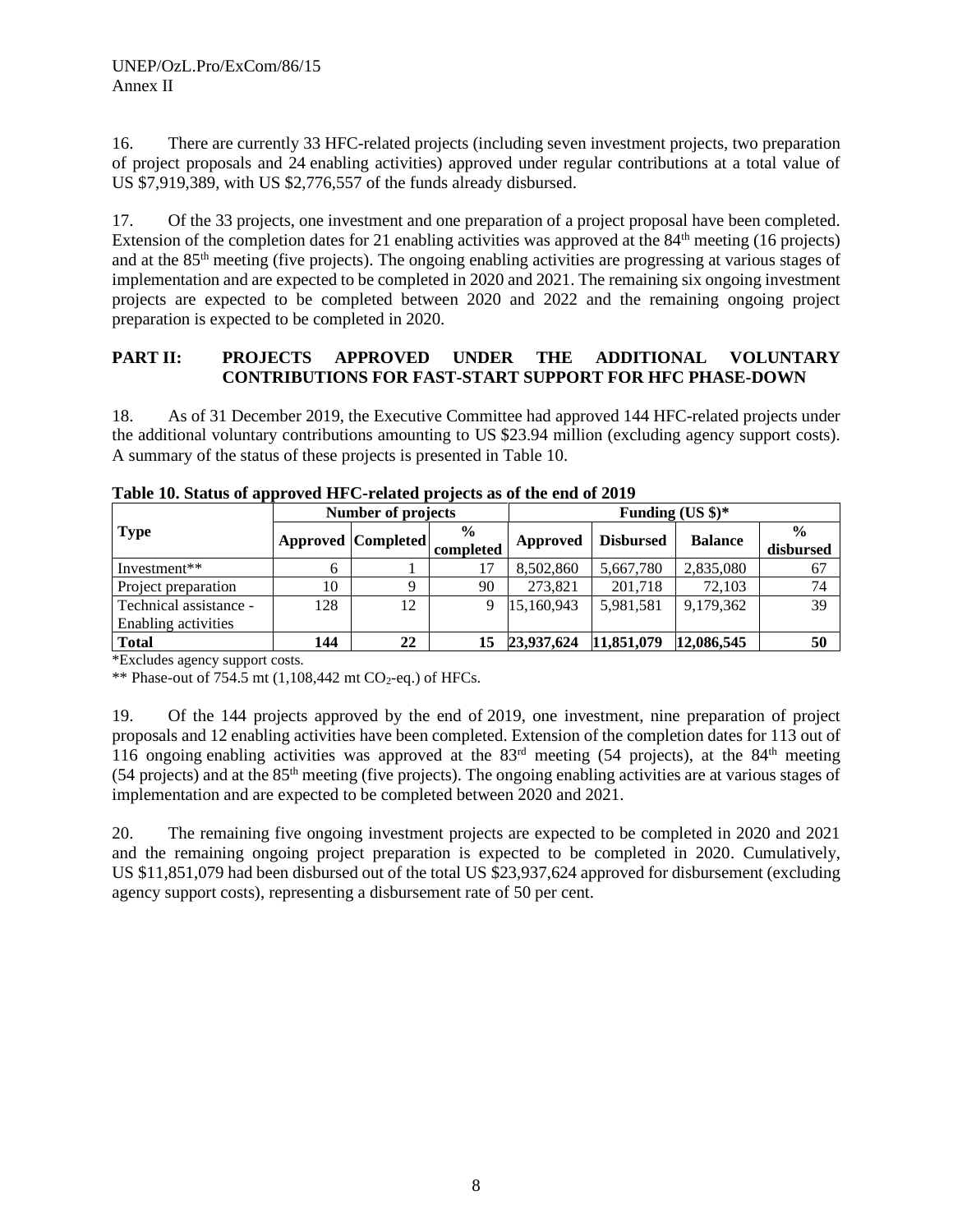# **Appendix I**

# **PROJECT IMPLEMENTATION IN 2019 BY COUNTRY**

| 157,389<br>303,738<br>193<br>Afghanistan<br>1.0<br>$\mathbf{0}$<br>$\Omega$<br>170,312<br>232,136<br>Albania<br>1.1<br>136<br>282,700<br>78,344<br>Algeria<br>0.0<br>28<br>$\overline{0}$<br>2.0<br>124<br>Angola<br>161,696<br>200,844<br>$\boldsymbol{0}$<br>0.0<br>30,188<br>Antigua and Barbuda<br>$\boldsymbol{0}$<br>$\Omega$<br>$\Omega$<br>751,865<br>604,619<br>124<br>25<br>0.0<br>Argentina<br>$\mathbf{0}$<br>Armenia<br>0.0<br>135,304<br>137<br>50<br>98,679<br>91,588<br>30,278<br>33<br>0.0<br>Bahamas (the)<br>100<br>0.0<br>279,819<br>281,197<br>100<br>Bahrain<br>100<br>$\mathbf{0}$<br>0.0<br>678,463<br>281,357<br>Bangladesh<br>41<br>100<br>0.4<br>171,332<br>67<br>114,835<br><b>Barbados</b><br>77<br>Belize<br>0.0<br>137,156<br>105,818<br>87<br>Benin<br>2.4<br>106,028<br>91,801<br>$\Omega$ | Country | <b>Phased</b><br>out in<br>2019* | Percentage<br>of planned<br>phase-out<br>achieved in<br>2019 | <b>Estimated</b><br>funds<br>disbursed<br>in 2019<br>(US\$) | <b>Funds</b><br>disbursed<br>in 2019<br>(US\$) | Percentage of<br>funds<br>disbursed over<br>estimation in<br>2019 | Percentage<br>of planned<br>projects<br>completed<br>in 2019 |
|-----------------------------------------------------------------------------------------------------------------------------------------------------------------------------------------------------------------------------------------------------------------------------------------------------------------------------------------------------------------------------------------------------------------------------------------------------------------------------------------------------------------------------------------------------------------------------------------------------------------------------------------------------------------------------------------------------------------------------------------------------------------------------------------------------------------------------|---------|----------------------------------|--------------------------------------------------------------|-------------------------------------------------------------|------------------------------------------------|-------------------------------------------------------------------|--------------------------------------------------------------|
|                                                                                                                                                                                                                                                                                                                                                                                                                                                                                                                                                                                                                                                                                                                                                                                                                             |         |                                  |                                                              |                                                             |                                                |                                                                   |                                                              |
|                                                                                                                                                                                                                                                                                                                                                                                                                                                                                                                                                                                                                                                                                                                                                                                                                             |         |                                  |                                                              |                                                             |                                                |                                                                   |                                                              |
|                                                                                                                                                                                                                                                                                                                                                                                                                                                                                                                                                                                                                                                                                                                                                                                                                             |         |                                  |                                                              |                                                             |                                                |                                                                   |                                                              |
|                                                                                                                                                                                                                                                                                                                                                                                                                                                                                                                                                                                                                                                                                                                                                                                                                             |         |                                  |                                                              |                                                             |                                                |                                                                   |                                                              |
|                                                                                                                                                                                                                                                                                                                                                                                                                                                                                                                                                                                                                                                                                                                                                                                                                             |         |                                  |                                                              |                                                             |                                                |                                                                   |                                                              |
|                                                                                                                                                                                                                                                                                                                                                                                                                                                                                                                                                                                                                                                                                                                                                                                                                             |         |                                  |                                                              |                                                             |                                                |                                                                   |                                                              |
|                                                                                                                                                                                                                                                                                                                                                                                                                                                                                                                                                                                                                                                                                                                                                                                                                             |         |                                  |                                                              |                                                             |                                                |                                                                   |                                                              |
|                                                                                                                                                                                                                                                                                                                                                                                                                                                                                                                                                                                                                                                                                                                                                                                                                             |         |                                  |                                                              |                                                             |                                                |                                                                   |                                                              |
|                                                                                                                                                                                                                                                                                                                                                                                                                                                                                                                                                                                                                                                                                                                                                                                                                             |         |                                  |                                                              |                                                             |                                                |                                                                   |                                                              |
|                                                                                                                                                                                                                                                                                                                                                                                                                                                                                                                                                                                                                                                                                                                                                                                                                             |         |                                  |                                                              |                                                             |                                                |                                                                   |                                                              |
|                                                                                                                                                                                                                                                                                                                                                                                                                                                                                                                                                                                                                                                                                                                                                                                                                             |         |                                  |                                                              |                                                             |                                                |                                                                   |                                                              |
|                                                                                                                                                                                                                                                                                                                                                                                                                                                                                                                                                                                                                                                                                                                                                                                                                             |         |                                  |                                                              |                                                             |                                                |                                                                   |                                                              |
|                                                                                                                                                                                                                                                                                                                                                                                                                                                                                                                                                                                                                                                                                                                                                                                                                             |         |                                  |                                                              |                                                             |                                                |                                                                   |                                                              |
| <b>Bhutan</b><br>100                                                                                                                                                                                                                                                                                                                                                                                                                                                                                                                                                                                                                                                                                                                                                                                                        |         | 0.1                              |                                                              | 55,332                                                      | 54,615                                         | 99                                                                |                                                              |
| 82<br>Bolivia (Plurinational State of)<br>0.5<br>77,554<br>63,317                                                                                                                                                                                                                                                                                                                                                                                                                                                                                                                                                                                                                                                                                                                                                           |         |                                  |                                                              |                                                             |                                                |                                                                   |                                                              |
| 123<br>0.0<br>144,948<br>177,620<br>Bosnia and Herzegovina<br>$\boldsymbol{0}$                                                                                                                                                                                                                                                                                                                                                                                                                                                                                                                                                                                                                                                                                                                                              |         |                                  |                                                              |                                                             |                                                |                                                                   |                                                              |
| 146,201<br>0.0<br>14,114<br>10<br>50<br>Botswana                                                                                                                                                                                                                                                                                                                                                                                                                                                                                                                                                                                                                                                                                                                                                                            |         |                                  |                                                              |                                                             |                                                |                                                                   |                                                              |
| 127<br>104.3<br>5,585,131<br><b>Brazil</b><br>4,407,013<br>100<br>100                                                                                                                                                                                                                                                                                                                                                                                                                                                                                                                                                                                                                                                                                                                                                       |         |                                  |                                                              |                                                             |                                                |                                                                   |                                                              |
| 117,264<br><b>Brunei Darussalam</b><br>0.0<br>140,099<br>84<br>100                                                                                                                                                                                                                                                                                                                                                                                                                                                                                                                                                                                                                                                                                                                                                          |         |                                  |                                                              |                                                             |                                                |                                                                   |                                                              |
| 142,285<br>83<br><b>Burkina Faso</b><br>0.0<br>118,227<br>100                                                                                                                                                                                                                                                                                                                                                                                                                                                                                                                                                                                                                                                                                                                                                               |         |                                  |                                                              |                                                             |                                                |                                                                   |                                                              |
| Burundi<br>90,200<br>0.0<br>83<br>$\boldsymbol{0}$<br>100                                                                                                                                                                                                                                                                                                                                                                                                                                                                                                                                                                                                                                                                                                                                                                   |         |                                  |                                                              |                                                             |                                                |                                                                   |                                                              |
| 156,054<br>1.0<br>80,113<br>195<br>Cambodia<br>100                                                                                                                                                                                                                                                                                                                                                                                                                                                                                                                                                                                                                                                                                                                                                                          |         |                                  |                                                              |                                                             |                                                |                                                                   |                                                              |
| 256,187<br>323,955<br>126<br>0.0<br>100<br>Cameroon                                                                                                                                                                                                                                                                                                                                                                                                                                                                                                                                                                                                                                                                                                                                                                         |         |                                  |                                                              |                                                             |                                                |                                                                   |                                                              |
| 0.0<br>102,200<br>70<br>71,193<br>Cabo Verde                                                                                                                                                                                                                                                                                                                                                                                                                                                                                                                                                                                                                                                                                                                                                                                |         |                                  |                                                              |                                                             |                                                |                                                                   |                                                              |
| Central African Republic (the)<br>0.0<br>30,000<br>$\boldsymbol{0}$<br>$\Omega$<br>$\mathbf{0}$                                                                                                                                                                                                                                                                                                                                                                                                                                                                                                                                                                                                                                                                                                                             |         |                                  |                                                              |                                                             |                                                |                                                                   |                                                              |
| 104,980<br>117<br>90,000<br>Chad<br>0.0<br>50                                                                                                                                                                                                                                                                                                                                                                                                                                                                                                                                                                                                                                                                                                                                                                               |         |                                  |                                                              |                                                             |                                                |                                                                   |                                                              |
| Chile<br>23.0<br>552,438<br>205<br>1,134,894<br>50                                                                                                                                                                                                                                                                                                                                                                                                                                                                                                                                                                                                                                                                                                                                                                          |         |                                  |                                                              |                                                             |                                                |                                                                   |                                                              |
| China<br>2,111.2<br>119<br>56<br>24,879,908<br>29,685,394<br>$\mathbf{0}$                                                                                                                                                                                                                                                                                                                                                                                                                                                                                                                                                                                                                                                                                                                                                   |         |                                  |                                                              |                                                             |                                                |                                                                   |                                                              |
| Colombia<br>117<br>33<br>10.8<br>682,187<br>797,083<br>$\Omega$                                                                                                                                                                                                                                                                                                                                                                                                                                                                                                                                                                                                                                                                                                                                                             |         |                                  |                                                              |                                                             |                                                |                                                                   |                                                              |
| 61,792<br>57,775<br>93<br>67<br>Comoros (the)<br>0.0                                                                                                                                                                                                                                                                                                                                                                                                                                                                                                                                                                                                                                                                                                                                                                        |         |                                  |                                                              |                                                             |                                                |                                                                   |                                                              |
| 8,936<br>9<br>0.0<br>103,000<br>$\mathbf{0}$<br>Congo (the)                                                                                                                                                                                                                                                                                                                                                                                                                                                                                                                                                                                                                                                                                                                                                                 |         |                                  |                                                              |                                                             |                                                |                                                                   |                                                              |
| 57<br>33,814<br>0.0<br>59,359<br>Cook Islands (the)                                                                                                                                                                                                                                                                                                                                                                                                                                                                                                                                                                                                                                                                                                                                                                         |         |                                  |                                                              |                                                             |                                                |                                                                   |                                                              |
| $\overline{0.0}$<br>281<br>65,985<br>185,239<br>Costa Rica                                                                                                                                                                                                                                                                                                                                                                                                                                                                                                                                                                                                                                                                                                                                                                  |         |                                  |                                                              |                                                             |                                                |                                                                   |                                                              |
| 0.0<br>$\boldsymbol{0}$<br>195,244<br>290,538<br>149<br>100<br>Cote d'Ivoire                                                                                                                                                                                                                                                                                                                                                                                                                                                                                                                                                                                                                                                                                                                                                |         |                                  |                                                              |                                                             |                                                |                                                                   |                                                              |
| $1.0\,$<br>315,312<br>157<br>201,041<br>Cuba<br>$\overline{0}$                                                                                                                                                                                                                                                                                                                                                                                                                                                                                                                                                                                                                                                                                                                                                              |         |                                  |                                                              |                                                             |                                                |                                                                   |                                                              |
| Democratic People's Republic of<br>51,728<br>299<br>0.0<br>154,873                                                                                                                                                                                                                                                                                                                                                                                                                                                                                                                                                                                                                                                                                                                                                          |         |                                  |                                                              |                                                             |                                                |                                                                   |                                                              |
| Korea (the)                                                                                                                                                                                                                                                                                                                                                                                                                                                                                                                                                                                                                                                                                                                                                                                                                 |         |                                  |                                                              |                                                             |                                                |                                                                   |                                                              |
| Democratic Republic of the<br>121,155<br>0.0<br>93,068<br>130<br>25<br>Congo (the)                                                                                                                                                                                                                                                                                                                                                                                                                                                                                                                                                                                                                                                                                                                                          |         |                                  |                                                              |                                                             |                                                |                                                                   |                                                              |
| 96,113<br>39,030<br>Djibouti<br>0.0<br>41<br>100                                                                                                                                                                                                                                                                                                                                                                                                                                                                                                                                                                                                                                                                                                                                                                            |         |                                  |                                                              |                                                             |                                                |                                                                   |                                                              |
| 17,372<br>125,295<br>Dominica<br>0.0<br>14<br>33                                                                                                                                                                                                                                                                                                                                                                                                                                                                                                                                                                                                                                                                                                                                                                            |         |                                  |                                                              |                                                             |                                                |                                                                   |                                                              |
| Dominican Republic (the)<br>4.2<br>522,549<br>448,357<br>117<br>50                                                                                                                                                                                                                                                                                                                                                                                                                                                                                                                                                                                                                                                                                                                                                          |         |                                  |                                                              |                                                             |                                                |                                                                   |                                                              |
| 222,205<br>325,589<br>68<br>0.0<br>50<br>Ecuador                                                                                                                                                                                                                                                                                                                                                                                                                                                                                                                                                                                                                                                                                                                                                                            |         |                                  |                                                              |                                                             |                                                |                                                                   |                                                              |
| 39.2<br>78<br>2,361,712<br>78<br>1,839,961<br>Egypt<br>50                                                                                                                                                                                                                                                                                                                                                                                                                                                                                                                                                                                                                                                                                                                                                                   |         |                                  |                                                              |                                                             |                                                |                                                                   |                                                              |
| $22\,$<br>289,214<br>65,056<br>El Salvador<br>$0.0\,$<br>$\boldsymbol{0}$                                                                                                                                                                                                                                                                                                                                                                                                                                                                                                                                                                                                                                                                                                                                                   |         |                                  |                                                              |                                                             |                                                |                                                                   |                                                              |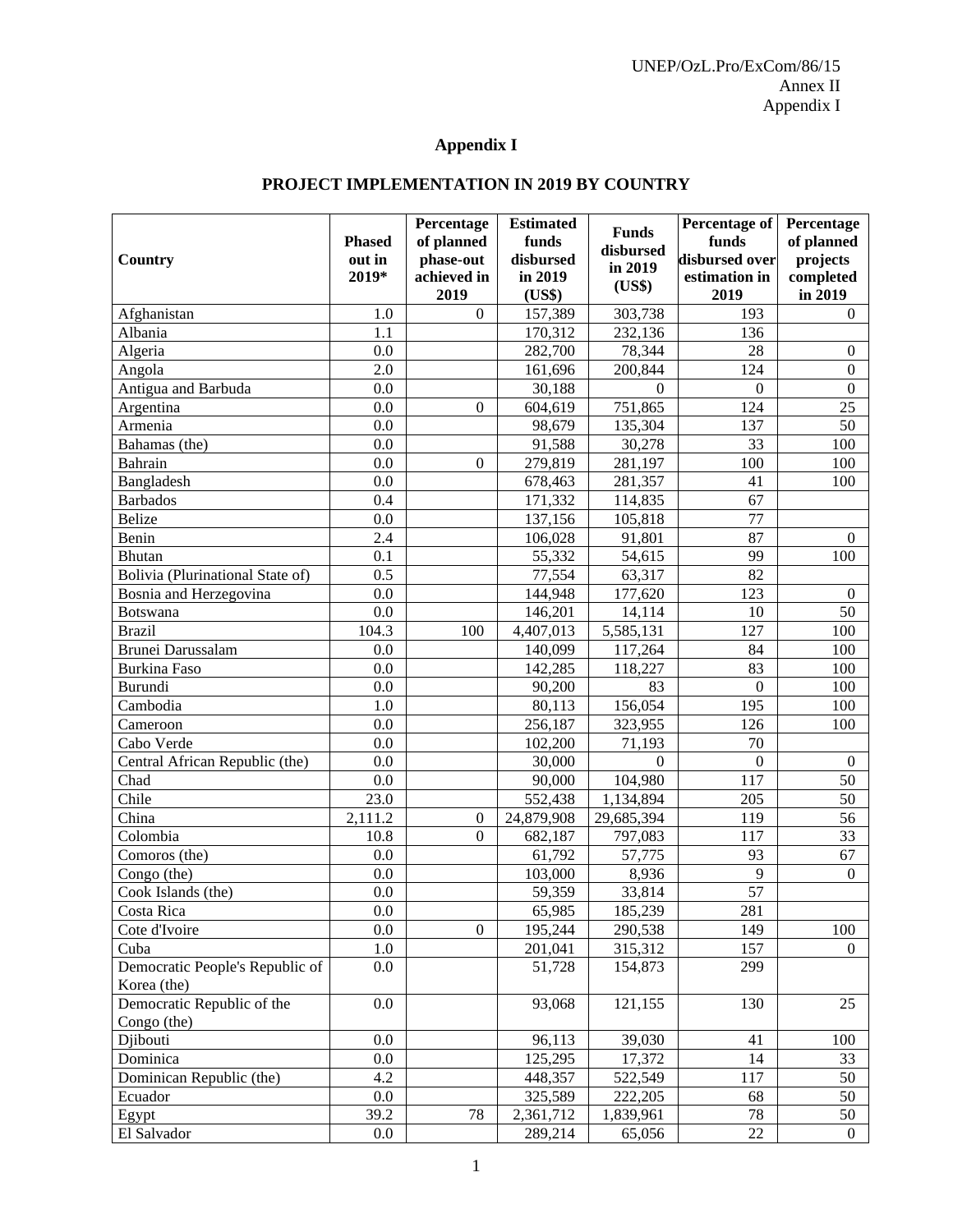# UNEP/OzL.Pro/ExCom/86/15 Annex II Appendix I

|                                       | <b>Phased</b> | Percentage<br>of planned | <b>Estimated</b><br>funds | <b>Funds</b><br>disbursed | Percentage of<br>funds | Percentage<br>of planned |
|---------------------------------------|---------------|--------------------------|---------------------------|---------------------------|------------------------|--------------------------|
| Country                               | out in        | phase-out                | disbursed                 | in 2019                   | disbursed over         | projects                 |
|                                       | 2019*         | achieved in<br>2019      | in 2019<br>(US\$)         | (US\$)                    | estimation in<br>2019  | completed<br>in 2019     |
| <b>Equatorial Guinea</b>              | 0.1           |                          | 103,600                   | 5,825                     | 6                      |                          |
| Eritrea                               | 0.0           |                          | 76,000                    | 122,429                   | 161                    | 100                      |
| Eswatini                              | 0.0           |                          | 61,505                    | 60,300                    | 98                     | 100                      |
| Ethiopia                              | 0.0           | $\overline{0}$           | 111,001                   | 32,000                    | 29                     | $\Omega$                 |
| Fiji                                  | 1.0           |                          | 122,611                   | 109,961                   | 90                     | 100                      |
| Gabon                                 | 0.0           |                          | 178,926                   | 111,567                   | 62                     | 100                      |
| Gambia (the)                          | 0.0           | $\boldsymbol{0}$         | 153,500                   | 193,826                   | 126                    | 75                       |
| Georgia                               | 0.0           |                          | 49,231                    | 104,337                   | 212                    |                          |
| Ghana                                 | 0.0           |                          | 121,521                   | 179,562                   | 148                    | 100                      |
| Grenada                               | 0.0           |                          | 130,485                   | 80,369                    | 62                     | 100                      |
| Guatemala                             | 0.4           | $\mathbf{0}$             | 201,237                   | 157,711                   | 78                     | 50                       |
| Guinea                                | 0.0           |                          | 42,479                    | 40,033                    | 94                     | $\boldsymbol{0}$         |
| Guinea-Bissau                         | 0.0           |                          | 187,830                   | 161,959                   | 86                     | 75                       |
| Guyana                                | 0.2           | 67                       | 134,755                   | 117,528                   | 87                     | 80                       |
| Haiti                                 | 0.0           |                          | 135,488                   | 2,087                     | $\overline{2}$         | 50                       |
| Honduras                              | 2.0           | $\boldsymbol{0}$         | 202,898                   | 137,063                   | 68                     | 40                       |
| India                                 | 35.0          | $\boldsymbol{0}$         | 5,564,943                 | 3,660,365                 | 66                     | 100                      |
| Indonesia                             | 3.3           | 72                       | 1,313,869                 | 790,249                   | 60                     | 63                       |
| Iran (Islamic Republic of)            | 24.8          | 92                       | 1,095,606                 | 1,852,545                 | 169                    | 80                       |
| Iraq                                  | 0.0           | $\boldsymbol{0}$         | 857,015                   | 452,999                   | 53                     | $\mathbf{0}$             |
| Jamaica                               | 0.0           | $\boldsymbol{0}$         | 138,469                   | 76,499                    | 55                     | $\theta$                 |
| Jordan                                | 0.0           | $\boldsymbol{0}$         | 1,735,130                 | 814,820                   | 47                     | 50                       |
| Kenya                                 | 0.0           |                          | 197,067                   | 96,630                    | 49                     | $\Omega$                 |
| Kiribati                              | 0.0           |                          | 63,829                    | 55,049                    | 86                     | 100                      |
| Kuwait                                | 0.0           | $\boldsymbol{0}$         | 720,070                   | 104,084                   | 14                     | $\Omega$                 |
|                                       | 0.0           |                          | 216,658                   | 208,532                   | 96                     | 100                      |
| Kyrgyzstan<br>Lao People's Democratic | 0.0           | $\mathbf{0}$             | 100,782                   | 59,784                    | 59                     | $\Omega$                 |
| Republic (the)                        |               |                          |                           |                           |                        |                          |
| Lebanon                               | 6.0           |                          | 273,127                   | 493,187                   | 181                    | 50                       |
| Lesotho                               | 0.0           |                          | 141,000                   | 92,225                    | 65                     |                          |
| Liberia                               | 0.0           |                          | 78,537                    | 139,402                   | 177                    | 100                      |
| Libya                                 | 0.0           |                          | 151,239                   | 80,995                    | 54                     | $\mathbf{0}$             |
| Madagascar                            | $0.4\,$       |                          | 207,745                   | 163,740                   | 79                     | 100                      |
| Malawi                                | $0.0\,$       |                          | 100,953                   | 116,575                   | 115                    | 100                      |
| Malaysia                              | 73.6          |                          | 504,611                   | 1,385,155                 | 274                    | 100                      |
| Maldives                              | $0.0\,$       | $\boldsymbol{0}$         | 164,493                   | 262,828                   | 160                    | 100                      |
| Mali                                  | 0.0           |                          | 85,221                    | 122,090                   | 143                    | 100                      |
| Marshall Islands (the)                | 0.0           |                          | 67,636                    | 52,809                    | 78                     | $\Omega$                 |
| Mauritania                            | 0.0           |                          | 138,400                   | $\overline{0}$            | $\boldsymbol{0}$       |                          |
| Mauritius                             | $0.0\,$       |                          | 163,000                   | 132,416                   | 81                     | 100                      |
| Mexico                                | 176.6         |                          | 1,814,459                 | 2,479,735                 | 137                    | 20                       |
| Micronesia (Federated States of)      | 0.0           |                          | 56,402                    | 37,225                    | 66                     | $\theta$                 |
| Mongolia                              | 0.0           |                          | 99,494                    | 58,350                    | 59                     | 100                      |
| Montenegro                            | 0.2           |                          | 6,700                     | 23,801                    | 355                    | 100                      |
| Morocco                               | 0.0           |                          | 285,000                   | 221,077                   | 78                     | 50                       |
| Mozambique                            | 0.0           |                          | 203,562                   | 129,961                   | 64                     | 100                      |
| Myanmar                               | 0.0           | $\boldsymbol{0}$         | 125,222                   | 121,280                   | 97                     | $\overline{0}$           |
| Namibia                               | 0.0           | $\boldsymbol{0}$         | 116,310                   | 120,557                   | 104                    | $\Omega$                 |
| Nauru                                 | $0.0\,$       |                          | 47,975                    | 19,236                    | 40                     |                          |
| Nepal                                 | 0.1           | 100                      | 97,037                    | 25,710                    | 26                     | 50                       |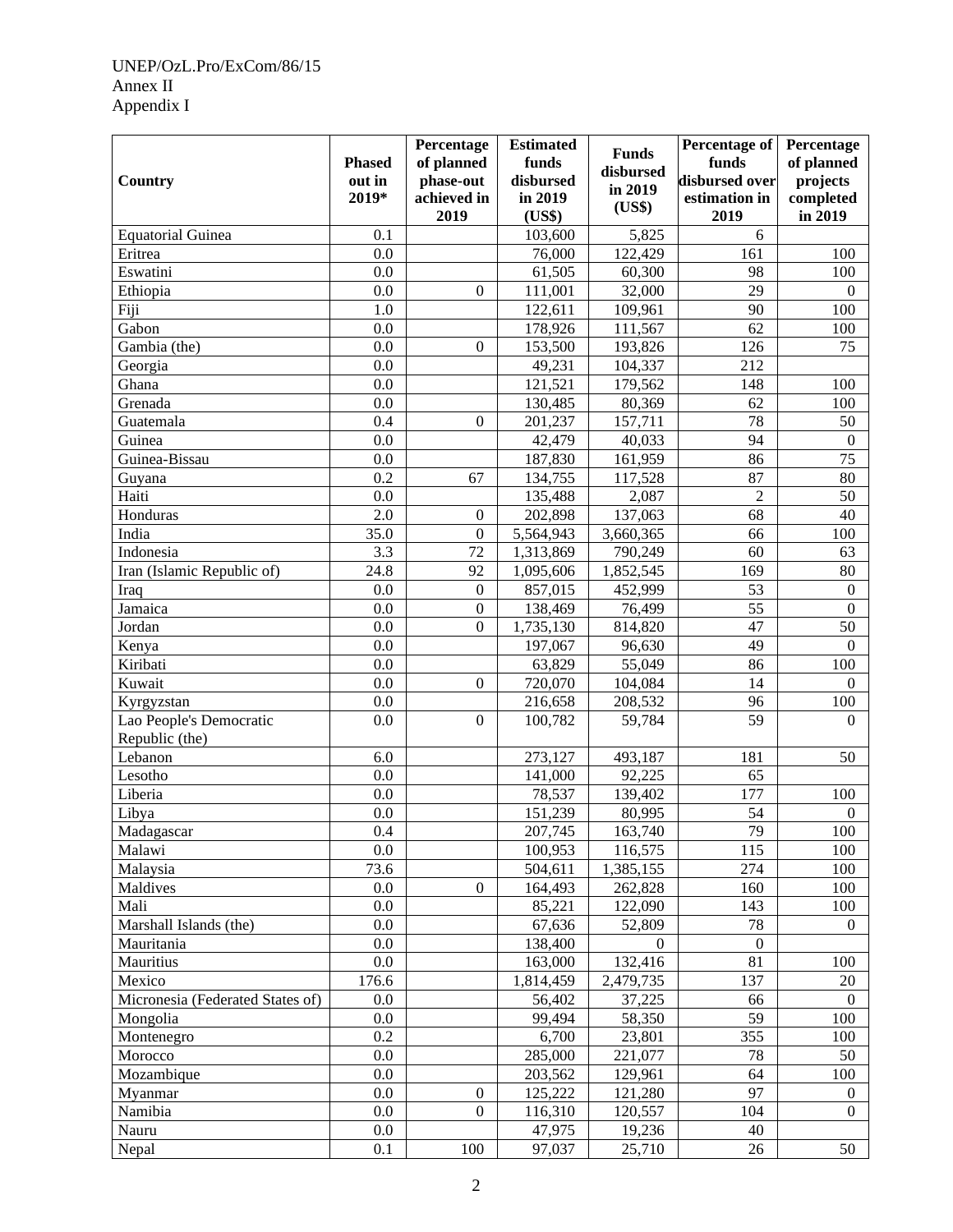|                                    |                 | Percentage          | <b>Estimated</b>     | <b>Funds</b> | Percentage of           | Percentage           |
|------------------------------------|-----------------|---------------------|----------------------|--------------|-------------------------|----------------------|
|                                    | <b>Phased</b>   | of planned          | funds                | disbursed    | funds<br>disbursed over | of planned           |
| Country                            | out in<br>2019* | $\bold{phase-out}$  | disbursed<br>in 2019 | in 2019      |                         | projects             |
|                                    |                 | achieved in<br>2019 | (US\$)               | (US\$)       | estimation in<br>2019   | completed<br>in 2019 |
| Nicaragua                          | 0.6             |                     | 101,529              | 58,253       | 57                      | 50                   |
| Niger (the)                        | 0.0             |                     | 77,475               | 110,787      | 143                     | 50                   |
| Nigeria                            | 30.0            |                     | 812,860              | 329,167      | 40                      |                      |
| Niue                               | 0.0             |                     | 74,725               | 40,000       | 54                      | 100                  |
| North Macedonia                    | 0.0             |                     | 62,001               | 91,324       | 147                     | 100                  |
| Oman                               | 0.0             |                     | 198,085              | 82,157       | 41                      | $\Omega$             |
| Pakistan                           | 0.0             |                     | 858,599              | 448,440      | 52                      | 100                  |
| Palau                              | 0.0             |                     | 65,675               | 90,303       | 137                     | 100                  |
| Panama                             | 2.0             |                     | 226,792              | 260,629      | 115                     | 100                  |
| Papua New Guinea                   | 0.0             |                     | 50,000               | 70,947       | 142                     |                      |
| Paraguay                           | 2.1             |                     | 207,360              | 96,419       | 46                      | 100                  |
| Peru                               | 0.9             |                     | 217,915              | 124,198      | 57                      | $\Omega$             |
| Philippines (the)                  | 0.0             |                     | 66,090               | 15,965       | 24                      | 100                  |
|                                    | 0.0             | $\boldsymbol{0}$    | 242,047              | 135,943      | 56                      | $\Omega$             |
| Qatar<br>Republic of Moldova (the) | 0.2             |                     | 139,577              | 96,635       | 69                      | 100                  |
|                                    |                 |                     |                      |              |                         |                      |
| Rwanda                             | 0.0             |                     | 104,120              | 60,533       | 58<br>75                | $\Omega$             |
| Saint Kitts and Nevis              | 0.1             |                     | 180,700              | 135,942      |                         | 100                  |
| Saint Lucia                        | 0.0             |                     | 165,418              | 62,165       | 38                      | 67                   |
| Saint Vincent and the              | 0.0             |                     | 127,500              | $\Omega$     | $\Omega$                | $\Omega$             |
| Grenadines                         |                 |                     |                      |              |                         |                      |
| Samoa                              | 0.0             |                     | 89,900               | 82,430       | 92                      | 100                  |
| Sao Tome and Principe              | 0.0             |                     | 159,600              | 87,378       | 55                      | 100                  |
| Saudi Arabia                       | 0.0             | $\mathbf{0}$        | 1,387,046            | 1,556,566    | 112                     | 22                   |
| Senegal                            | 0.0             |                     | 192,666              | 274,689      | 143                     | 75                   |
| Serbia                             | 0.0             |                     | 262,771              | 262,143      | 100                     |                      |
| Seychelles                         | 0.0             | $\mathbf{0}$        | 67,390               | 4,590        | $\overline{7}$          | $\boldsymbol{0}$     |
| Sierra Leone                       | 0.1             |                     | 132,368              | 73,081       | 55                      | 50                   |
| Solomon Islands                    | 0.0             |                     | 84,300               | 68,889       | 82                      | 100                  |
| Somalia                            | 0.0             |                     | 46,000               | 54,077       | 118                     | 100                  |
| South Africa                       | 0.0             |                     | 275,001              | 298,762      | 109                     | 33                   |
| South Sudan                        | 0.0             |                     | 67,500               | 15,000       | 22                      | 33                   |
| Sri Lanka                          | 1.1             | 46                  | 97,151               | 104,604      | 108                     | 50                   |
| Sudan (the)                        | 7.9             |                     | 595,026              | 564,268      | 95                      | 100                  |
| Suriname                           | $0.0\,$         | $\mathbf{0}$        | 165,066              | 71,564       | 43                      | $\Omega$             |
| Syrian Arab Republic               | $0.0\,$         |                     | 57,000               | 12,876       | 23                      |                      |
| Thailand                           | 4.2             |                     | 90,387               | 72,544       | 80                      | 100                  |
| Timor-Leste                        | $0.0\,$         |                     | 91,227               | 51,606       | 57                      |                      |
| Togo                               | 0.3             |                     | 147,839              | 125,506      | 85                      | 100                  |
| Tonga                              | $0.0\,$         |                     | 57,273               | 65,689       | 115                     | 100                  |
| Trinidad and Tobago                | 4.0             |                     | 117,984              | 300,439      | 255                     |                      |
| Tunisia                            | $0.0\,$         | $\boldsymbol{0}$    | 434,172              | 321,543      | 74                      | 67                   |
| Turkey                             | $0.0\,$         |                     | 1,419,338            | 670,212      | 47                      | 100                  |
| Turkmenistan                       | $0.0\,$         |                     | 88,901               | 115,074      | 129                     | $\overline{0}$       |
| Tuvalu                             | $0.0\,$         |                     | 80,071               | 45,110       | 56                      | 100                  |
| Uganda                             | $0.0\,$         |                     | 122,750              | 90,696       | 74                      | 33                   |
| United Republic of Tanzania        | $0.0\,$         | $\boldsymbol{0}$    | 158,010              | 114,893      | 73                      | 33                   |
| (the)                              |                 |                     |                      |              |                         |                      |
| Uruguay                            | 1.0             |                     | 179,784              | 250,629      | 139                     | 100                  |
| Vanuatu                            | $0.0\,$         |                     | 63,158               | 62,698       | 99                      | $\boldsymbol{0}$     |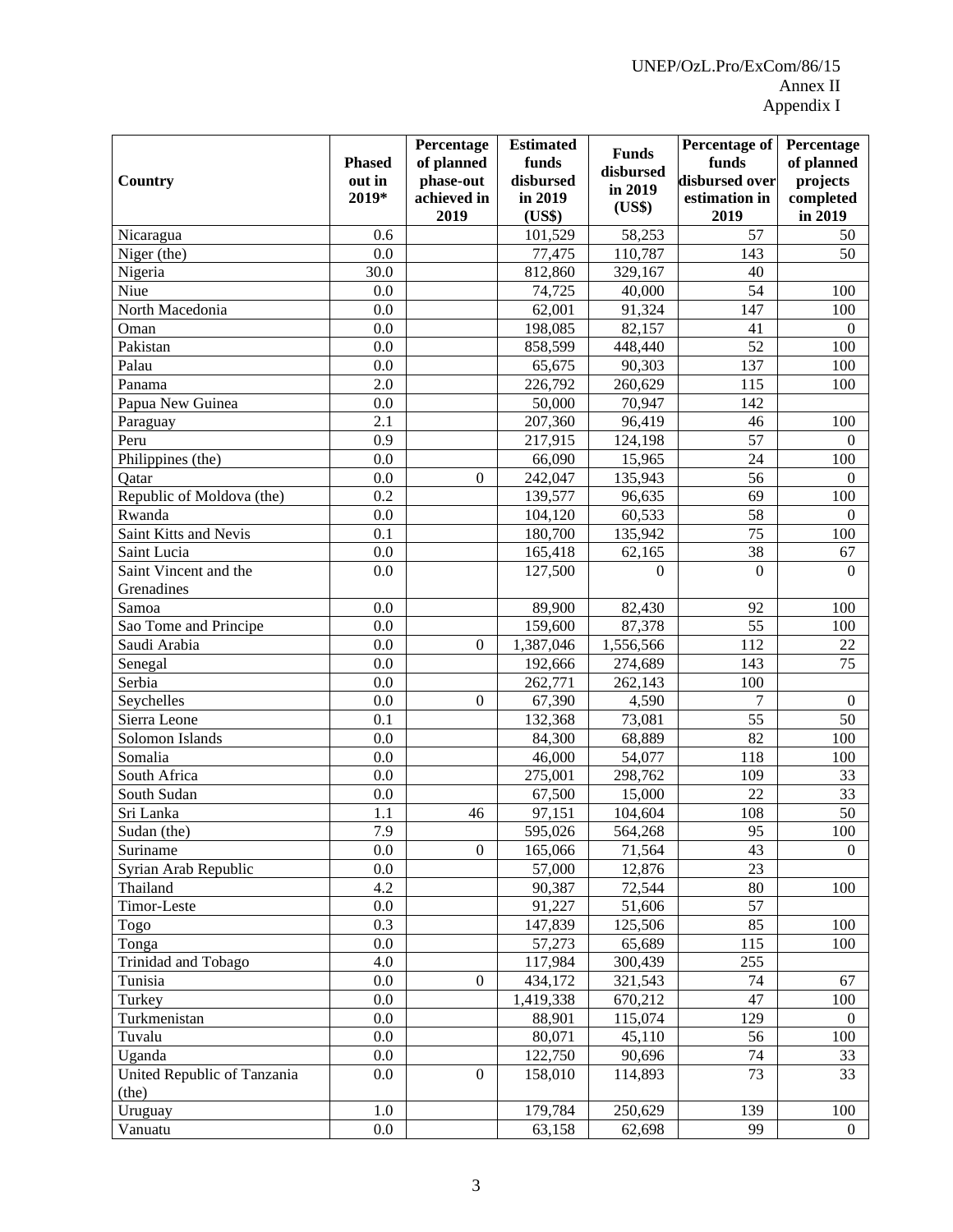# UNEP/OzL.Pro/ExCom/86/15 Annex II Appendix I

| Country                        | <b>Phased</b><br>out in<br>$2019*$ | Percentage<br>of planned<br>phase-out<br>achieved in<br>2019 | <b>Estimated</b><br>funds<br>disbursed<br>in 2019<br>(US\$) | <b>Funds</b><br>disbursed<br>in 2019<br>(US\$) | <b>Percentage of</b><br>funds<br>disbursed over<br>estimation in<br>2019 | Percentage<br>of planned<br>projects<br>completed<br>in 2019 |
|--------------------------------|------------------------------------|--------------------------------------------------------------|-------------------------------------------------------------|------------------------------------------------|--------------------------------------------------------------------------|--------------------------------------------------------------|
| Venezuela (Bolivarian Republic | 0.0                                |                                                              | 160.469                                                     | 147,885                                        | 92                                                                       | 100                                                          |
| of)                            |                                    |                                                              |                                                             |                                                |                                                                          |                                                              |
| Viet Nam                       | 0.0                                | $\Omega$                                                     | 285,555                                                     | 224,263                                        | 79                                                                       | 50                                                           |
| Yemen                          | 0.0                                |                                                              | 85,000                                                      | 160                                            | $\Omega$                                                                 | $\Omega$                                                     |
| Zambia                         | 0.0                                |                                                              | 87,941                                                      | 94,130                                         | 107                                                                      | 100                                                          |
| Zimbabwe                       | 0.0                                |                                                              | 171,391                                                     | 108,322                                        | 63                                                                       | 100                                                          |
| Global                         | 0.0                                |                                                              | 5,881,660                                                   | 8,458,727                                      | 144                                                                      | 100                                                          |
| Region: ASP                    | 0.0                                |                                                              | 281.930                                                     | 479.641                                        | 170                                                                      | 100                                                          |
| Region: EUR                    | 0.0                                |                                                              | 202,895                                                     | 364,988                                        | 180                                                                      | 100                                                          |
| <b>Total</b>                   | 2.680.5                            | 9                                                            | 76,133,747                                                  | 78,957,204                                     | 104                                                                      | 57                                                           |

\*134.3 mt (192,272 mt CO2-eq.) phase-out in 2019 for HFC-related projects.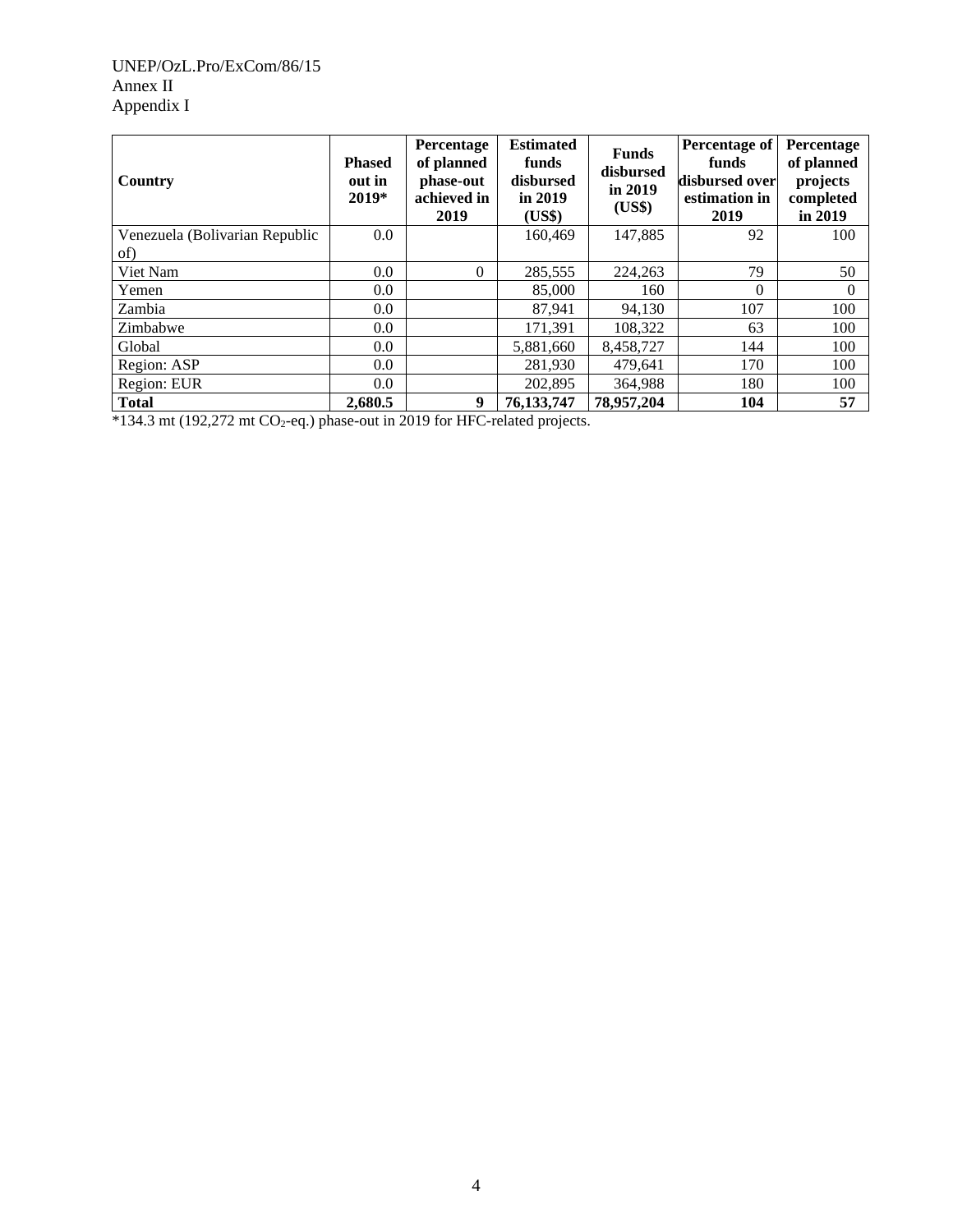# **Appendix II**

# **HCFC PHASE-OUT MANAGEMENT PLAN BY COUNTRY AS AT 31 DECEMBER 2019**

|                                  | <b>Funds</b><br><b>Approved</b> |                         | <b>Funds</b>          | <b>Balance</b>   | <b>Funds</b> |
|----------------------------------|---------------------------------|-------------------------|-----------------------|------------------|--------------|
| <b>Country</b>                   | phase-out                       | approved                | disbursed             | (US\$)           | disbursed    |
|                                  | (ODP tonnes)                    | (US\$)                  | (US\$)                |                  | (%)          |
| Afghanistan                      | 9.4                             | 604,725                 | 455,988               | 148,737          | 75           |
| Albania                          | 2.1                             | 281,813                 | 281,813               | $\Omega$         | 100          |
| Algeria                          | 13.5                            | 1,808,804               | 1,185,089             | 623,715          | 66           |
| Angola                           | 5.6                             | 625,726                 | 386,963               | 238,763          | 62           |
| Antigua and Barbuda              | 0.0                             | 27,235                  | 27,235                | $\Omega$         | 100          |
| Argentina                        | 142.4                           | 15,348,801              | 10,640,389            | 4,708,412        | 69           |
| Armenia                          | 3.5                             | 656,936                 | 600,852               | 56,084           | 91           |
| Bahamas (the)                    | 1.6                             | 277,050                 | 183,178               | 93,873           | 66           |
| Bahrain                          | 9.4                             | 994,455                 | 810,590               | 183,865          | 82           |
| Bangladesh                       | 32.3                            | 4,052,216               | 1,550,586             | 2,501,630        | 38           |
| <b>Barbados</b>                  | 1.3                             | 252,000                 | 179,770               | 72,230           | 71           |
| <b>Belize</b>                    | 1.0                             | 236,000                 | 236,000               | $\Omega$         | 100          |
| Benin                            | 8.3                             | 565,828                 | 501,019               | 64,809           | 89           |
| Bhutan                           | 0.3                             | 423,000                 | 383,287               | 39,713           | 91           |
| Bolivia (Plurinational State of) | 1.5                             | 283,344                 | 264,964               | 18,380           | 94           |
| Bosnia and Herzegovina           | 6.6                             | 908,645                 | 849,932               | 58,713           | 94           |
| Botswana                         | 3.8                             | 505,000                 | 194,253               | 310,747          | 38           |
| <b>Brazil</b>                    | 474.4                           | $\overline{41,}490,199$ | 27,523,169            | 13,967,030       | 66           |
| Brunei Darussalam                | 1.6                             | 282,900                 | 250,330               | 32,570           | 88           |
| <b>Burkina Faso</b>              | 2.0                             | 565,630                 | 501,371               | 64,259           | 89           |
| Burundi                          | 1.0                             | 296,844                 | $\overline{1}$ 46,910 | 149,934          | 49           |
| Cambodia                         | 2.9                             | 1,150,000               | 900,000               | 249,999          | 78           |
| Cameroon                         | 26.8                            | 1,690,013               | 1,158,965             | 531,048          | 69           |
| Cabo Verde                       | 0.1                             | 143,834                 | 127,911               | 15,922           | 89           |
| Central African Republic (the)   | 0.5                             | 64,001                  | 64,001                | $\Omega$         | 100          |
| Chad                             | 5.7                             | 489,542                 | 464,522               | 25,020           | 95           |
| Chile                            | 66.1                            | 4,965,403               | 3,493,488             | 1,471,915        | 70           |
| China                            | 3,463.9                         | 369,859,236             | 318,263,864           | 51,595,372       | 86           |
| Colombia                         | 189.2                           | 11,706,162              | 9,123,694             | 2,582,468        | 78           |
| Comoros (the)                    | 0.0                             | 144,000                 | 113,777               | 30,223           | 79           |
| Congo (the)                      | 3.6                             | 313,626                 | 222,961               | 90,665           | 71           |
| Cook Islands (the)               | 0.0                             | 89,100                  | 64,750                | 24,350           | 73           |
| Costa Rica                       | 19.6                            | 1,341,299               | 1,093,887             | 247,412          | 82           |
| Cote d'Ivoire                    | 22.3                            | 1,638,362               | 623,957               | 1,014,405        | 38           |
| Croatia                          | 8.1                             | 804,104                 | 804,104               | $\boldsymbol{0}$ | $100\,$      |
| Cuba                             | 19.3                            | 1,691,527               | 1,465,825             | 225,702          | 87           |
| Democratic People's Republic of  | 19.4                            | 808,320                 | 249,562               | 558,758          | 31           |
| Korea (the)                      |                                 |                         |                       |                  |              |
| Democratic Republic of the Congo | 5.8                             | 475,000                 | 474,324               | 676              | 100          |
| (the)                            |                                 |                         |                       |                  |              |
| Djibouti                         | 0.2                             | 143,500                 | 99,500                | 44,000           | 69           |
| Dominica                         | 0.1                             | 148,050                 | 10,026                | 138,024          | $\tau$       |
| Dominican Republic (the)         | 12.5                            | 3,021,598               | 2,615,461             | 406,137          | 87           |
| Ecuador                          | 28.0                            | 2,323,792               | 1,860,907             | 462,885          | 80           |
| Egypt                            | 281.7                           | 19,971,454              | 7,579,077             | 12,392,377       | 38           |
| El Salvador                      | 8.8                             | 1,037,601               | 848,594               | 189,007          | 82           |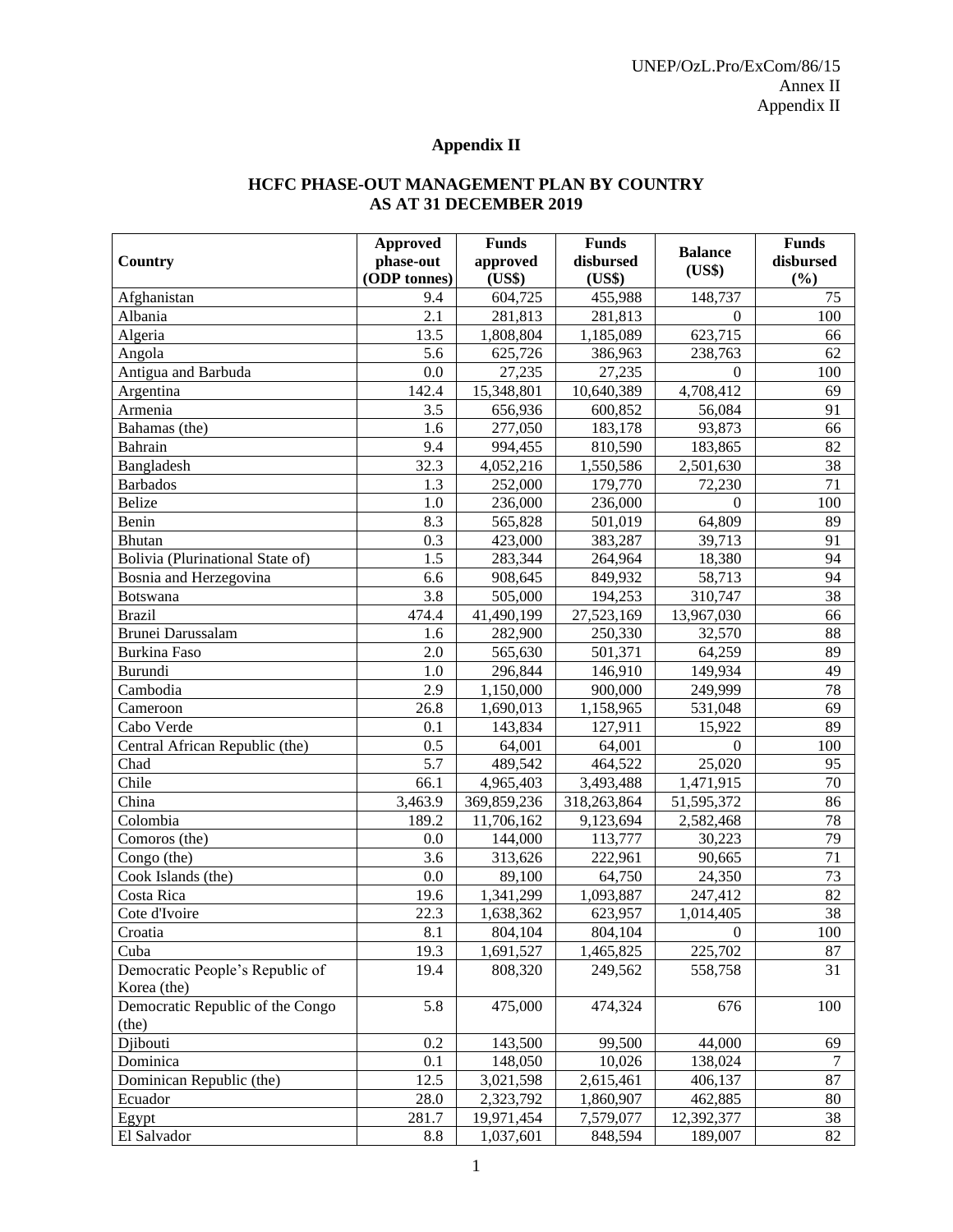# UNEP/OzL.Pro/ExCom/86/15 Annex II Appendix II

|                                  | <b>Funds</b><br><b>Approved</b> |                      | <b>Funds</b> | <b>Balance</b> | <b>Funds</b>   |
|----------------------------------|---------------------------------|----------------------|--------------|----------------|----------------|
| Country                          | phase-out                       | approved             | disbursed    | (US\$)         | disbursed      |
|                                  | (ODP tonnes)                    | (US\$)               | (US\$)       |                | (%)            |
| <b>Equatorial Guinea</b>         | 0.9                             | 249,962              | 150,787      | 99,175         | 60             |
| Eritrea                          | 0.4                             | 188,821              | 188,470      | 351            | 100            |
| Eswatini                         | 8.3                             | 852,099              | 821,931      | 30,168         | 96             |
| Ethiopia                         | 1.9                             | 279,771              | 157,191      | 122,580        | 56             |
| Fiji                             | 2.0                             | 283,500              | 258,584      | 24,916         | 91             |
| Gabon                            | 10.6                            | 481,000              | 287,211      | 193,789        | 60             |
| Gambia (the)                     | 0.6                             | 188,497              | 152,958      | 35,539         | 81             |
| Georgia                          | $\overline{2.3}$                | 469,400              | 361,500      | 107,900        | 77             |
| Ghana                            | 26.3                            | 1,356,311            | 1,118,531    | 237,780        | 82             |
| Grenada                          | 0.3                             | 189,000              | 172,470      | 16,530         | 91             |
| Guatemala                        | 4.3                             | 392,063              | 320,763      | 71,300         | 82             |
| Guinea                           | 1.2                             | 298,053              | 298,052      | $\Omega$       | 100            |
| Guinea-Bissau                    | 1.0                             | 251,138              | 221,035      | 30,103         | 88             |
| Guyana                           | 0.7                             | 413,430              | 226,739      | 186,691        | 55             |
| Haiti                            | 0.4                             | 167,119              | 20,841       | 146,278        | 12             |
| Honduras                         | 7.0                             | 558,497              | 446,659      | 111,838        | 80             |
| India                            | 820.9                           | 48,020,085           | 26,964,350   | 21,055,735     | 56             |
| Indonesia                        | 176.9                           | 15,389,041           | 10,947,674   | 4,441,367      | 71             |
| Iran (Islamic Republic of)       | 269.2                           | 16,701,022           | 11,715,399   | 4,985,623      | 70             |
| Iraq                             | 15.0                            | 1,180,000            | 383,826      | 796,174        | 33             |
| Jamaica                          | 8.9                             | 583,537              | 486,301      | 97,236         | 83             |
| Jordan                           | 59.3                            | 5,836,874            | 3,629,041    | 2,207,833      | 62             |
| Kenya                            | 14.1                            | 1,356,500            | 996,631      | 359,869        | 73             |
| Kiribati                         | 0.0                             | 98,100               | 79,269       | 18,831         | 81             |
| Kuwait                           | 209.9                           | 8,555,223            | 3,162,700    | 5,392,524      | 37             |
| Kyrgyzstan                       | 3.3                             | 738,722              | 557,270      | 181,452        | 75             |
| Lao People's Democratic Republic | 0.8                             | 252,000              | 190,036      | 61,964         | 75             |
| (the)                            |                                 |                      |              |                |                |
| Lebanon                          | 68.5                            | 6,019,109            | 5,366,536    | 652,573        | 89             |
| Lesotho                          | 0.0                             | $\overline{252,000}$ | 203,938      | 48,062         | 81             |
| Liberia                          | 2.0                             | 283,500              | 256,541      | 26,959         | 90             |
| Libya                            | 26.4                            | 1,161,310            | 682,756      | 478,554        | 59             |
| Madagascar                       | 6.0                             | 502,434              | 400,688      | 101,746        | 80             |
| Malawi                           | 3.8                             | 313,750              | 298,631      | 15,120         | 95             |
| Malaysia                         | 245.2                           | 15,570,633           | 12,130,650   | 3,439,983      | 78             |
| Maldives                         | 0.6                             | 1,081,616            | 1,031,613    | 50,003         | 95             |
| Mali                             | 5.2                             | 500,830              | 434,723      | 66,107         | 87             |
| Marshall Islands (the)           | 0.1                             | 101,700              | 86,545       | 15,155         | 85             |
| Mauritania                       | 0.0                             | 255,000              | $\Omega$     | 255,000        | $\overline{0}$ |
| Mauritius                        | 3.1                             | 621,200              | 359,476      | 261,724        | 58             |
| Mexico                           | 555.7                           | 27,045,795           | 21,440,422   | 5,605,373      | 79             |
| Micronesia (Federated States of) | 0.1                             | 100,800              | 79,227       | 21,573         | 79             |
| Mongolia                         | 1.0                             | 320,769              | 308,615      | 12,154         | 96             |
| Montenegro                       | 0.3                             | 380,889              | 362,209      | 18,680         | 95             |
| Morocco                          | 11.0                            | 1,284,159            | 1,080,515    | 203,644        | 84             |
| Mozambique                       | 3.1                             | 302,500              | 83,911       | 218,589        | 28             |
| Myanmar                          | 0.4                             | 251,000              | 138,583      | 112,417        | 55             |
| Namibia                          | 8.2                             | 810,000              | 552,539      | 257,461        | 68             |
| Nauru                            | 0.0                             | 66,600               | 49,915       | 16,685         | 75             |
| Nepal                            | 0.6                             | 189,000              | 162,641      | 26,359         | 86             |
| Nicaragua                        | 2.7                             | 292,748              | 209,329      | 83,418         | 72             |
| Niger (the)                      | 5.6                             | 488,840              | 273,840      | 215,000        | 56             |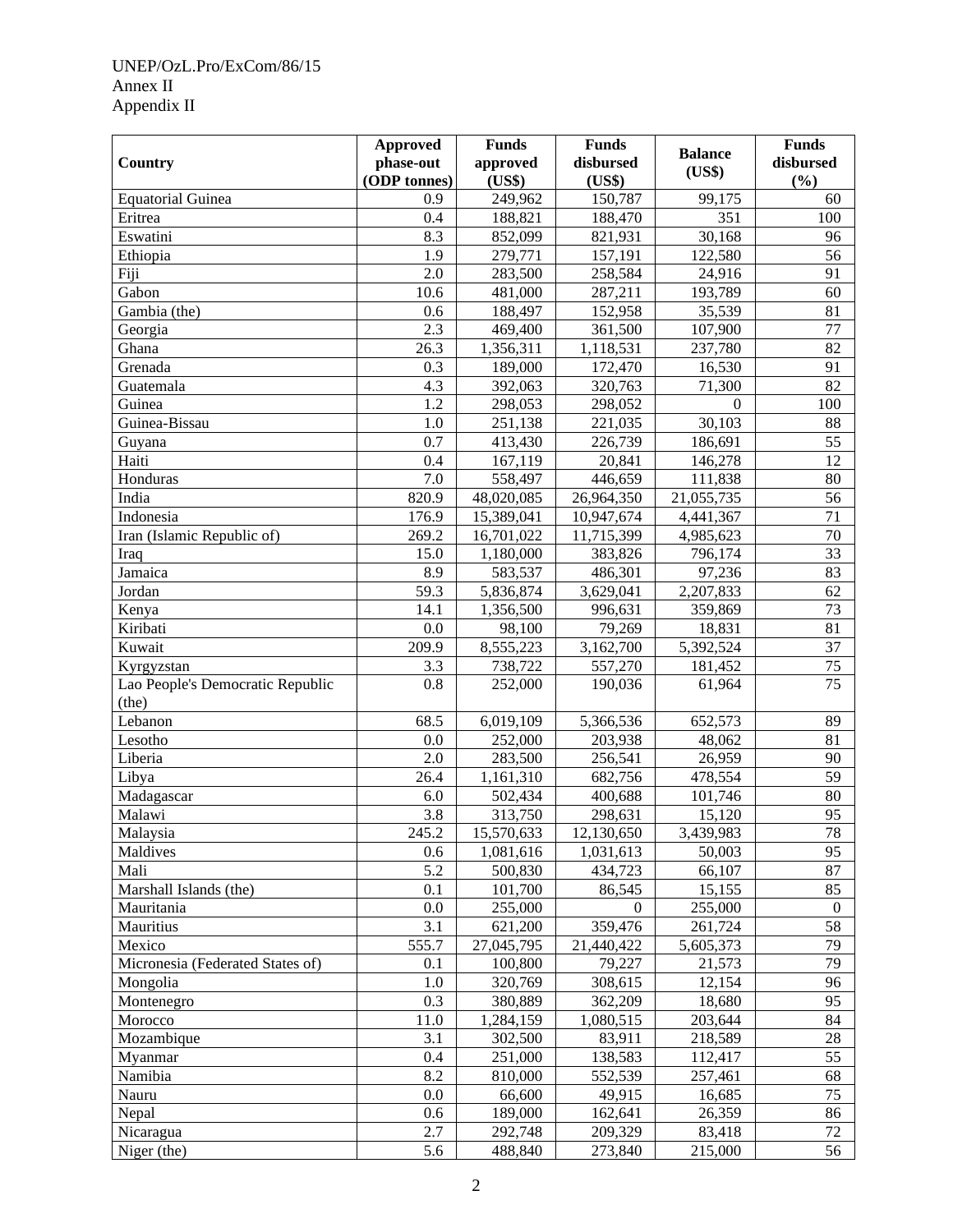|                                    | <b>Approved</b> | <b>Funds</b>           | <b>Funds</b>           | <b>Balance</b>          | <b>Funds</b>     |
|------------------------------------|-----------------|------------------------|------------------------|-------------------------|------------------|
| Country                            | phase-out       | approved               | disbursed              | (US\$)                  | disbursed        |
|                                    | (ODP tonnes)    | (US\$)                 | (US\$)                 |                         | (%)              |
| Nigeria                            | 143.7           | 7,978,283              | 4,799,320              | 3,178,963               | 60               |
| Niue                               | 0.0             | 65,700                 | 57,225                 | 8,475                   | 87               |
| North Macedonia                    | 2.1             | 972,130                | 844,617                | 127,513                 | 87               |
| Oman                               | 10.6            | 828,831                | 664,387                | 164,443                 | 80               |
| Pakistan                           | 150.3           | 10,792,366             | 6,182,154              | 4,610,211               | 57               |
| Palau                              | 0.1             | 108,000                | 103,000                | 5,000                   | 95               |
| Panama                             | 11.6            | 985,141                | 534,554                | 450,587                 | 54               |
| Papua New Guinea                   | 2.0             | 991,000                | 693,995                | 297,005                 | 70               |
| Paraguay                           | 6.3             | 567,000                | 467,794                | 99,206                  | 83               |
| Peru                               | 3.8             | 692,497                | 376,423                | 316,074                 | 54               |
| Philippines (the)                  | 40.0            | 3,628,365              | 2,634,307              | 994,058                 | 73               |
| Qatar                              | 14.7            | 1,124,747              | 932,242                | 192,505                 | 83               |
| Republic of Moldova (the)          | 0.3             | 243,951                | 178,554                | 65,397                  | 73               |
| Rwanda                             | 1.2             | 249,399                | 170,982                | 78,417                  | 69               |
| Saint Kitts and Nevis              | 0.3             | 147,600                | 98,342                 | 49,258                  | 67               |
| Saint Lucia                        | 0.4             | 184,419                | 157,375                | 27,044                  | 85               |
| Saint Vincent and the Grenadines   | 0.2             | 318,951                | 178,951                | 140,000                 | 56               |
| Samoa                              | 0.1             | 133,650                | 128,250                | 5,400                   | 96               |
| Sao Tome and Principe              | 0.1             | 139,012                | 109,051                | 29,961                  | 78               |
| Saudi Arabia                       | 353.5           | 9,682,575              | 6,429,146              | 3,253,429               | 66               |
| Senegal                            | 3.6             | 454,023                | 397,994                | 56,029                  | 88               |
| Serbia                             | 5.2             | 966,506                | 919,470                | 47,036                  | 95               |
| Seychelles                         | 1.4             | 540,000                | 349,700                | 190,300                 | 65               |
| Sierra Leone                       | 0.4             | 186,620                | 139,310                | 47,310                  | 75               |
| Solomon Islands                    | 0.7             | 175,500                | 145,572                | 29,928                  | 83               |
| Somalia                            | 1.8             | 353,746                | 299,857                | 53,889                  | 85               |
| South Africa                       | 100.3           | 6,354,796              | 4,902,358              | 1,452,438               | 77               |
| South Sudan                        | 0.0             | 20,000                 | $\Omega$               | 20,000                  | $\boldsymbol{0}$ |
| Sri Lanka                          | 4.7             | 591,866                | 545,166                | 46,700                  | 92               |
| Sudan (the)                        | 47.5            | 4,166,680              | 1,978,863              | 2,187,817               | 47               |
| Suriname                           | 0.6             | 186,742                | 113,609                | 73,133                  | 61               |
| Thailand                           | 255.0           | 18,424,008             | 16,924,008             | 1,500,000               | 92               |
| Timor-Leste                        | 0.0             | 404,700                | 297,986                | 106,714                 | 74               |
| Togo                               | 7.0             | 567,000                | 397,403                | 169,597                 | 70               |
| Tonga                              | $0.0\,$         | 114,300                | 88,063                 | 26,237                  | 77               |
| Trinidad and Tobago                | 17.9            | 1,374,733              | 1,231,827              | 142,906                 | 90               |
| Tunisia                            | 16.8            | 1,837,922              | 701,037                | 1,136,885               | 38               |
| Turkey                             | 410.7           | 12,427,419             | 9,158,759              | 3,268,660               | 74               |
| Turkmenistan                       | 2.4             | 614,547                | 589,023                | 25,524                  | 96               |
| Tuvalu                             | $0.0\,$         | 82,800                 | 65,473                 | 17,327                  | 79               |
| Uganda                             | 0.0             | 143,977                | 130,141                | 13,835                  | 90               |
| United Republic of Tanzania (the)  | 0.6<br>9.9      | 187,875                | 129,371                | 58,503                  | 69               |
| Uruguay                            |                 | 1,373,893              | 747,498                | 626,395                 | 54               |
| Vanuatu                            | 0.1             | 133,650                | 117,109                | 16,541                  | 88               |
| Venezuela (Bolivarian Republic of) | 28.9            | 2,488,281              | 2,273,928              | 214,352                 | 91               |
| Viet Nam                           | 193.1           | 10,894,762             | 8,372,951              | 2,521,811               | 77               |
| Yemen                              | 11.6            | 159,529                | 159,529                | $\theta$                | 100              |
| Zambia                             | 1.7             | 282,956                | 182,956                | 100,000                 | 65               |
| Zimbabwe                           | 12.3            | 982,818                | 849,600                | 133,218                 | 86               |
| Region: ASP<br><b>Total</b>        | 0.0<br>9,377.8  | 240,000<br>764,597,883 | 240,000<br>587,376,142 | $\Omega$<br>177,221,742 | 100<br>77        |
|                                    |                 |                        |                        |                         |                  |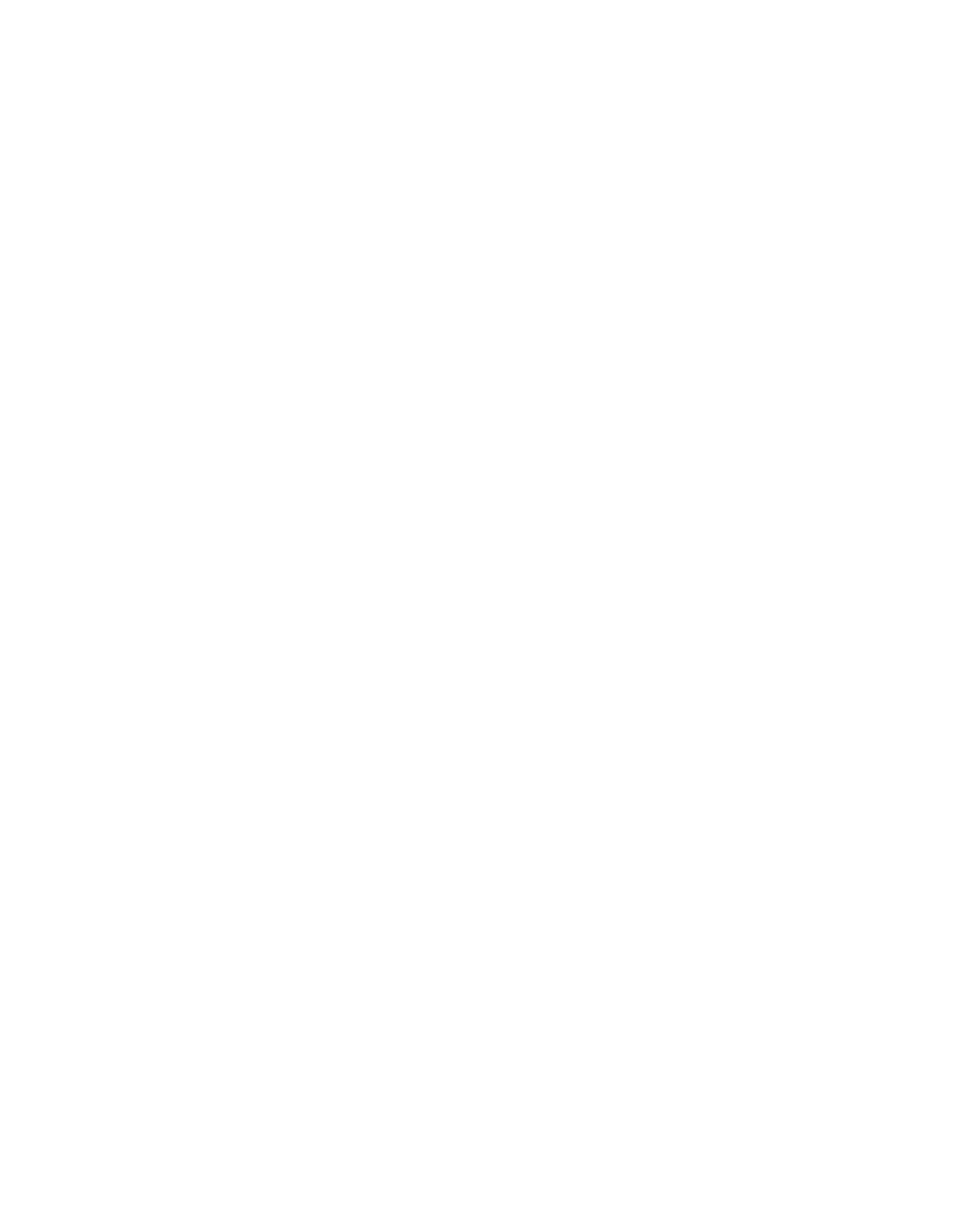# **Annex III**

# **REPORT ON THE HFC-RELATED INVESTMENT PROJECTS AND ENABLING ACTIVITIES FUNDED USING THE ADDITIONAL CONTRIBUTIONS BY A GROUP OF 17 NON-ARTICLE 5 PARTIES**

# **Background**

1. At its 84<sup>th</sup> meeting, in considering the Consolidated progress report of the Multilateral Fund as at 31 December 2018, the Executive Committee requested the Secretariat to submit, at the 85th meeting, an additional report on the HFC-related investment projects and enabling activities funded using the additional contributions by a group of 17 non-Article 5 Parties, identifying the countries for which the projects had been approved and providing an overview of the objectives, status of implementation, key findings and lessons learned, the amounts of HFC phased out where applicable, the level of funds approved and disbursed and potential challenges in completing the projects and activities, on the understanding that that information would be provided on an individual basis for the HFC-related investment projects and on an aggregated basis for the HFC enabling activities (decision 84/12(b)).

2. In response to decision  $84/12(b)$ , the Secretariat submitted to the  $85<sup>th</sup>$  meeting<sup>1</sup> the additional report on the HFC-related investment projects and enabling activities using the updated format after incorporating relevant suggestions by the bilateral and implementing agencies.

3. Updated information on the HFC-related investment projects and enabling activities using the updated information submitted by the bilateral and implementing agencies is presented below.

# **Report on the HFC-related investment projects**

4. The implementing agencies provided detailed status reports on the implementation of HFC-related investment projects for Argentina, Bangladesh, China, Lebanon, Mexico, and Thailand. Table 1 provides a summary of the individual projects.

| Country    | Agency       | <b>Products</b>                              | HFC used (mt)                                         | Alternative used Mt CO2-eq        |         | <b>Funds</b><br>approved<br>(US \$) | <b>Funds</b><br>disbursed<br>$(US \$ |
|------------|--------------|----------------------------------------------|-------------------------------------------------------|-----------------------------------|---------|-------------------------------------|--------------------------------------|
| Argentina  | <b>UNIDO</b> | Domestic and<br>commercial<br>refrigerators  | HFC-134a<br>$(96.60 \text{ mt})$                      | R-600a/R-290                      | 138,069 | 1,840,755                           | 681,703                              |
| Bangladesh | <b>UNDP</b>  | Domestic<br>refrigerators and<br>compressors | HFC-134a<br>$(230.63 \text{ mt})$                     | $R-600a$                          | 329.801 | 3,131,610                           | 3,126,415                            |
| China      | <b>UNDP</b>  | Domestic<br>refrigerator<br>insulation foam  | Cyclopentane<br> + HFC-245fa<br>$(250.00 \text{ mt})$ | $Cyclopentane +$<br>HFO-1233zd(E) | 257,500 | 1,275,000                           | 1,018,413                            |
| Lebanon    | <b>UNIDO</b> | Domestic and<br>commercial<br>refrigerators  | $HFC-134a/$<br>$R-404A$<br>$(112.58 \text{ mt})$      | R-600a/R-290                      | 245,860 | 1,053,858                           | 841,249                              |
| Mexico     | <b>UNIDO</b> | Commercial<br>refrigerators                  | $HFC-134a/$<br>$R-404A(56.04 mt)$                     | R-600a/R-290                      | 90,878  | 1,018,123                           | $\Omega$                             |

**Table 1. Summary of HFC-related investment projects**

<sup>1</sup> UNEP/OzL.Pro/ExCom/85/9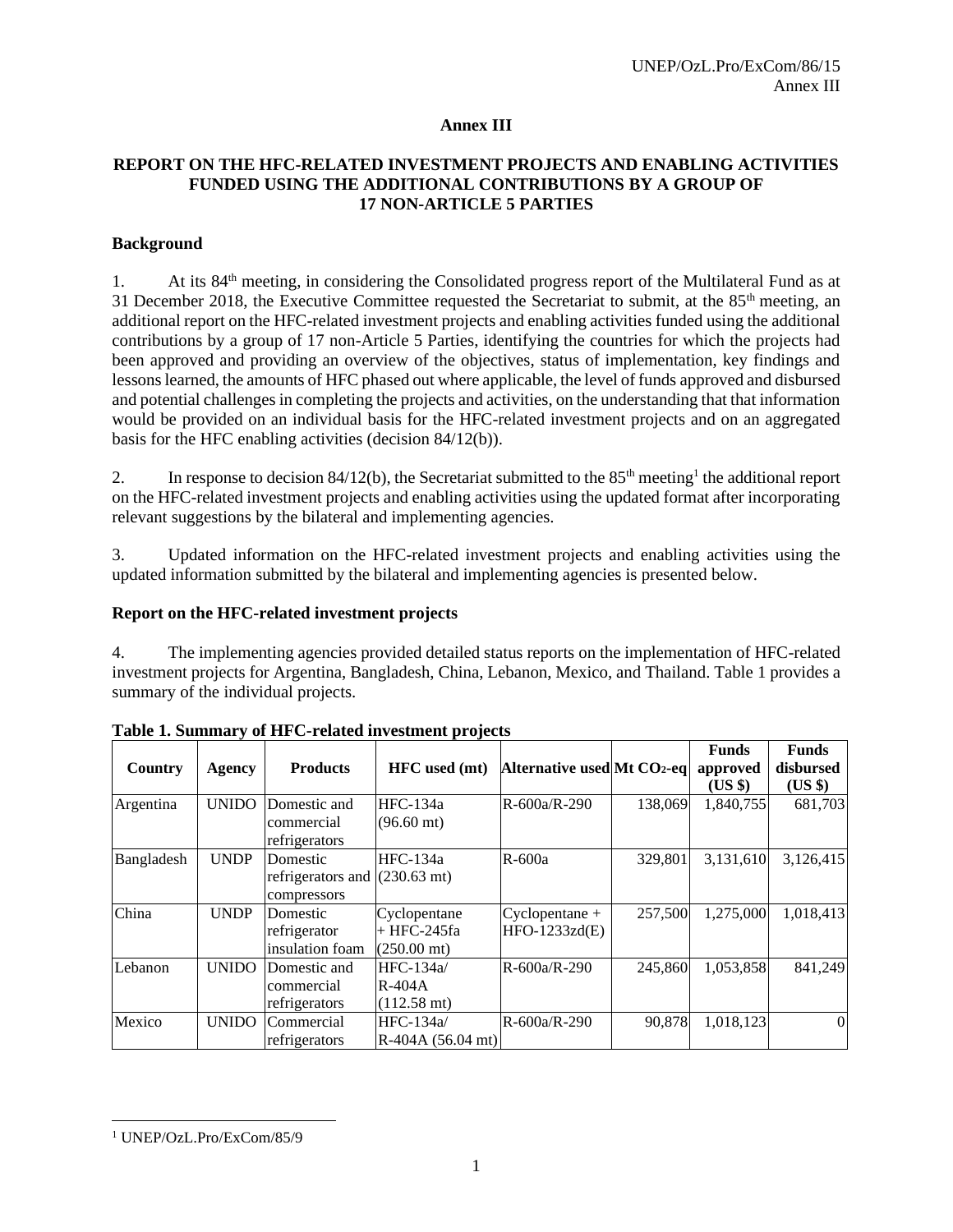| <b>Country</b>      | Agency | <b>Products</b>  | $HFC$ used (mt) Alternative used Mt $CO2$ -eq approved |        |           | <b>Funds</b><br>(USS) | <b>Funds</b><br>disbursed<br>(US \$) |
|---------------------|--------|------------------|--------------------------------------------------------|--------|-----------|-----------------------|--------------------------------------|
| $\text{Thailand}^2$ |        | World Commercial | $HFC-134a$                                             | R-600a | 12.555    | 183.514               | 01                                   |
|                     | Bank   | refrigerators    | $(8.78 \text{ mt})$                                    |        |           |                       |                                      |
| <b>Total</b>        |        |                  | 754.64                                                 |        | 1.074.663 | 8.502.860             | 5,667,780                            |

5. One project (Bangladesh) has been completed and a detailed project report has been provided by UNDP. While the remaining five projects are progressing satisfactorily and most of the activities relating to installation of equipment and trial production are expected to be completed before 31 December 2020, the COVID-19 situation may cause some delays in their completion.

#### **Report on enabling activities for HFC phase-down**

6. The Article 5 countries that received funding for enabling activities for HFC phase-down are listed in Annex I to the present document, along with the status of ratification of the Kigali Amendment and the status of the HFC licensing system as required under Article 4B. The main objectives of the requests for funding enabling activities included *inter alia* support for early ratification of the Kigali Amendment; implementation of activities identified in paragraph 20 of decision XXVIII/2 aimed at initiating supporting institutional arrangements, the review of licensing systems, data reporting on HFC consumption and production, and demonstration of non-investment activities such as training and information outreach.

#### Overview of project implementation progress

7. Enabling activities are progressing well in almost all countries. So far, UNDP,<sup>3</sup> UNEP<sup>4</sup> and UNIDO<sup>5</sup> have completed 17 projects relating to enabling activities by 2020.

- 8. A summary of the activities reported is given below:
	- (a) Ratification of the Kigali Amendment: Stakeholders consultations on provisions of the Kigali Amendment and implications of its ratification; drafting legal documents; coordination and information outreach to different stakeholders; country assessment on HFC consumption trends and the impact of the Amendment on different stakeholders; training needs assessment for the servicing sector on the introduction of HFC-free technologies and safe use of alternative technologies; and participation in regional workshop on Kigali Amendment ratification;
	- (b) Development and enforcement of licensing and quota system: Review and/or revision of legislations and regulations, including the import/export licensing and quota system, to include Kigali Amendment provisions; consultative workshops on development of licensing<sup>6</sup> and quota system; and consultations on mechanisms for monitoring HFC supply and use in cooperation with customs and other stakeholders;

<sup>&</sup>lt;sup>2</sup> The equipment based on the alternative technology is under production; funds would be disbursed by the end of 2020 to the beneficiary enterprise retroactively, after signing of the agreement between the financial intermediary and the beneficiary.

<sup>3</sup> Costa Rica, Peru.

<sup>4</sup> Bolivia (Plurinational State of), Ghana, Cambodia, Kyrgyzstan, Lesotho, Tonga and Zimbabwe.

<sup>5</sup> Albania, Armenia, Grenada, Mexico, Montenegro, South Africa, the Sudan and Viet Nam.

<sup>6</sup> Each Party shall, by 1 January 2019 or within three months of the date of entry into force of this paragraph for it, whichever is later, establish and implement a system for licensing the import and export of new, used, recycled and reclaimed controlled substances in Annex F. Any Party operating under paragraph 1 of Article 5 that decides it is not in a position to establish and implement such a system by 1 January 2019 may delay taking those actions until 1 January 2021.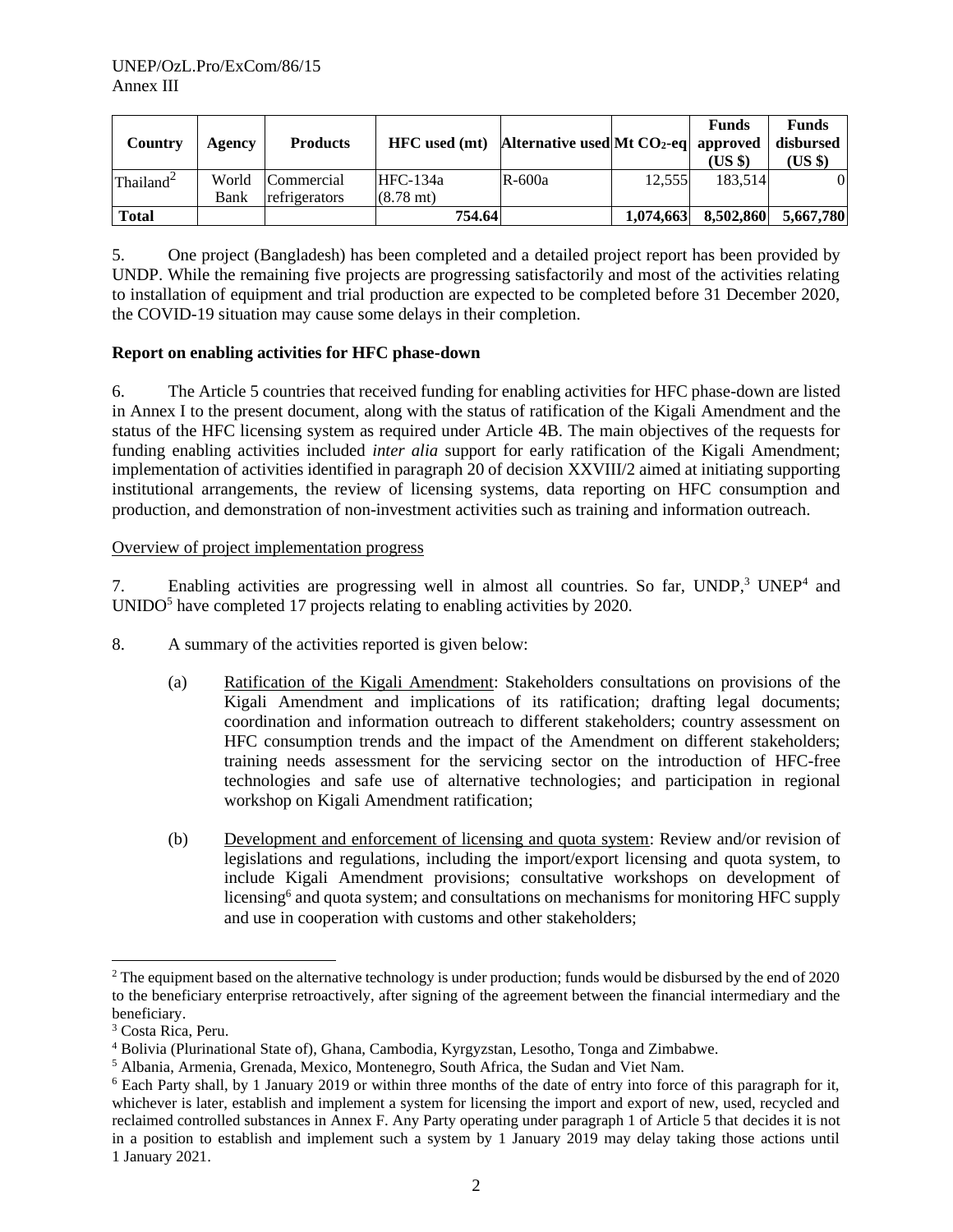- (c) Support for enforcement of data collection and monitoring system: Development of a data collection system for HFCs; consultations with importers, traders and other stakeholders on data collection for HFCs and HFC blends; reporting and monitoring requirements; updating the Harmonized System (HS) codes for monitoring HFCs and HFC blends; regional coordination on establishing HS codes for HFCs; and procurement of equipment for identification of HFC refrigerants;
- (d) Implementation of other activities including demonstration and training: Training programmes for using low-global-warming potential (GWP) alternatives including flammable refrigerants with technical expert support; outreach programmes for public awareness on the Kigali Amendment, HFCs and HFC-free alternatives used in different applications, use of low-GWP alternatives, regulatory controls on the use of HFCs/HFC-free alternatives and monitoring use of HFCs/HFC-free substances, for the manufacturing and/or refrigeration servicing sector, Government and technical institutions and the public; and differential taxation based on GWP of refrigerants; and
- (e) Energy efficiency (EE) related activities: Coordination with EE institutions to include Kigali Amendment provisions while implementing energy efficient measures (e.g., minimum energy performance standards (MEPS), labelling programmes, EE improvement for refrigeration and air-conditioning (RAC) equipment, participation in cooling plans development to promote low-GWP energy efficient technologies, inputs during regional standards development on adopting energy efficient technologies)<sup>7</sup>; encouraging participation of EE stakeholders in meetings related to the Kigali Amendment; promoting EE relating to cooling in sectoral EE promotion measures; training on energy efficient RAC technologies; demonstrating savings to the users through the adoption of energy efficient equipment; and design of energy efficient RAC equipment and measures to enhance adoption of energy efficient technologies.

# Key finding and lessons learned

9. During the implementation of enabling activities, countries gained experience on the Kigali Amendment ratification process and implementation of HFC phase-down enabling activities as summarized below:

- (a) Country assessment report for understanding HFC consumption trends helps stakeholders identify actions to be taken and their responsibilities in implementing these actions; guidelines on data collection methodologies and structured survey questionnaires/report templates were prepared and communicated to all stakeholders involved; activities relating to cooling action plans and EE improvement with support from funding sources outside the Multilateral Fund also present opportunities for coordination and collaboration for project implementation to phase down HFCs; and interfaces with existing and planned HCFC phase-out management plans (HPMP) activities were internalized through analysis of the levels of consumption of HCFCs and HFCs, and consultations with industry stakeholders;
- (b) Strengthening licensing and quota system to include HFCs and HFC blends is a priority action for monitoring and reporting, which requires detailed consultations with relevant institutions; implementation of online systems are appreciated by customs officers and importers, as it saves them time, costs and efforts; additional capacity building and training

<sup>7</sup> There are several new activities on EE improvement implemented by Governments with/without support from sources outside the Multilateral Fund. These activities are evolving based on national requirements. Thus, the information on types of project is illustrative and not exhaustive.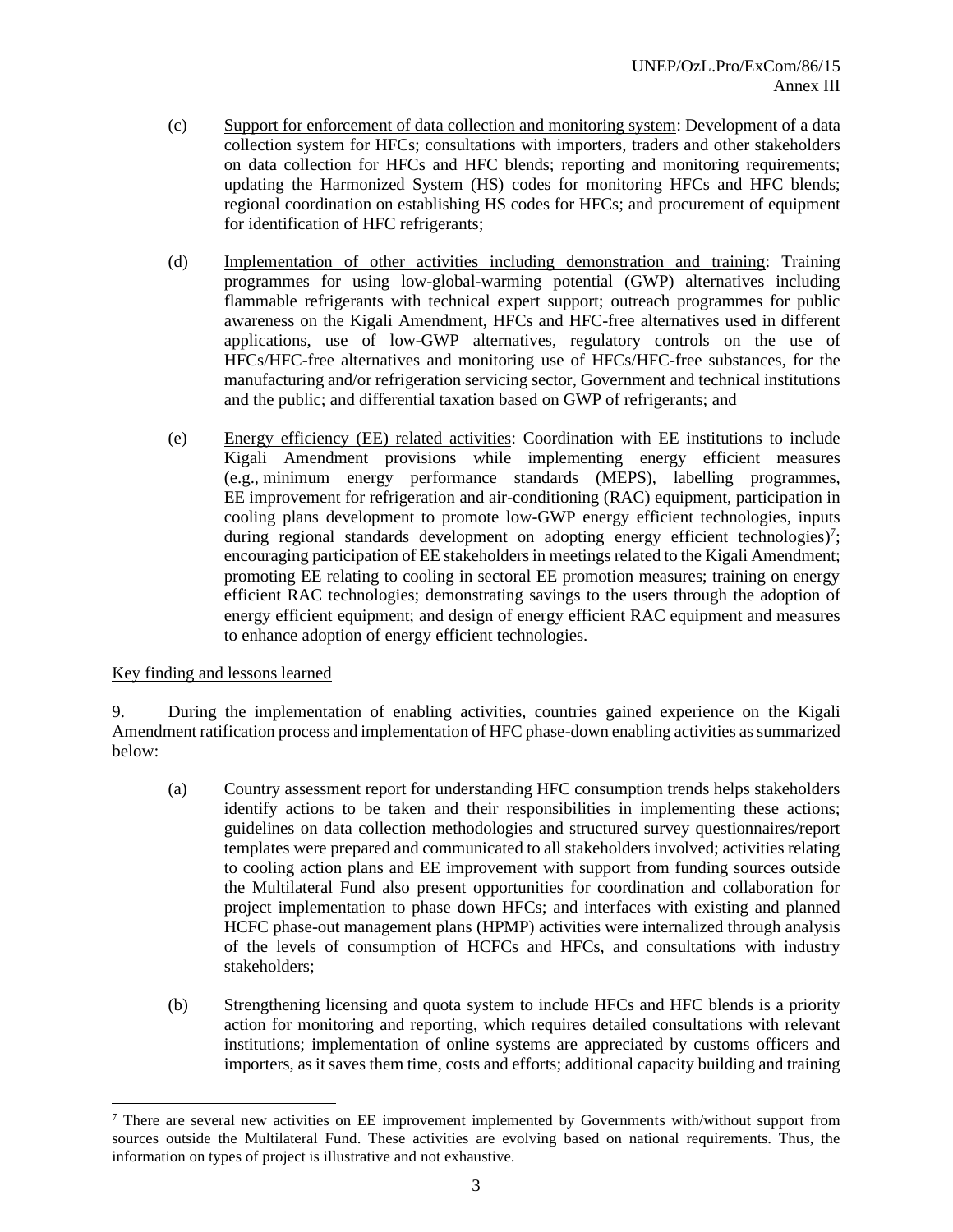of officials handling data collection and monitoring is also a priority action; and customs and enforcement training and strengthening border control points with identification equipment is essential for preventing illegal trade of HFCs;

- (c) Continuous follow-up by the national ozone unit (NOU) with authorities responsible for the drafting, finalization and approval of HFC policies and regulations is essential. Given that HFC-related activities involve a new set of substances including blends and alternatives that require safe handling, additional efforts are required for capacity building of different national stakeholders for data collection, monitoring and reporting;
- (d) Significant efforts are required for approval of regulations for adopting low-GWP refrigerants especially relating to safety aspects; capacity building including training and technical information outreach is essential for sustainable adoption of low-GWP refrigerants that are flammable, toxic and operate under high pressure; and capacity building of training and technical institutions, and training and certification of service technicians for handling low-GWP refrigerants are essential;
- (e) Introduction of MEPS, a progressive tax/duty system based on the EE of non-HFC-based RAC equipment and higher tax for products using high-GWP refrigerants creates incentives for the industry to move towards low-GWP and better energy efficient equipment; and import of second-hand RAC equipment that have lower EE levels affects the implementation of energy efficient improvement measures, through several information outreach, and capacity building activities are being implemented to minimise such imports;
- (f) Identification of local expertise for undertaking activities requires the continuous support from the NOU and for capacity building; and
- (g) Awareness and outreach activities through regular consultations and communications, are essential for ensuring that stakeholders understand the implications of the Kigali Amendment.

# Potential challenges

- 10. Some of the key challenges faced during the implementation of enabling activities are given below:
	- (a) The COVID-19 pandemic posed a challenge in completing the enabling activities within the timeframe approved in many Article 5 countries, particularly related to in-person stakeholder consultations for *inter alia* development and finalisation of regulations relating to HFCs, ratification of the Kigali Amendment, conclusion of training programmes planned under the project;
	- (b) Delays in administrative clearances and approval process for ratification of the Kigali Amendment and finalisation of regulations posed challenges in certain Article 5 countries; close follow-up, support from decision makers in the Government and capacity building and information outreach for Government officials were helpful in addressing delays;
	- (c) Difficult political and security situation in a few Article 5 countries resulted in delays in project implementation; and
	- (d) During implementation, consultations were held *inter alia* on HFC data collection and reporting requirements, use of HFCs and HFC-free alternatives in different applications (e.g., RAC, polyurethane foam). Providing training and technical support to service